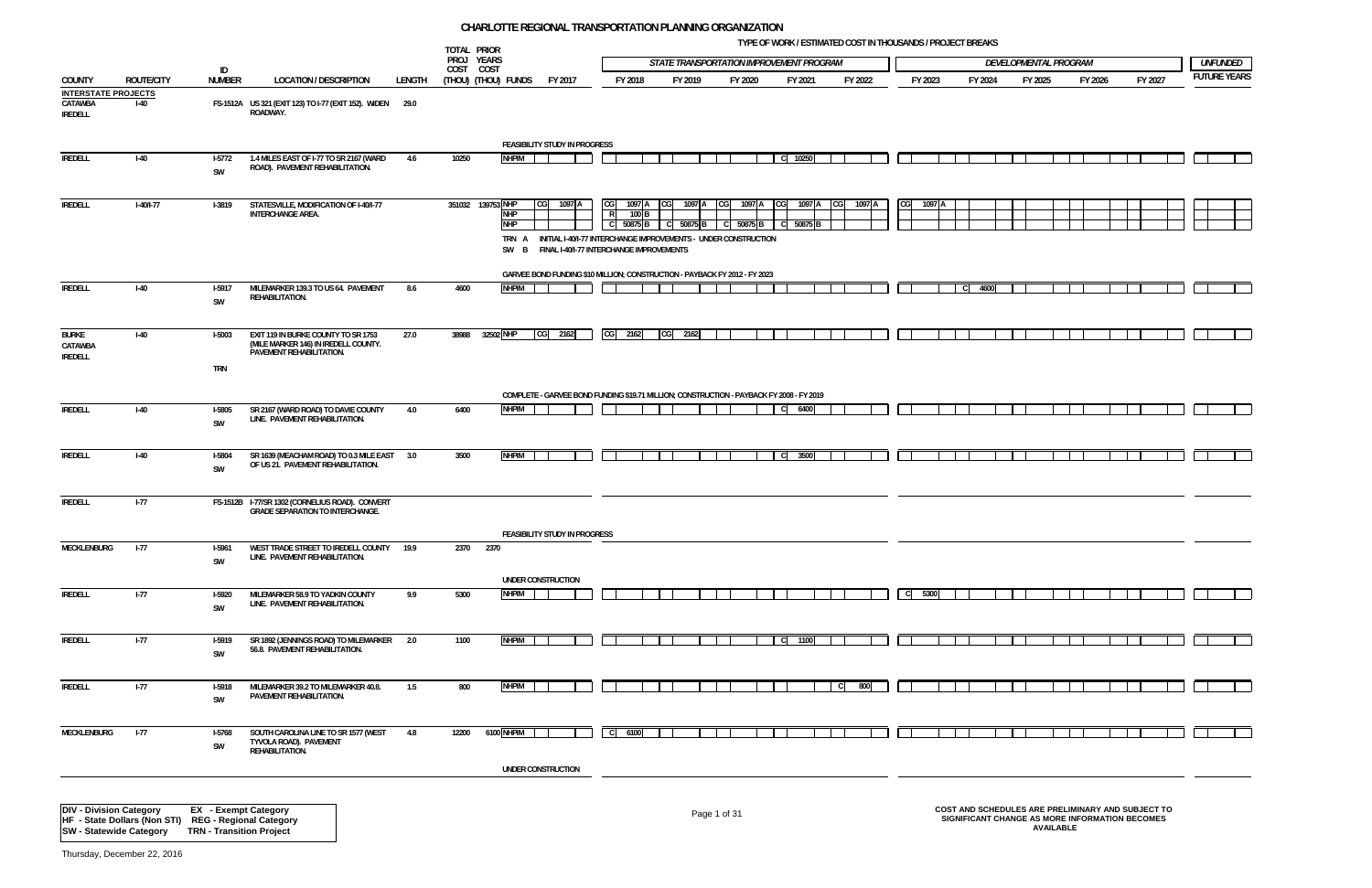**TYPE OF WORK / ESTIMATED COST IN THOUSANDS / PROJECT BREAKS**

| <i>UNFUNDED</i>     |
|---------------------|
| <b>FUTURE YEARS</b> |
|                     |

| С  | 30900 A            |  |
|----|--------------------|--|
| C  | 157650 A           |  |
|    |                    |  |
|    |                    |  |
| Ć  | 84000 B            |  |
| C  | 16500 <sub>B</sub> |  |
| R  | 60000 C            |  |
| Ù  | 500C               |  |
| Ċ  | 14400 C            |  |
| Ċ  | 275600 C           |  |
| R  | 22200 D            |  |
| U  | 100 D              |  |
| C. | 107300 D           |  |
|    |                    |  |
|    |                    |  |
|    | 63075              |  |



|                                           |                                                      |                                 |                                                                              |        | TOTAL PRIOR<br>PROJ YEARS |                             |                                                                                                                                                                                                                                                            |    |         |         |              | STATE TRANSPORTATION IMPROVEMENT PROGRAM |         |           |             |         |                 |       |           |                  | DEVELOPMENTAL PROGRAM                             |              |                              |                         | <b>UNFUNDED</b>    |
|-------------------------------------------|------------------------------------------------------|---------------------------------|------------------------------------------------------------------------------|--------|---------------------------|-----------------------------|------------------------------------------------------------------------------------------------------------------------------------------------------------------------------------------------------------------------------------------------------------|----|---------|---------|--------------|------------------------------------------|---------|-----------|-------------|---------|-----------------|-------|-----------|------------------|---------------------------------------------------|--------------|------------------------------|-------------------------|--------------------|
| COUNTY                                    | <b>ROUTE/CITY</b>                                    | ID<br><b>NUMBER</b>             | <b>LOCATION / DESCRIPTION</b>                                                | LENGTH | COST COST                 | (Thou) (Thou) funds         | FY 2017                                                                                                                                                                                                                                                    |    | FY 2018 | FY 2019 |              | FY 2020                                  | FY 2021 |           | FY 2022     | FY 2023 | FY 2024         |       | FY 2025   |                  | FY 2026                                           | FY 2027      |                              |                         | <b>FUTURE YEAR</b> |
| <b>INTERSTATE PROJECTS</b><br>MECKLENBURG | $1 - 77$                                             | <b>I-5718</b>                   | I-485 (EXIT 1) TO I-277/NC 16 (BROOKSHIRE                                    | 9.6    | 1210300                   | <b>NHP</b>                  |                                                                                                                                                                                                                                                            |    |         |         |              |                                          |         |           |             |         | R 72900 A       |       | R 72900 A |                  |                                                   |              |                              |                         |                    |
|                                           |                                                      |                                 | FREEWAY) (EXIT 11). WIDEN EXISTING<br>FREEWAY TO TEN LANES BY                |        |                           | <b>NHP</b><br><b>BOND R</b> |                                                                                                                                                                                                                                                            |    |         |         |              |                                          |         |           |             |         | U               | 500 A |           |                  |                                                   | C 30900 A    |                              |                         | C 30900 A          |
|                                           |                                                      |                                 | CONSTRUCTING MANAGED LANES.                                                  |        |                           | <b>NHP</b><br><b>NHP</b>    |                                                                                                                                                                                                                                                            |    |         |         |              |                                          |         |           |             |         | R 37900 B       |       | R 37900 B |                  |                                                   | -CI          | 52550 A                      |                         | C 157650 A         |
|                                           |                                                      |                                 |                                                                              |        |                           | <b>NHP</b>                  |                                                                                                                                                                                                                                                            |    |         |         |              |                                          |         |           |             |         | U               | 500 B |           |                  |                                                   |              |                              |                         |                    |
|                                           |                                                      |                                 |                                                                              |        |                           | <b>BOND R</b><br><b>NHP</b> |                                                                                                                                                                                                                                                            |    |         |         |              |                                          |         |           |             |         |                 |       |           |                  |                                                   | -CI<br>- C I | 28000 <sub>B</sub><br>5500 B | C.                      | 84000 B<br>16500 E |
|                                           |                                                      |                                 |                                                                              |        |                           | <b>NHP</b>                  |                                                                                                                                                                                                                                                            |    |         |         |              |                                          |         |           |             |         |                 |       |           |                  |                                                   |              |                              | <b>P</b>                | 60000              |
|                                           |                                                      |                                 |                                                                              |        |                           | <b>NHP</b><br><b>BOND R</b> |                                                                                                                                                                                                                                                            |    |         |         |              |                                          |         |           |             |         |                 |       |           |                  |                                                   |              |                              | $\overline{\mathbf{u}}$ | 500 C<br>14400     |
|                                           |                                                      |                                 |                                                                              |        |                           | <b>NHP</b>                  |                                                                                                                                                                                                                                                            |    |         |         |              |                                          |         |           |             |         |                 |       |           |                  |                                                   |              |                              | C.                      | 275600             |
|                                           |                                                      |                                 |                                                                              |        |                           | <b>NHP</b><br><b>NHP</b>    |                                                                                                                                                                                                                                                            |    |         |         |              |                                          |         |           |             |         |                 |       |           |                  |                                                   |              |                              | R<br>-11                | 22200 D<br>100 D   |
|                                           |                                                      |                                 |                                                                              |        |                           | <b>NHP</b>                  |                                                                                                                                                                                                                                                            |    |         |         |              |                                          |         |           |             |         |                 |       |           |                  |                                                   |              |                              |                         | C 107300 D         |
|                                           |                                                      |                                 |                                                                              |        |                           | <b>NHP</b><br><b>NHP</b>    |                                                                                                                                                                                                                                                            |    |         |         |              |                                          |         |           |             |         | R 17400 E       | 100 E |           |                  |                                                   |              |                              |                         |                    |
|                                           |                                                      |                                 |                                                                              |        |                           | <b>NHP</b>                  |                                                                                                                                                                                                                                                            |    |         |         |              |                                          |         |           |             |         |                 |       |           |                  |                                                   | C 21025      |                              |                         | C 63075 E          |
|                                           |                                                      |                                 |                                                                              |        |                           |                             | SW A I-485 (EXIT 1) TO WOODLAWN ROAD (EXIT 6). WIDEN EXISTING FREEWAY TO TEN LANES BY CONSTRUCTING MANAGED LANES.<br>SW B WOODLAWN ROAD (EXIT 6) TO I-277/US 74 (BELK FREEWAY (EXIT 9). WIDEN EXISTING FREEWAY TO TEN LANES BY CONSTRUCTING MANAGED LANES. |    |         |         |              |                                          |         |           |             |         |                 |       |           |                  |                                                   |              |                              |                         |                    |
|                                           |                                                      |                                 |                                                                              |        |                           |                             | C I-277/US 74 (BELK FREEWAY) (EXIT 9) TO I-277/NC 16 (BROOKSHIRE FREEWAY) (EXIT 11). WIDEN EXISTING FREEWAY TO TEN LANES BY CONSTRUCTING MANAGED LANES.                                                                                                    |    |         |         |              |                                          |         |           |             |         |                 |       |           |                  |                                                   |              |                              |                         |                    |
|                                           |                                                      |                                 |                                                                              |        |                           |                             | D I-277/US 74/NC 27 INTERCHANGE. CONSTRUCT INTERCHANGE IMPROVEMENTS.                                                                                                                                                                                       |    |         |         |              |                                          |         |           |             |         |                 |       |           |                  |                                                   |              |                              |                         |                    |
|                                           |                                                      |                                 |                                                                              |        |                           |                             | SW E I-277/NC 16 (BROOKSHIRE FREEWAY), US 21 INTERCHANGE. CONSTRUCT INTERCHANGE IMPROVEMENTS.                                                                                                                                                              |    |         |         |              |                                          |         |           |             |         |                 |       |           |                  |                                                   |              |                              |                         |                    |
|                                           |                                                      |                                 |                                                                              |        |                           |                             |                                                                                                                                                                                                                                                            |    |         |         |              |                                          |         |           |             |         |                 |       |           |                  |                                                   |              |                              |                         |                    |
| MECKLENBURG                               | $I-77$                                               | $1-5715$                        | NC 73 INTERCHANGE. UPGRADE EXISTING                                          |        | 18050                     | <b>500 NHP</b>              |                                                                                                                                                                                                                                                            |    |         | 1550    |              |                                          |         |           |             |         |                 |       |           |                  |                                                   |              |                              |                         |                    |
|                                           |                                                      | <b>SW</b>                       | INTERCHANGE TO SPLIT DIAMOND<br>CONFIGURATION.                               |        |                           | <b>NHP</b>                  |                                                                                                                                                                                                                                                            |    |         |         |              |                                          | 16000   |           |             |         |                 |       |           |                  |                                                   |              |                              |                         |                    |
|                                           |                                                      |                                 |                                                                              |        |                           |                             |                                                                                                                                                                                                                                                            |    |         |         |              |                                          |         |           |             |         |                 |       |           |                  |                                                   |              |                              |                         |                    |
|                                           |                                                      |                                 |                                                                              |        |                           |                             |                                                                                                                                                                                                                                                            |    |         |         |              |                                          |         |           |             |         |                 |       |           |                  |                                                   |              |                              |                         |                    |
| <b>IREDELL</b>                            | $1 - 77$                                             | <b>I-5962</b>                   | I-77 AT SR 1302 (CORNELIUS ROAD).<br>CONVERT GRADE SEPARATION TO             |        | 27300                     | <b>NHP</b><br><b>NHP</b>    |                                                                                                                                                                                                                                                            |    |         |         |              |                                          |         | R<br>l ul | 1900<br>500 |         |                 |       |           |                  |                                                   |              |                              |                         |                    |
|                                           |                                                      |                                 | INTERCHANGE.                                                                 |        |                           | <b>NHP</b>                  |                                                                                                                                                                                                                                                            |    |         |         |              |                                          |         |           |             |         | C 11330<br>2240 |       | C 11330   |                  |                                                   |              |                              |                         |                    |
|                                           |                                                      | SW                              |                                                                              |        |                           |                             |                                                                                                                                                                                                                                                            |    |         |         |              |                                          |         |           |             |         |                 |       |           |                  |                                                   |              |                              |                         |                    |
|                                           |                                                      |                                 |                                                                              |        |                           |                             |                                                                                                                                                                                                                                                            |    |         |         |              |                                          |         |           |             |         |                 |       |           |                  |                                                   |              |                              |                         |                    |
|                                           |                                                      |                                 |                                                                              |        |                           |                             | OTHER FUNDS PROVIDED BY TOWN OF MOORESVILLE                                                                                                                                                                                                                |    |         |         |              |                                          |         |           |             |         |                 |       |           |                  |                                                   |              |                              |                         |                    |
| <b>IREDELL</b>                            | $1 - 77$                                             | <b>I-5813</b>                   | 0.3 MILE NORTH OF SR 2321 (EAST BROAD<br>STREET) TO SR 1892 (JENNINGS ROAD). | 5.2    | 1900                      | <b>NHPIM</b>                |                                                                                                                                                                                                                                                            |    | C 1900  |         |              |                                          |         |           |             |         |                 |       |           |                  |                                                   |              |                              |                         |                    |
|                                           |                                                      | SW                              | PAVEMENT REHABILITATION.                                                     |        |                           |                             |                                                                                                                                                                                                                                                            |    |         |         |              |                                          |         |           |             |         |                 |       |           |                  |                                                   |              |                              |                         |                    |
|                                           |                                                      |                                 |                                                                              |        |                           |                             |                                                                                                                                                                                                                                                            |    |         |         |              |                                          |         |           |             |         |                 |       |           |                  |                                                   |              |                              |                         |                    |
| <b>IREDELL</b>                            | $I-77$                                               | $1-5717$                        | NC 150 INTERCHANGE. CONSTRUCT                                                |        | 11850                     | 750 NHP                     | 900                                                                                                                                                                                                                                                        |    |         |         |              |                                          |         |           |             |         |                 |       |           |                  |                                                   |              |                              |                         |                    |
|                                           |                                                      | SW                              | <b>INTERCHANGE IMPROVEMENTS.</b>                                             |        |                           | <b>NHP</b>                  |                                                                                                                                                                                                                                                            |    |         | 10200   |              |                                          |         |           |             |         |                 |       |           |                  |                                                   |              |                              |                         |                    |
|                                           |                                                      |                                 |                                                                              |        |                           |                             | <b>COORDINATE WITH PROJECT R-2307</b>                                                                                                                                                                                                                      |    |         |         |              |                                          |         |           |             |         |                 |       |           |                  |                                                   |              |                              |                         |                    |
| MECKLENBURG                               | $1-77$                                               | $I-4720$                        | I-277 (EXIT 9) TO THE SOUTH CAROLINA                                         | 9.3    | 3694                      | 3142 NHP                    | CG<br>276                                                                                                                                                                                                                                                  | CG | 276     |         |              |                                          |         |           |             |         |                 |       |           |                  |                                                   |              |                              |                         |                    |
|                                           |                                                      | <b>TRN</b>                      | STATE LINE. RESURFACE WITH NOVACHIP.                                         |        |                           |                             |                                                                                                                                                                                                                                                            |    |         |         |              |                                          |         |           |             |         |                 |       |           |                  |                                                   |              |                              |                         |                    |
|                                           |                                                      |                                 |                                                                              |        |                           |                             | PROJECT COMPLETE - GARVEE BOND FUNDING \$2.52 MILLION; PAYBACK FY 2007 - FY 2018                                                                                                                                                                           |    |         |         |              |                                          |         |           |             |         |                 |       |           |                  |                                                   |              |                              |                         |                    |
| <b>IREDELL</b>                            | $I-77$                                               | I-5606                          | EXIT 45 TO EXIT 54, EXCLUDING PROJECT                                        | 9.0    | 10077 10077               |                             |                                                                                                                                                                                                                                                            |    |         |         |              |                                          |         |           |             |         |                 |       |           |                  |                                                   |              |                              |                         |                    |
|                                           |                                                      |                                 | AREA FOR I-3819 A. PAVEMENT<br>REHABILITATION.                               |        |                           |                             |                                                                                                                                                                                                                                                            |    |         |         |              |                                          |         |           |             |         |                 |       |           |                  |                                                   |              |                              |                         |                    |
|                                           |                                                      |                                 |                                                                              |        |                           |                             |                                                                                                                                                                                                                                                            |    |         |         |              |                                          |         |           |             |         |                 |       |           |                  |                                                   |              |                              |                         |                    |
| MECKLENBURG                               | $I-77$                                               | $1-5769$                        | I-277 TO 0.7 MILE NORTH OF NC 27.                                            | 1.0    | 3500                      |                             | UNDER CONSTRUCTION<br><b>NHPIM</b> C 3500                                                                                                                                                                                                                  |    |         |         |              |                                          |         |           |             |         |                 |       |           |                  |                                                   |              |                              |                         |                    |
|                                           |                                                      | SW                              | PAVEMENT REHABILITATION.                                                     |        |                           |                             |                                                                                                                                                                                                                                                            |    |         |         |              |                                          |         |           |             |         |                 |       |           |                  |                                                   |              |                              |                         |                    |
|                                           |                                                      |                                 |                                                                              |        |                           |                             |                                                                                                                                                                                                                                                            |    |         |         |              |                                          |         |           |             |         |                 |       |           |                  |                                                   |              |                              |                         |                    |
| <b>IREDELL</b>                            | $I-77$                                               | $I-4723$                        | MECKLENBURG COUNTY LINE TO EXIT 45.                                          | 15.1   | 15329                     | 13189 NHP                   | 1070<br>CG                                                                                                                                                                                                                                                 | CG | 1070    |         |              |                                          |         |           |             |         |                 |       |           |                  |                                                   |              |                              |                         |                    |
|                                           |                                                      | <b>TRN</b>                      | MILL AND RESURFACE.                                                          |        |                           |                             |                                                                                                                                                                                                                                                            |    |         |         |              |                                          |         |           |             |         |                 |       |           |                  |                                                   |              |                              |                         |                    |
|                                           |                                                      |                                 |                                                                              |        |                           |                             | PROJECT COMPLETE - GARVEE BOND FUNDING \$9.76 MILLION; PAYBACK FY 2007 - FY 2018                                                                                                                                                                           |    |         |         |              |                                          |         |           |             |         |                 |       |           |                  |                                                   |              |                              |                         |                    |
| <b>DIV - Division Category</b>            |                                                      | <b>EX</b> - Exempt Category     |                                                                              |        |                           |                             |                                                                                                                                                                                                                                                            |    |         |         |              |                                          |         |           |             |         |                 |       |           |                  | COST AND SCHEDULES ARE PRELIMINARY AND SUBJECT TO |              |                              |                         |                    |
|                                           | HF - State Dollars (Non STI) REG - Regional Category |                                 |                                                                              |        |                           |                             |                                                                                                                                                                                                                                                            |    |         |         | Page 2 of 31 |                                          |         |           |             |         |                 |       |           | <b>AVAILABLE</b> | SIGNIFICANT CHANGE AS MORE INFORMATION BECOMES    |              |                              |                         |                    |
| <b>SW - Statewide Category</b>            |                                                      | <b>TRN - Transition Project</b> |                                                                              |        |                           |                             |                                                                                                                                                                                                                                                            |    |         |         |              |                                          |         |           |             |         |                 |       |           |                  |                                                   |              |                              |                         |                    |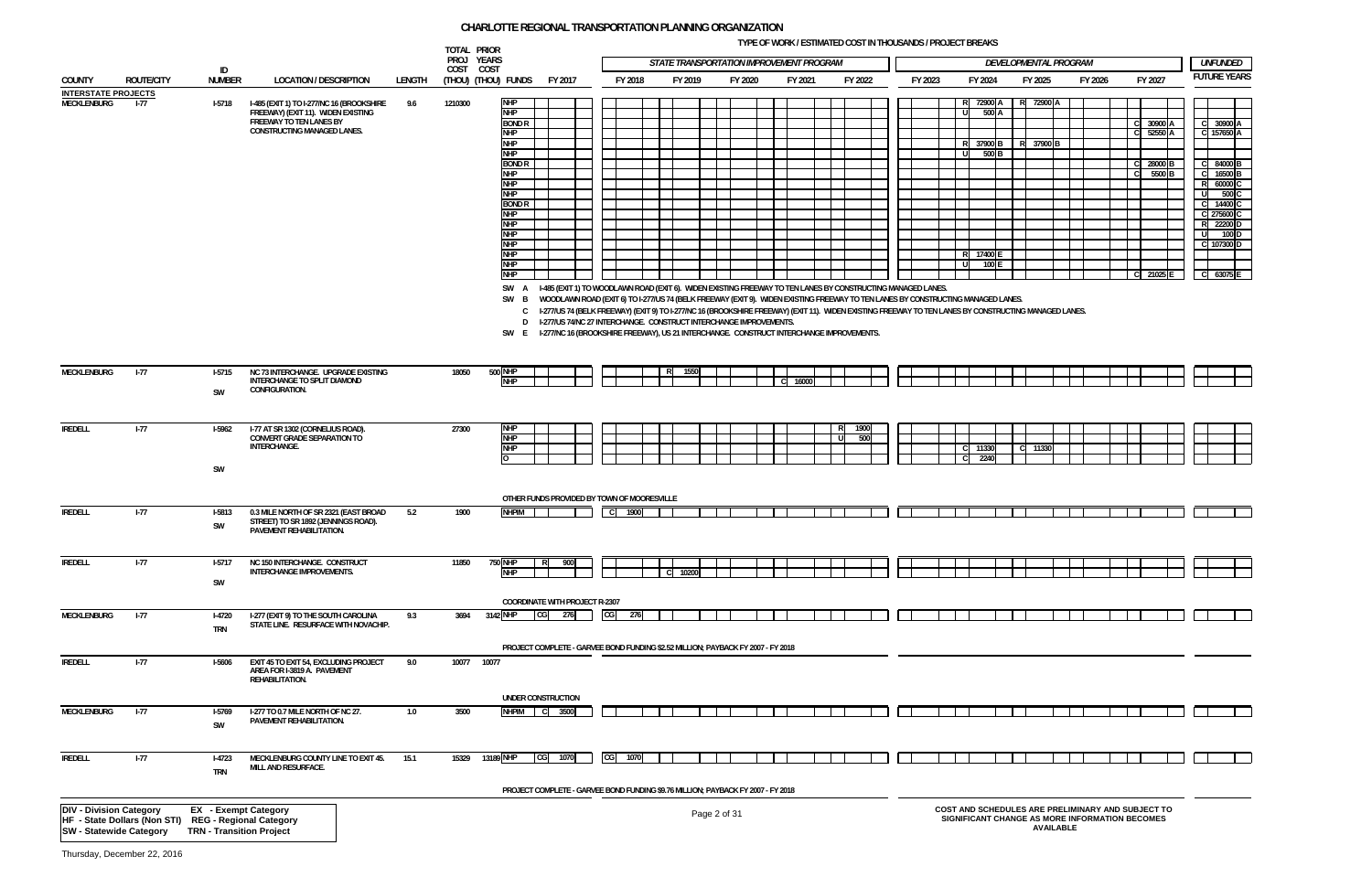**TYPE OF WORK / ESTIMATED COST IN THOUSANDS / PROJECT BREAKS**

|                                                                    |                   |                             |                                                                                                                                                                                                                   |        | TOTAL PRIOR<br>PROJ YEARS |                                                                                        |                                                                                                                                                                                                                                                                                                                                                                                                                                                                                                                                                                                                                                                                                                                      |                               |      |                                 | STATE TRANSPORTATION IMPROVEMENT PROGRAM |         |         |         |         | DEVELOPMENTAL PROGRAM |         |         | <i>UNFUNDED</i>                                                                         |
|--------------------------------------------------------------------|-------------------|-----------------------------|-------------------------------------------------------------------------------------------------------------------------------------------------------------------------------------------------------------------|--------|---------------------------|----------------------------------------------------------------------------------------|----------------------------------------------------------------------------------------------------------------------------------------------------------------------------------------------------------------------------------------------------------------------------------------------------------------------------------------------------------------------------------------------------------------------------------------------------------------------------------------------------------------------------------------------------------------------------------------------------------------------------------------------------------------------------------------------------------------------|-------------------------------|------|---------------------------------|------------------------------------------|---------|---------|---------|---------|-----------------------|---------|---------|-----------------------------------------------------------------------------------------|
| <b>COUNTY</b>                                                      | <b>ROUTE/CITY</b> | ID<br><b>NUMBER</b>         | <b>LOCATION / DESCRIPTION</b>                                                                                                                                                                                     | LENGTH | COST COST                 | (Thou) (Thou) funds                                                                    | FY 2017                                                                                                                                                                                                                                                                                                                                                                                                                                                                                                                                                                                                                                                                                                              | FY 2018                       |      | FY 2019                         | FY 2020                                  | FY 2021 | FY 2022 | FY 2023 | FY 2024 | FY 2025               | FY 2026 | FY 2027 | <b>FUTURE YEARS</b>                                                                     |
| <b>INTERSTATE PROJECTS</b><br><b>IREDELL</b><br><b>MECKLENBURG</b> | I-77              | <b>I-5405</b>               | I-277 (BROOKSHIRE FREEWAY) TO WEST<br>CATAWBA AVENUE (EXIT 28). CONSTRUCT<br>HIGH OCCUPANCY TOLL (HOT) LANES AND<br>CONVERT EXISTING HIGH OCCUPANCY<br>VEHICLE (HOV) LANES TO HIGH<br>OCCUPANCY TOLL (HOT) LANES. | 17.0   |                           | 731678 655729 NHPBA R<br>NHPBA<br>NHPBA<br><b>NHPBA</b><br><b>STBG</b><br>EX B<br>EX C | 3325 A<br>12333 A<br>250 B<br>11333 B<br>295 C<br>EX A I-77/LAKEVIEW ROAD INTERCHANGE. CONVERT GRADE SEPARATION TO HOT LANE DIRECT CONNECTION INTERCHANGE.<br>I-77/HAMBRIGHT ROAD INTERCHANGE. CONVERT GRADE SEPARATION TO HOT LANE DIRECT CONNECTION INTERCHANGE.<br>PROVIDE ADDITIONAL EXPRESS BUS SERVICE TO MITIGATE TRAFFIC CONGESTION DURING CONSTRUCTION.                                                                                                                                                                                                                                                                                                                                                     | 12334 A<br>C 11334 B<br>531 C | - 11 | C 12333 A<br>C 11333 B<br>548 C |                                          |         |         |         |         |                       |         |         |                                                                                         |
|                                                                    |                   |                             |                                                                                                                                                                                                                   |        |                           |                                                                                        | UNDER CONSTRUCTION - INCLUDES FUNDING FOR I-3311 C AND I-4750 AA                                                                                                                                                                                                                                                                                                                                                                                                                                                                                                                                                                                                                                                     |                               |      |                                 |                                          |         |         |         |         |                       |         |         |                                                                                         |
| <b>IREDELL</b><br><b>MECKLENBURG</b>                               | $1 - 77$          | <b>I-4750</b>               | SR 5544 (WEST CATAWBA AVENUE - EXIT 28) 23.0<br>TO I-40. WIDEN AND RECONSTRUCT<br>ROADWAY.                                                                                                                        |        | 507256                    | 8681 NHP<br>NHP<br><b>NHP</b><br><b>NHP</b><br><b>NHP</b><br><b>NHP</b><br><b>NHP</b>  | AA SR 5544 (WEST CATAWBA AVENUE - EXIT 28) TO NC 150 (EXIT 36). CONSTRUCT HIGH OCCUPANCY/TOLL (HOT) LANES. - UNDER CONSTRUCTION WITH PROJECT I-5405<br>AB SR 5544 (WEST CATAWBA AVENUE - EXIT 28) TO NC 150 (EXIT 36). CONSTRUCT ONE ADDITIONAL LANE IN EACH DIRECTION.<br>EX AC I-77/EXIT 30 (GRIFFITH STREET) INTERCHANGE. CONSTRUCT ROUNDABOUTS AT NORTHBOUND AND SOUTHBOUND RAMP TERMINI. - UNDER CONSTRUCTION<br>B NC 150 (EXIT 36) TO NC 115/US 21 (EXIT 42)<br>C NC 115/US 21 (EXIT 42) TO I-40                                                                                                                                                                                                               |                               |      |                                 |                                          |         |         |         |         |                       |         |         | 10500 AB<br>675 AB<br>C 133000 AB<br>R 11700 B<br>C 105200 B<br>R 17500 C<br>C 220000 C |
|                                                                    |                   |                             |                                                                                                                                                                                                                   |        |                           |                                                                                        | PLANNING/DESIGN IN PROGRESS - FUNDING FOR 1-4750 AA INCLUDED IN 1-5405                                                                                                                                                                                                                                                                                                                                                                                                                                                                                                                                                                                                                                               |                               |      |                                 |                                          |         |         |         |         |                       |         |         |                                                                                         |
| <b>MECKLENBURG</b>                                                 | $1-77$            | $1 - 3311$                  | I-277 (BROOKSHIRE FREEWAY) IN<br>CHARLOTTE TO SR 5544 (WEST CATAWBA<br>AVENUE - EXIT 28). ADDITIONAL LANES.                                                                                                       | 17.4   |                           | 155834 108734 NHP<br><b>NHP</b>                                                        | A I-85 TO NORTH OF I-485 (CHARLOTTE OUTER LOOP) - COMPLETE<br>AA NC 73 (SAM FURR ROAD), WEST OF 1-77 TO EAST OF 1-77; SR 2136 (GILEAD ROAD), WEST OF 1-77 TO EAST OF 1-77 - COMPLETE<br>B 1-485 (CHARLOTTE OUTER LOOP) TO SR 5544 (WEST CATAWBA AVENUE) EXIT 28.<br>C 1-277 TO NORTH OF 1-85. CONSTRUCT HIGH OCCUPANCY TOLL (HOT) LANES AND CONVERT EXISTING HIGH OCCUPANCY VEHICLE (HOV) LANES TO HOT LANES. 1-277 (BROOKSHIRE<br>FREEWAY), I-77 TO NORTH BREVARD STREET. CONSTRUCT HOT LANES. - UNDER CONSTRUCTION WITH PROJECT I-5405<br>D I-485 (CHARLOTTE OUTER LOOP) TO SR 2136 (GILEAD ROAD) - COMPLETE<br>E NORTH OF 1-277/NC 16 (BROOKSHIRE FREEWAY) TO NORTH OF 1-85. WORK TO BE ACCOMPLISHED IN 1-3311 C. |                               |      |                                 |                                          |         |         |         |         |                       |         |         | 47000 B                                                                                 |
|                                                                    |                   |                             |                                                                                                                                                                                                                   |        |                           | 4720 NHP                                                                               | PLANNING/DESIGN IN PROGRESS - FUNDING FOR I-3311 C INCLUDED IN I-5405                                                                                                                                                                                                                                                                                                                                                                                                                                                                                                                                                                                                                                                | 439                           | CG   | 439                             | 439                                      |         |         |         |         |                       |         |         |                                                                                         |
| <b>IREDELL</b>                                                     | $I-77$            | <b>I-5106</b><br><b>TRN</b> | MILE MARKER 57.83 TO MILE POST 61.74.<br>PAVEMENT REHABILITATION.                                                                                                                                                 | 3.9    | 6476                      |                                                                                        | <b>CGI</b><br>439                                                                                                                                                                                                                                                                                                                                                                                                                                                                                                                                                                                                                                                                                                    | CG                            |      |                                 | <b>ICG</b>                               |         |         |         |         |                       |         |         |                                                                                         |
| MECKLENBURG                                                        | I-77 / US 21      | SW                          | I-5825 SR 1577 (TYVOLA ROAD) TO I-277 IN<br>CHARLOTTE. PAVEMENT REHABILITATION.                                                                                                                                   | 4.7    | 6800                      | NHPIM <sub>I</sub>                                                                     | COMPLETE - GARVEE BOND FUNDING \$4 MILLION; CONSTRUCTION - PAYBACK FY 2009-2020                                                                                                                                                                                                                                                                                                                                                                                                                                                                                                                                                                                                                                      | T O                           |      |                                 |                                          |         |         |         |         |                       |         |         |                                                                                         |
| MECKLENBURG                                                        | $I-77$            | $1-5714$<br>SW              | SR 2136 (GILEAD ROAD) INTERCHANGE.<br><b>UPGRADE EXISTING INTERCHANGE.</b>                                                                                                                                        |        | 11000                     | <b>500 NHP</b><br><b>NHP</b>                                                           |                                                                                                                                                                                                                                                                                                                                                                                                                                                                                                                                                                                                                                                                                                                      | 10400                         |      |                                 |                                          |         |         |         |         |                       |         |         |                                                                                         |
| MECKLENBURG                                                        | $I-85$            | <b>I-5797</b><br>SW         | <b>I-77 TO MILEMARKER 42.1. PAVEMENT</b><br>REHABILITATION.                                                                                                                                                       | 3.8    | 350                       | <b>NHPIM</b>                                                                           |                                                                                                                                                                                                                                                                                                                                                                                                                                                                                                                                                                                                                                                                                                                      | $\mathbf{C}$<br>350           |      |                                 |                                          |         |         |         |         |                       |         |         |                                                                                         |
| <b>MECKLENBURG</b>                                                 | $I-85$            | <b>I-5006</b><br><b>TRN</b> | <b>GASTON COUNTY LINE TO CONCRETE</b><br>PAVEMENT IN MECKLENBURG COUNTY<br>NEAR SR 1601. PAVEMENT REHABILITATION.                                                                                                 | 0.7    | 1602                      | 1374 NHP                                                                               | CG<br>114                                                                                                                                                                                                                                                                                                                                                                                                                                                                                                                                                                                                                                                                                                            | CG<br>114                     |      |                                 |                                          |         |         |         |         |                       |         |         |                                                                                         |
|                                                                    |                   |                             |                                                                                                                                                                                                                   |        |                           |                                                                                        | PROJECT COMPLETE - GARVEE BOND FUNDING \$1.04 MILLION; PAYBACK FY 2007 - FY 2018                                                                                                                                                                                                                                                                                                                                                                                                                                                                                                                                                                                                                                     |                               |      |                                 |                                          |         |         |         |         |                       |         |         |                                                                                         |

Page 3 of 31 **COST AND SCHEDULES ARE PRELIMINARY AND SUBJECT TO SIGNIFICANT CHANGE AS MORE INFORMATION BECOMES AVAILABLE**



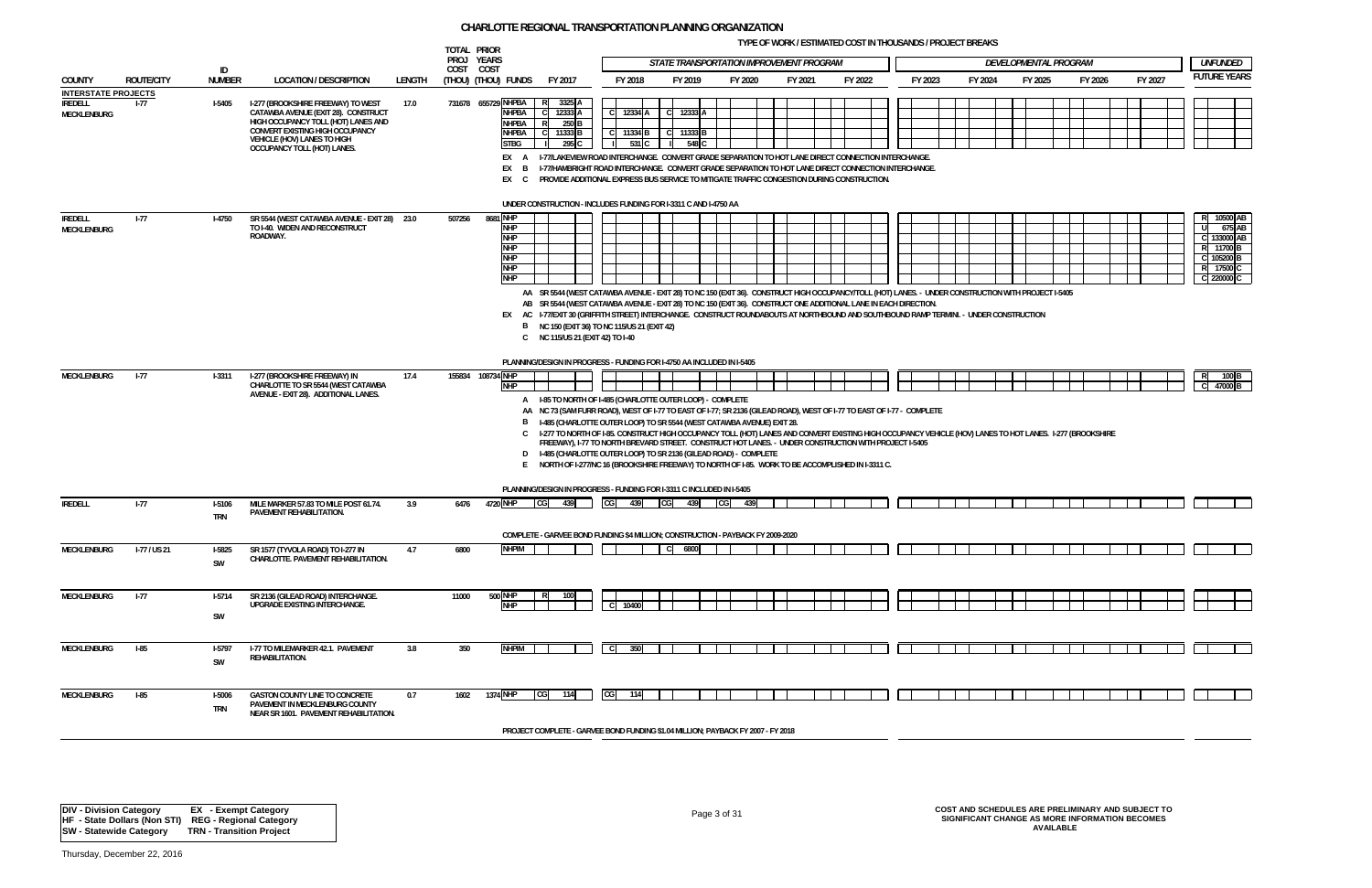**TYPE OF WORK / ESTIMATED COST IN THOUSANDS / PROJECT BREAKS**



|                                                       |                   |                     |                                                                                                                                    |        | TOTAL PRIOR             |                     |                                                                                                                                                                                                                                                                         |                      |      |         |                                             |         |         |                      |         |                       |         |         |                    |
|-------------------------------------------------------|-------------------|---------------------|------------------------------------------------------------------------------------------------------------------------------------|--------|-------------------------|---------------------|-------------------------------------------------------------------------------------------------------------------------------------------------------------------------------------------------------------------------------------------------------------------------|----------------------|------|---------|---------------------------------------------|---------|---------|----------------------|---------|-----------------------|---------|---------|--------------------|
|                                                       |                   | ID                  |                                                                                                                                    |        | PROJ YEARS<br>COST COST |                     |                                                                                                                                                                                                                                                                         |                      |      |         | STATE TRANSPORTATION IMPROVEMENT PROGRAM    |         |         |                      |         | DEVELOPMENTAL PROGRAM |         |         | <b>UNFUNDED</b>    |
| COUNTY                                                | <b>ROUTE/CITY</b> | <b>NUMBER</b>       | <b>LOCATION / DESCRIPTION</b>                                                                                                      | LENGTH |                         | (THOU) (THOU) FUNDS | FY 2017                                                                                                                                                                                                                                                                 | FY 2018              |      | FY 2019 | FY 2020                                     | FY 2021 | FY 2022 | FY 2023              | FY 2024 | FY 2025               | FY 2026 | FY 2027 | <b>FUTURE YEAR</b> |
| <b>INTERSTATE PROJECTS</b><br>CABARRUS<br>MECKLENBURG | $I-85$            | <b>I-3803</b>       | US 29/NC 49 CONNECTOR, MECKLENBURG<br>COUNTY TO NC 73 IN CABARRUS COUNTY.<br>ADD ADDITIONAL LANES. (COORDINATE<br>WITH U-3415).    | 12.8   |                         | 304614 248134 NHP   | CG 11296 B<br>A SOUTH OF US 29/NC 49 CONNECTOR TO SR 2894 (CONCORD MILLS - BRUTON SMITH BOULEVARD) - COMPLETE<br>TRN B SOUTH OF SR 2894 (CONCORD MILLS - BRUTON SMITH BOULEVARD) TO NC 73 IN CABARRUS COUNTY - COMPLETE<br>TRN BA ITS FOR I-3803 B - UNDER CONSTRUCTION |                      |      |         | CG 11296 B CG 11296 B CG 11296 B CG 11296 B |         |         |                      |         |                       |         |         |                    |
|                                                       |                   |                     |                                                                                                                                    |        |                         |                     | SECTION B, GARVEE BOND FUNDING \$103 MILLION; CONSTRUCTION - PAYBACK FY 2010 - FY 2021                                                                                                                                                                                  |                      |      |         |                                             |         |         |                      |         |                       |         |         |                    |
| MECKLENBURG                                           | $I-85$            | <b>I-5770</b><br>SW | 0.7 MILE NORTH OF GASTON COUNTY LINE<br>TO 0.1 MILE NORTH OF SR 5901 (BILLY<br><b>GRAHAM PARKWAY). PAVEMENT</b><br>REHABILITATION. | 5.0    | 6400                    | <b>NHPIM</b>        |                                                                                                                                                                                                                                                                         | $\mathsf{C}$<br>6400 |      |         |                                             |         |         |                      |         |                       |         |         |                    |
| MECKLENBURG                                           | $I-85$            | <b>I-5826</b><br>SW | MILEMARKER 42.1 TO MILEMARKER 46.3.<br>PAVEMENT REHABILITATION.                                                                    | 4.2    | 5000                    | <b>NHPIM</b>        |                                                                                                                                                                                                                                                                         |                      | C    | 5000    |                                             |         |         |                      |         |                       |         |         |                    |
| MECKLENBURG                                           | $I-85$            | I-5796<br>SW        | 0.1 MILE NORTH OF SR 5901 (BILLY GRAHAM 3.2<br>PKWY) TO 0.3 MILE NORTH OF NC 16.<br>PAVEMENT REHABILITATION.                       |        | 5100                    | <b>NHPIM</b>        |                                                                                                                                                                                                                                                                         | 5100<br>$\mathbf{C}$ |      |         |                                             |         |         |                      |         |                       |         |         |                    |
| <b>MECKLENBURG</b>                                    | $I-85$            | <b>I-5837</b><br>SW | GASTON COUNTY LINE TO 0.7 MILES NORTH<br>OF GASTON COUNTY LINE. PAVEMENT<br>REHABILITATION.                                        | 0.7    | 500                     | <b>NHPIM</b>        |                                                                                                                                                                                                                                                                         |                      |      |         | 500<br><sub>c</sub>                         |         |         |                      |         |                       |         |         |                    |
| MECKLENBURG                                           | $I-85$            | <b>I-5860</b><br>SW | SR 2472 (W. MALLARD CREEK CHURCH RD)<br>TO 0.8 MILE NORTH OF SR 2467 (MALLARD<br>CREEK RD). PAVEMENT REHABILITATION.               | 2.5    | 5500                    | <b>NHPIM</b>        |                                                                                                                                                                                                                                                                         |                      |      |         | 5500<br><sub>c</sub>                        |         |         |                      |         |                       |         |         |                    |
| <b>MECKLENBURG</b>                                    | $I-85$            | <b>I-5905</b><br>SW | 0.2 MILE WEST OF NC 16 (BROOKSHIRE<br>BOULEVARD) TO I-77. PAVEMENT<br>REHABILITATION.                                              | 2.4    | 4000                    | <b>NHPIM</b>        |                                                                                                                                                                                                                                                                         |                      |      |         |                                             |         |         | $\mathbf{C}$<br>4000 |         |                       |         |         |                    |
| MECKLENBURG                                           | $I-85$            | <b>I-5906</b><br>SW | I-77 TO US 29/49 CONNECTOR. PAVEMENT<br>REHABILITATION.                                                                            | 3.7    | 6150                    | <b>NHPIM</b>        |                                                                                                                                                                                                                                                                         |                      |      |         |                                             |         | C 6150  |                      |         |                       |         |         |                    |
| MECKLENBURG                                           | $1-277$           |                     | FS-1610A I-277/US 74 (BELK FREEWAY) - EXIT 9 TO I-<br>277/NC 16 (BROOKSHIRE FREEWAY) - EXIT<br>11. UPGRADE FACILITY.               |        |                         |                     |                                                                                                                                                                                                                                                                         |                      |      |         |                                             |         |         |                      |         |                       |         |         |                    |
| MECKLENBURG                                           | $1-277$           | <b>I-5838</b>       | 0.6 MILES NORTH OF NC 27 TO I-77. BRIDGE 1.5                                                                                       |        | 2000                    | <b>NHPIM</b>        | FEASIBILITY STUDY IN PROGRESS                                                                                                                                                                                                                                           |                      |      |         | $C$ 2000                                    |         |         |                      |         |                       |         |         |                    |
|                                                       |                   | SW                  | REHABILITATION.                                                                                                                    |        |                         |                     |                                                                                                                                                                                                                                                                         |                      |      |         |                                             |         |         |                      |         |                       |         |         |                    |
| MECKLENBURG                                           | I-277 / US 74     | <b>I-5746</b><br>SW | I-77 TO BREVARD ROAD. PAVEMENT<br>REHABILITATION.                                                                                  | 3.5    | 13900                   | 200 NHPIM C         | 6850                                                                                                                                                                                                                                                                    | $C$ 6850             |      |         |                                             |         |         |                      |         |                       |         |         |                    |
| MECKLENBURG                                           | $I-485$           | I-5828<br>SW        | I-77 TO 1.1 MILES NORTH OF I-77 / US 21.<br>PAVEMENT REHABILITATION.                                                               | 1.1    | 3000                    | <b>NHPIM</b>        |                                                                                                                                                                                                                                                                         |                      | - CI | 3000    |                                             |         |         |                      |         |                       |         |         |                    |
| MECKLENBURG                                           | $I-485$           | I-5747<br>SW        | I-85 TO SR 2808 (CAMP STEWART ROAD).<br>PAVEMENT REHABILITATION.                                                                   | 9.3    | 1090                    | 1090                |                                                                                                                                                                                                                                                                         |                      |      |         |                                             |         |         |                      |         |                       |         |         |                    |
|                                                       |                   |                     |                                                                                                                                    |        |                         |                     | UNDER CONSTRUCTION                                                                                                                                                                                                                                                      |                      |      |         |                                             |         |         |                      |         |                       |         |         |                    |
|                                                       |                   |                     |                                                                                                                                    |        |                         |                     |                                                                                                                                                                                                                                                                         |                      |      |         |                                             |         |         |                      |         |                       |         |         |                    |

## Page 4 of 31 **COST AND SCHEDULES ARE PRELIMINARY AND SUBJECT TO SIGNIFICANT CHANGE AS MORE INFORMATION BECOMES AVAILABLE**

Thursday, December 22, 2016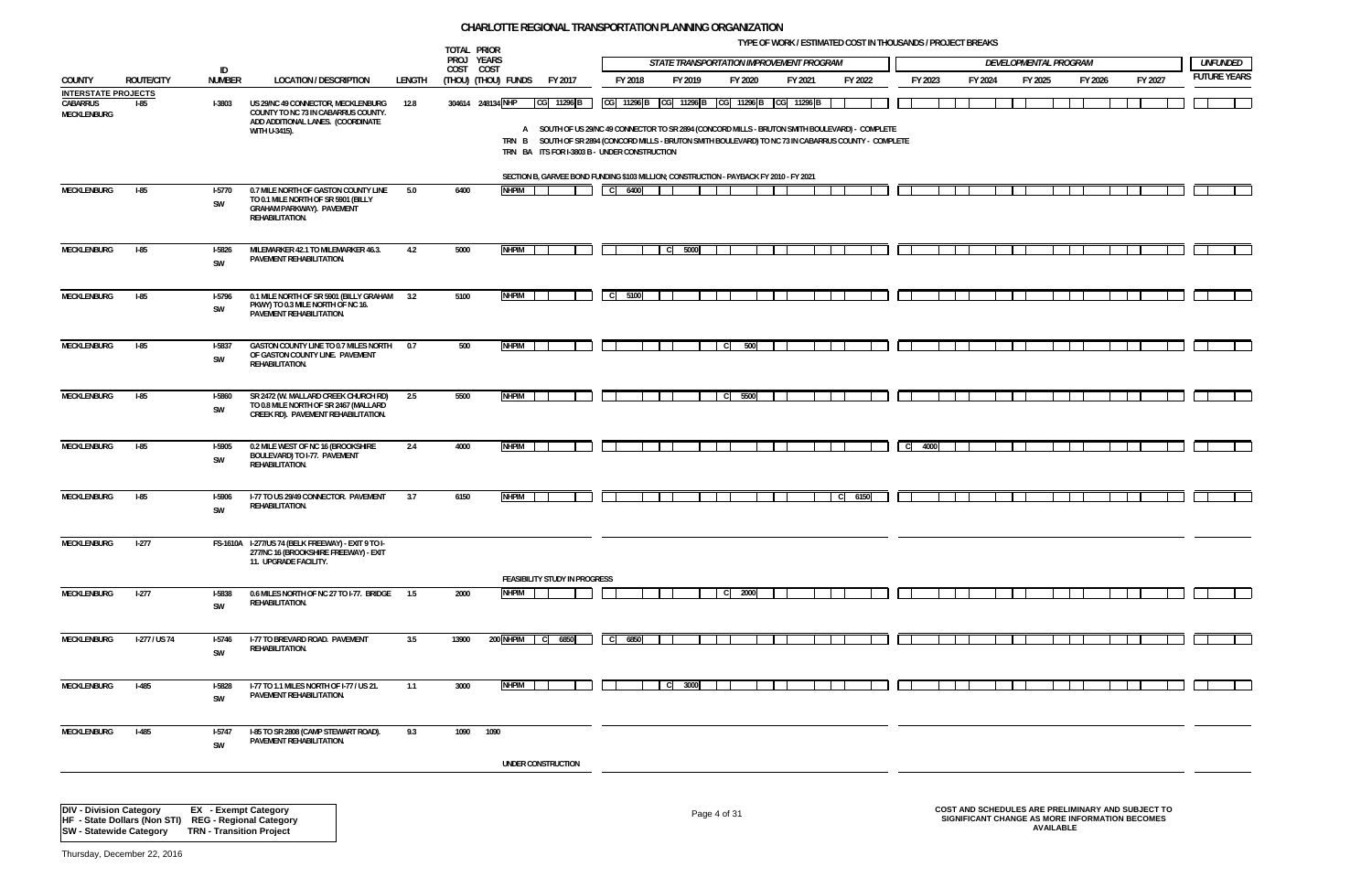**TYPE OF WORK / ESTIMATED COST IN THOUSANDS / PROJECT BREAKS**



|                                           |                   |                                       |                                                                                                                        |        | TOTAL PRIOR             |                                        |                   |                     |             |         |                                          |         |       |               |          | THE OF MORRY EQTIMINATED OOOT IN THOODINNOVIT ROSEDT DRESSING |       |                       |         |         |                    |
|-------------------------------------------|-------------------|---------------------------------------|------------------------------------------------------------------------------------------------------------------------|--------|-------------------------|----------------------------------------|-------------------|---------------------|-------------|---------|------------------------------------------|---------|-------|---------------|----------|---------------------------------------------------------------|-------|-----------------------|---------|---------|--------------------|
|                                           |                   | ID                                    |                                                                                                                        |        | PROJ YEARS<br>COST COST |                                        |                   |                     |             |         | STATE TRANSPORTATION IMPROVEMENT PROGRAM |         |       |               |          |                                                               |       | DEVELOPMENTAL PROGRAM |         |         | <b>UNFUNDED</b>    |
| COUNTY                                    | <b>ROUTE/CITY</b> | <b>NUMBER</b>                         | <b>LOCATION / DESCRIPTION</b>                                                                                          | LENGTH |                         | (Thou) (Thou) funds                    | FY 2017           | FY 2018             |             | FY 2019 | FY 2020                                  | FY 2021 |       | FY 2022       | FY 2023  | FY 2024                                                       |       | FY 2025               | FY 2026 | FY 2027 | <b>FUTURE YEAR</b> |
| <b>INTERSTATE PROJECTS</b><br>MECKLENBURG | $I-485$           | $I-5748$<br>SW                        | IDELWILD ROAD TO US 74. PAVEMENT<br>REHABILITATION.                                                                    | 2.2    | 1275                    | 1275                                   |                   |                     |             |         |                                          |         |       |               |          |                                                               |       |                       |         |         |                    |
|                                           |                   |                                       |                                                                                                                        |        |                         | UNDER CONSTRUCTION                     |                   |                     |             |         |                                          |         |       |               |          |                                                               |       |                       |         |         |                    |
| MECKLENBURG                               | $I-485$           | $I-5963$<br>SW                        | I-485 AND NC 16 (PROVIDENCE ROAD).<br><b>CONSTRUCT INTERCHANGE</b><br><b>IMPROVEMENTS.</b>                             |        | 41300                   | <b>NHP</b><br><b>NHP</b><br><b>NHP</b> |                   |                     |             |         |                                          |         | - 111 | 11100<br>1300 |          |                                                               | 14450 | C 14450               |         |         |                    |
| <b>MECKLENBURG</b>                        | $I-485$           | <b>I-5973</b>                         | I-485/NC 16 (BROOKSHIRE BOULEVARD).                                                                                    |        | 14200                   | <b>NHP</b>                             |                   |                     |             |         |                                          |         | RI    | 2800          |          |                                                               |       |                       |         |         |                    |
|                                           |                   | REG                                   | <b>CONSTRUCT INTERCHANGE</b><br><b>IMPROVEMENTS.</b>                                                                   |        |                         | <b>NHP</b><br><b>NHP</b>               |                   |                     |             |         |                                          |         | l ul  | 500           |          |                                                               | 10900 |                       |         |         |                    |
|                                           |                   |                                       |                                                                                                                        |        |                         |                                        |                   |                     |             |         |                                          |         |       |               |          |                                                               |       |                       |         |         |                    |
| MECKLENBURG                               | $I-485$           | <b>I-5318</b><br>$\textsf{SW}\xspace$ | MILE MARKER 51 TO MILE MARKER 59.<br>PAVEMENT REHABILITATION.                                                          | 8.0    | 7069                    | 7069                                   |                   |                     |             |         |                                          |         |       |               |          |                                                               |       |                       |         |         |                    |
|                                           |                   |                                       |                                                                                                                        |        |                         | UNDER CONSTRUCTION                     |                   |                     |             |         |                                          |         |       |               |          |                                                               |       |                       |         |         |                    |
| MECKLENBURG                               | $I-485$           | <b>I-5960</b><br>SW                   | MILEMARKER 35.8 TO MILEMARKER 39.7.<br>PAVEMENT REHABILITATION.                                                        | 3.9    | 4250                    | 4250                                   |                   |                     |             |         |                                          |         |       |               |          |                                                               |       |                       |         |         |                    |
|                                           |                   |                                       |                                                                                                                        |        |                         | UNDER CONSTRUCTION                     |                   |                     |             |         |                                          |         |       |               |          |                                                               |       |                       |         |         |                    |
| MECKLENBURG                               | $I-485$           | <b>I-5904</b><br>$\textsf{SW}\xspace$ | MILEMARKER 43 TO MILEMARKER 49.<br>PAVEMENT REHABILITATION.                                                            | 6.0    | 4500                    | <b>NHPIM</b>                           |                   |                     |             |         |                                          | C 4500  |       |               |          |                                                               |       |                       |         |         |                    |
|                                           |                   |                                       |                                                                                                                        |        |                         |                                        |                   |                     |             |         |                                          |         |       |               |          |                                                               |       |                       |         |         |                    |
| <b>MECKLENBURG</b>                        | $I-485$           | <b>I-5903</b><br>SW                   | SR 1601 TO 1 MILE NORTH OF SR 1601.<br>PAVEMENT REHABILITATION.                                                        | 1.0    | 1400                    | <b>NHPIM</b>                           |                   |                     |             |         |                                          |         |       |               | $C$ 1400 |                                                               |       |                       |         |         |                    |
|                                           |                   |                                       |                                                                                                                        |        |                         |                                        |                   |                     |             |         |                                          |         |       |               |          |                                                               |       |                       |         |         |                    |
| MECKLENBURG                               | $I-485$           | <b>I-5902</b><br>SW                   | SR 1786 TO NC 27. PAVEMENT<br>REHABILITATION.                                                                          | 0.7    | 900                     | <b>NHPIM</b>                           |                   |                     |             |         |                                          |         | - CI  | 900           |          |                                                               |       |                       |         |         |                    |
| MECKLENBURG                               | $I-485$           | <b>I-5827</b>                         | <b>IDLEWILD ROAD TO US 74. PAVEMENT</b><br>REHABILITATION.                                                             | 2.2    | 3000                    | <b>NHPIM</b>                           |                   |                     | $\mathbf C$ | 3000    |                                          |         |       |               |          |                                                               |       |                       |         |         |                    |
|                                           |                   | SW                                    |                                                                                                                        |        |                         |                                        |                   |                     |             |         |                                          |         |       |               |          |                                                               |       |                       |         |         |                    |
| MECKLENBURG                               | $I-485$           | I-5798                                | I-85 TO ROCKY RIVER ROAD. PAVEMENT<br>REHABILITATION.                                                                  | 4.8    | 8300                    | <b>NHPIM</b>                           |                   | 8300<br>- CI        |             |         |                                          |         |       |               |          |                                                               |       |                       |         |         |                    |
|                                           |                   | SW                                    |                                                                                                                        |        |                         |                                        |                   |                     |             |         |                                          |         |       |               |          |                                                               |       |                       |         |         |                    |
| <b>MECKLENBURG</b>                        | $I-485$           | <b>I-5507</b>                         | I-485, I-77 SOUTH OF CHARLOTTE TO US 74<br>(INDEPENDENCE BOULEVARD). ADD ONE<br><b>EXPRESS LANE IN EACH DIRECTION.</b> | 16.7   | 215600                  | $2000$ T<br><b>BOND R</b>              | R 1600<br>C 17200 |                     |             |         |                                          |         |       |               |          |                                                               |       |                       |         |         |                    |
|                                           |                   | SW                                    |                                                                                                                        |        |                         |                                        | C 35800           | C 53000             | C 53000     |         | 53000<br>l cl                            |         |       |               |          |                                                               |       |                       |         |         |                    |
|                                           |                   |                                       |                                                                                                                        |        |                         | <b>DESIGN-BUILD PROJECT</b>            |                   |                     |             |         |                                          |         |       |               |          |                                                               |       |                       |         |         |                    |
| MECKLENBURG                               | $I-485$           | <b>I-5800</b><br>SW                   | 1.9 MILES WEST OF SR 3649 (ELM LANE) TO<br>SR 1126 (NATIONS FORD ROAD). BRIDGE<br>REHABILITATION.                      | 5.0    | 500                     | <b>NHPIM</b>                           |                   | 500<br>$\mathsf{C}$ |             |         |                                          |         |       |               |          |                                                               |       |                       |         |         |                    |
|                                           |                   |                                       |                                                                                                                        |        |                         |                                        |                   |                     |             |         |                                          |         |       |               |          |                                                               |       |                       |         |         |                    |
| MECKLENBURG                               | $I-485$           | $I-5861$<br>SW                        | 0.3 MILE EAST OF SR 2042 (OAKDALE RD) TO 5.4<br>0.2 MILE EAST OF NC 115. PAVEMENT<br>REHABILITATION.                   |        | 7000                    | <b>NHPIM</b>                           |                   |                     |             |         | 7000<br>$\mathbf{C}$                     |         |       |               |          |                                                               |       |                       |         |         |                    |
|                                           |                   |                                       |                                                                                                                        |        |                         |                                        |                   |                     |             |         |                                          |         |       |               |          |                                                               |       |                       |         |         |                    |

Page 5 of 31 **COST AND SCHEDULES ARE PRELIMINARY AND SUBJECT TO SIGNIFICANT CHANGE AS MORE INFORMATION BECOMES AVAILABLE**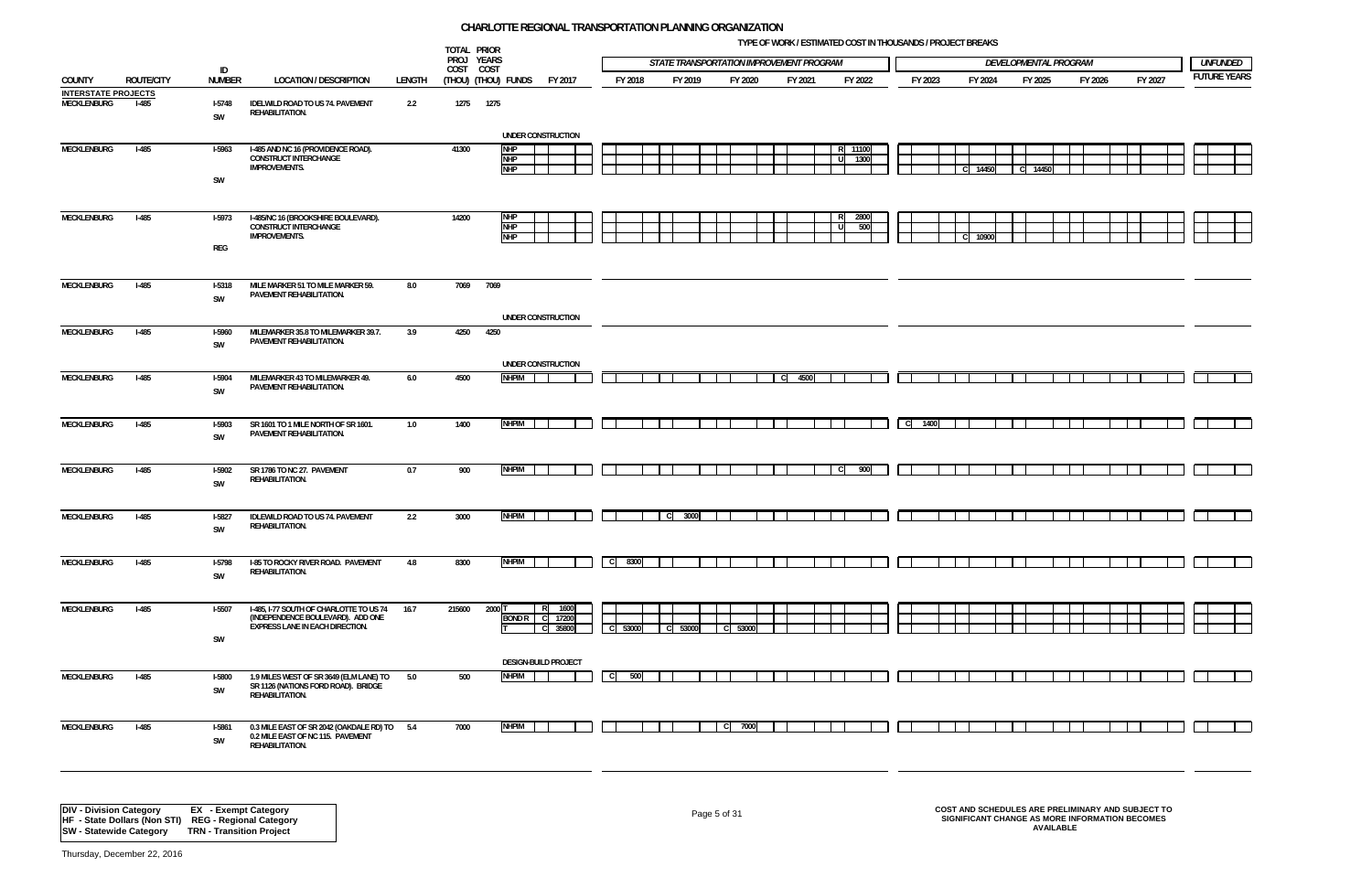**TYPE OF WORK / ESTIMATED COST IN THOUSANDS / PROJECT BREAKS**



|                                                     |                                                      |                                      |                                                                                                                              |               | TOTAL PRIOR<br>PROJ YEARS |                                          |                                                                                                                                                                                                                                                                |      |            |                                          |              |         | <b>IFFE OF WORN / ESTIMATED COST IN THOUSANDS / PROJECT DREANS</b> |                                                                   |                   |                                                                     |              |                                |      |                    |                       |         |                                                                                                     |         |                                       |
|-----------------------------------------------------|------------------------------------------------------|--------------------------------------|------------------------------------------------------------------------------------------------------------------------------|---------------|---------------------------|------------------------------------------|----------------------------------------------------------------------------------------------------------------------------------------------------------------------------------------------------------------------------------------------------------------|------|------------|------------------------------------------|--------------|---------|--------------------------------------------------------------------|-------------------------------------------------------------------|-------------------|---------------------------------------------------------------------|--------------|--------------------------------|------|--------------------|-----------------------|---------|-----------------------------------------------------------------------------------------------------|---------|---------------------------------------|
|                                                     |                                                      | ID                                   |                                                                                                                              |               | COST COST                 |                                          |                                                                                                                                                                                                                                                                |      |            | STATE TRANSPORTATION IMPROVEMENT PROGRAM |              |         |                                                                    |                                                                   |                   |                                                                     |              |                                |      |                    | DEVELOPMENTAL PROGRAM |         |                                                                                                     |         | <b>UNFUNDED</b><br><b>FUTURE YEAR</b> |
| COUNTY<br><b>INTERSTATE PROJECTS</b><br>MECKLENBURG | <b>ROUTE/CITY</b><br><b>I-485</b>                    | <b>NUMBER</b><br><b>I-5871</b><br>SW | <b>LOCATION / DESCRIPTION</b><br>IDLEWILD RD TO NC 51. PAVEMENT<br><b>REHABILITATION</b>                                     | LENGTH<br>5.6 | 620                       | (THOU) (THOU) FUNDS<br>20 NHPIM          | FY 2017<br>600<br>C)                                                                                                                                                                                                                                           |      | FY 2018    | FY 2019                                  |              | FY 2020 | FY 2021                                                            |                                                                   | FY 2022           |                                                                     |              | FY 2023                        |      | FY 2024            | FY 2025               | FY 2026 |                                                                                                     | FY 2027 |                                       |
| <b>RURAL PROJECTS</b><br>MECKLENBURG                | <b>I-485</b>                                         |                                      | R-4902* I-77 SOUTH OF CHARLOTTE TO SR 3624 (REA 8.1<br>ROAD). WIDEN TO SIX-LANES.                                            |               | 107814 107814             |                                          | A SEPARATE ITS CONTRACT FOR R-4902 - WORK TO BE ACCOMPLISHED UNDER I-5507                                                                                                                                                                                      |      |            |                                          |              |         |                                                                    |                                                                   |                   |                                                                     |              |                                |      |                    |                       |         |                                                                                                     |         |                                       |
| MECKLENBURG                                         | I-485 (CHARLOTTE<br>SOUTHERN OUTER<br>LOOP)          | R-0211                               | WEST OF I-77 TO US 74. MULTI-LANE<br>FREEWAY ON NEW LOCATION.                                                                | 16.6          | 26013                     | 1913 T                                   | UNDER CONSTRUCTION - DESIGN/BUILD PROJECT<br>6100 EC<br>R<br>9000 EC<br>DIV EC SR 3468 (WEDDINGTON ROAD). CONSTRUCT INTERCHANGE.                                                                                                                               | l cl | 9000 EC    |                                          |              |         |                                                                    |                                                                   |                   |                                                                     |              |                                |      |                    |                       |         |                                                                                                     |         |                                       |
| <b>IREDELL</b>                                      | <b>US 21</b>                                         | R-5711<br>REG                        | INTERSECTION OF US 21 AND SR 2375<br>(HOUSTON ROAD)/SR 1312 (FLOWER HOUSE<br>ROAD). REALIGN AND SIGNALIZE.                   |               | 1875                      | 375 T                                    | <b>COORDINATE WITH PROJECT I-5507</b>                                                                                                                                                                                                                          |      | 250<br>250 |                                          |              | 1000    |                                                                    |                                                                   |                   |                                                                     |              |                                |      |                    |                       |         |                                                                                                     |         |                                       |
| <b>IREDELL</b>                                      | US 21 - NC 115                                       | R-2522<br>DIV                        | CEDAR AVENUE IN TROUTMAN TO SR 1336<br>IN BARIUM SPRINGS. WIDEN TO MULTI-<br>LANES.                                          | 2.2           | 14150                     | 500 T                                    |                                                                                                                                                                                                                                                                |      |            |                                          |              |         |                                                                    |                                                                   |                   | 3550<br>850                                                         | R.           | 3550                           |      | 5700               |                       |         |                                                                                                     |         |                                       |
| MECKLENBURG<br><b>UNION</b>                         | US 74 BYPASS                                         | R-3329*<br><b>TRN</b>                | I-485 (CHARLOTTE OUTER LOOP) TO<br>PROJECT R-2559 (US 74 MONROE BYPASS).<br>MULTI-LANE FREEWAY ON NEW LOCATION.              | 10.5          |                           | 814000 533500 BOND R<br><b>BONDR</b>     | 166500<br>-C<br>C 114000                                                                                                                                                                                                                                       |      |            |                                          |              |         |                                                                    |                                                                   |                   |                                                                     |              |                                |      |                    |                       |         |                                                                                                     |         |                                       |
| <b>LINCOLN</b><br>MECKLENBURG                       | <b>NC 73</b>                                         | R-5721                               | NC 16 BUSINESS IN LINCOLN COUNTY TO SR 9.1<br>5544 (WEST CATAWBA AVENUE) IN<br>MECKLENBURG COUNTY. WIDEN TO MULTI-<br>LANES. |               | 64930                     | 500 T                                    | NC TURNPIKE AUTHORITY PROJECT - \$166.5 M REPRESENTS TIFIA LOAN - \$114 M REPRESENTS REVENUE BOND<br>REG A NC 16 BUSINESS TO VANCE ROAD EXTENSION/BEATTIES FORD ROAD.<br>REG B VANCE ROAD EXTENSION/BEATTIES FORD ROAD TO SR 5544 (WEST CATAWBA AVENUE).       |      |            |                                          |              |         | RI<br>R                                                            | 5500 A<br>2600 A<br>1810 A<br>3600 <sub>B</sub><br>430 B<br>805 B | C 11463 A<br>- CI | 5098 <sub>B</sub>                                                   | $\mathsf{C}$ | C 11464 A<br>5099 <sub>B</sub> |      | C 11463<br>5098    |                       |         |                                                                                                     |         |                                       |
| <b>MECKLENBURG</b>                                  | <b>NC 73</b>                                         | R-2632                               | US 21 TO SR 2693 (DAVIDSON-CONCORD<br>ROAD). WIDEN TO MULTI-LANES.                                                           | 4.3           | 50198                     | 30468 STBG<br><b>STBG</b><br><b>STBG</b> | <b>DESIGN-BUILD PROJECT</b><br>AA US 21 TO NC 115. - COMPLETE<br>REG AB NC 115 TO SR 2693 (DAVIDSON-CONCORD ROAD).<br>TRN AC NC 73 AT NC 115. CONVERT RIGHT TURN LANE ON NC 115 SOUTHBOUND TO A THROUGH LANE AND WIDEN FOR MERGING TAPER. - UNDER CONSTRUCTION |      |            |                                          |              |         |                                                                    | 1100 AB<br>$130$ AB                                               |                   |                                                                     |              | C 18500 AB                     |      |                    |                       |         |                                                                                                     |         |                                       |
| <b>CABARRUS</b><br>MECKLENBURG                      | <b>NC 73 (DAVIDSON</b><br>HIGHWAY)                   | R-5706                               | SR 2693 (DAVIDSON-CONCORD ROAD) TO US 10.9<br>29. WIDEN TO MULTI-LANES.                                                      |               | 108800                    | 750 T<br>REG B                           | REG A SR 2693 (DAVIDSON-CONCORD ROAD) TO SR 1394 (POPLAR TENT ROAD).<br>SR 1394 (POPLAR TENT ROAD) TO US 29.                                                                                                                                                   |      |            |                                          |              |         |                                                                    |                                                                   |                   | 850 A<br>100 A<br>13600 A<br>17300 B<br>2100 B<br>3705 <sub>B</sub> |              | C 17599 B                      | -C I | 17599 <sub>B</sub> | C 17599 B             | 17598   |                                                                                                     |         |                                       |
|                                                     |                                                      |                                      |                                                                                                                              |               |                           |                                          | <b>DESIGN-BUILD PROJECT</b>                                                                                                                                                                                                                                    |      |            |                                          |              |         |                                                                    |                                                                   |                   |                                                                     |              |                                |      |                    |                       |         |                                                                                                     |         |                                       |
| <b>DIV - Division Category</b>                      | HF - State Dollars (Non STI) REG - Regional Category |                                      | <b>EX</b> - Exempt Category                                                                                                  |               |                           |                                          |                                                                                                                                                                                                                                                                |      |            |                                          | Page 6 of 31 |         |                                                                    |                                                                   |                   |                                                                     |              |                                |      |                    |                       |         | COST AND SCHEDULES ARE PRELIMINARY AND SUBJECT TO<br>SIGNIFICANT CHANGE AS MORE INFORMATION BECOMES |         |                                       |

Page 6 of 31 **COST AND SCHEDULES ARE PRELIMINARY AND SUBJECT TO SIGNIFICANT CHANGE AS MORE INFORMATION BECOMES AVAILABLE**

**SW - Statewide Category TRN - Transition Project**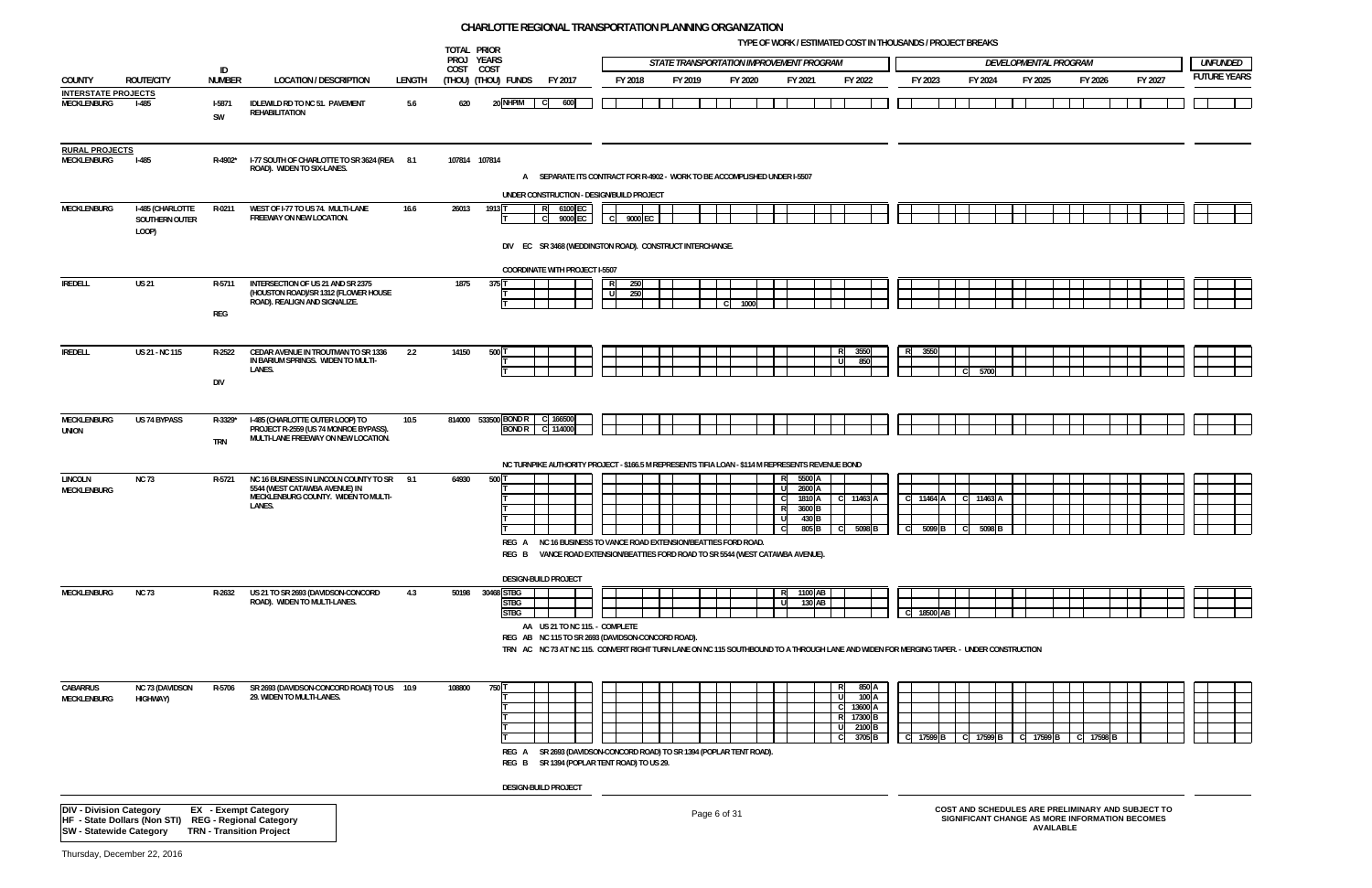**TYPE OF WORK / ESTIMATED COST IN THOUSANDS / PROJECT BREAKS**

| c | 88000 A |  |
|---|---------|--|
|   |         |  |
|   |         |  |
|   |         |  |
|   |         |  |

|                                                                          |                                                      |                     |                                                                                                                   | TOTAL PRIOR<br>PROJ YEARS |                                                                                                                                                                                                                                       |         |                   |                                                   | STATE TRANSPORTATION IMPROVEMENT PROGRAM |             |           |  |         |         |      | DEVELOPMENTAL PROGRAM                                                                                                   |         |         |  | <b>UNFUNDED</b>     |
|--------------------------------------------------------------------------|------------------------------------------------------|---------------------|-------------------------------------------------------------------------------------------------------------------|---------------------------|---------------------------------------------------------------------------------------------------------------------------------------------------------------------------------------------------------------------------------------|---------|-------------------|---------------------------------------------------|------------------------------------------|-------------|-----------|--|---------|---------|------|-------------------------------------------------------------------------------------------------------------------------|---------|---------|--|---------------------|
| <b>COUNTY</b>                                                            | <b>ROUTE/CITY</b>                                    | ID<br><b>NUMBER</b> | <b>LOCATION / DESCRIPTION</b><br>LENGTH                                                                           | COST COST                 | FY 2017<br>(Thou) (Thou) funds                                                                                                                                                                                                        | FY 2018 |                   | FY 2019                                           | FY 2020                                  | FY 2021     | FY 2022   |  | FY 2023 | FY 2024 |      | FY 2025                                                                                                                 | FY 2026 | FY 2027 |  | <b>FUTURE YEARS</b> |
| <b>RURAL PROJECTS</b><br>CATAWBA<br><b>IREDELL</b><br><b>LINCOLN</b>     | <b>NC 150</b>                                        | R-2307              | RELOCATED NC 16 (TIP PROJECT R-2206) TO 15.0<br>US 21. WIDEN TO MULTI-LANES.                                      | 349220                    | 2220 STBG<br><b>STBG</b><br><b>STBG</b><br><b>STBG</b><br>R 86000 B<br><b>STBG</b><br>5600 B<br>- UL<br><b>STBG</b><br><b>STBGBA</b>                                                                                                  |         | C.                | C 27250 B<br>5000 B                               | C 27250 B                                | $C$ 27250 B | C 27250 B |  |         |         | l ul | R 25000 A R 25000 A<br>3400 A                                                                                           |         |         |  | C 88000 A           |
| <b>IREDELL</b>                                                           | SR 1100<br><b>BRAWLEY SCHOOL</b>                     | R-3833              | SR 1177 (CHUCKWOOD ROAD) TO US 21.<br>5.9<br>WIDEN TO MULTI-LANES WITH                                            | 132052 120652 T           | REG A RELOCATED NC 16 (TIP PROJECT R-2206) TO EAST OF SR 1840 (GREENWOOD ROAD)<br>REG B EAST OF SR 1840 (GREENWOOD ROAD) IN CATAWBA COUNTY TO US 21 IN IREDELL COUNTY<br>PLANNING/DESIGN IN PROGRESS - COORDINATE WITH PROJECT I-5717 | R       | 5200 C            |                                                   | 5310 C<br>$\mathsf{C}$                   |             |           |  |         |         |      |                                                                                                                         |         |         |  |                     |
|                                                                          | ROAD                                                 |                     | <b>INTERCHANGE AT I-77.</b>                                                                                       |                           | A SR 1177 (CHUCKWOOD ROAD) TO SR 1109 (CENTRE CHURCH ROAD) - COMPLETE<br>B SR 1109 (CENTRE CHURCH ROAD) TO I-77 - COMPLETE<br>DIV C 1-77 TO US 21<br>\$890,000 CONTRIBUTION FROM TOWN OF MOORESVILLE                                  |         |                   |                                                   | 890 C<br>C.                              |             |           |  |         |         |      |                                                                                                                         |         |         |  |                     |
| <b>IREDELL</b>                                                           | SR 1109<br>(WILLIAMSON ROAD)                         | R-5100              | I-77 TO NC 150. WIDEN TO MULTI-LANES.<br>3.2                                                                      | 49700                     | 700 T<br>DIV A I-77 TO SR 1100 (BRAWLEY SCHOOL ROAD). WIDEN TO MULTI-LANES.<br>DIV B SR 1100 (BRAWLEY SCHOOL ROAD) TO NC 150. WIDEN TO MULTI-LANES.                                                                                   |         | R<br>- UL<br>- UL | 8000 A<br>1000 A<br>R 3000 B<br>1500 <sub>B</sub> | 5100 <sub>B</sub><br><sub>c</sub>        | 15200 A     | 15200 A   |  |         |         |      |                                                                                                                         |         |         |  |                     |
| <b>MECKLENBURG</b>                                                       | SR 5544<br><b>WEST CATAWBA</b><br>AVENUE             | R-2555              | NC 73 (SAM FURR ROAD) TO EAST OF SR<br>3.4<br>2195 (TORRENCE CHAPEL ROAD). WIDEN TO<br><b>FOUR-LANES DIVIDED.</b> | 51482 19282 <sup>T</sup>  | <b>COORDINATE WITH U-5817</b><br>A SR 2151 (JETTON ROAD) TO SR 2195 (TORRENCE CHAPEL ROAD) - COMPLETE<br>DIV B NC 73 (SAM FURR ROAD) TO SR 2151 (JETTON ROAD)                                                                         | R.      | 18000 B<br>3500 B |                                                   | 9500 <sub>B</sub><br>C.<br>1200 B<br>- C |             |           |  |         |         |      |                                                                                                                         |         |         |  |                     |
| ALEXANDER<br>CATAWBA<br>CLEVELAND<br>GASTON<br>IREDELL<br><b>LINCOLN</b> | <b>VARIOUS</b>                                       | R-5792<br>DIV       | DIVISION 12 TRANSPORTATION<br>ALTERNATIVES PROGRAM.                                                               | 663                       | 663                                                                                                                                                                                                                                   |         |                   |                                                   |                                          |             |           |  |         |         |      |                                                                                                                         |         |         |  |                     |
|                                                                          |                                                      |                     |                                                                                                                   |                           | UNDER CONSTRUCTION                                                                                                                                                                                                                    |         |                   |                                                   |                                          |             |           |  |         |         |      |                                                                                                                         |         |         |  |                     |
| ANSON<br>CABARRUS<br><b>MECKLENBURG</b><br><b>STANLY</b><br><b>UNION</b> | <b>VARIOUS</b>                                       | R-5790              | DIVISION 10 TRANSPORTATION<br>ALTERNATIVES PROGRAM.                                                               | 595                       | 595                                                                                                                                                                                                                                   |         |                   |                                                   |                                          |             |           |  |         |         |      |                                                                                                                         |         |         |  |                     |
|                                                                          |                                                      | DIV                 |                                                                                                                   |                           |                                                                                                                                                                                                                                       |         |                   |                                                   |                                          |             |           |  |         |         |      |                                                                                                                         |         |         |  |                     |
| <b>IREDELL</b>                                                           | SR 1206<br>ALCOVE ROAD                               | R-4757              | RELOCATION OF ROADWAY IN<br>MOORESVILLE.                                                                          |                           | UNDER CONSTRUCTION<br>745 745                                                                                                                                                                                                         |         |                   |                                                   |                                          |             |           |  |         |         |      |                                                                                                                         |         |         |  |                     |
|                                                                          |                                                      |                     |                                                                                                                   |                           | PROGRAMMED FOR PLANNING AND ENVIRONMENTAL STUDY ONLY - PLANNING BY TOWN OF MOORESVILLE                                                                                                                                                |         |                   |                                                   |                                          |             |           |  |         |         |      |                                                                                                                         |         |         |  |                     |
| <b>DIV - Division Category</b><br><b>SW - Statewide Category</b>         | HF - State Dollars (Non STI) REG - Regional Category |                     | <b>EX</b> - Exempt Category<br><b>TRN - Transition Project</b>                                                    |                           |                                                                                                                                                                                                                                       |         |                   |                                                   | Page 7 of 31                             |             |           |  |         |         |      | COST AND SCHEDULES ARE PRELIMINARY AND SUBJECT TO<br>SIGNIFICANT CHANGE AS MORE INFORMATION BECOMES<br><b>AVAILABLE</b> |         |         |  |                     |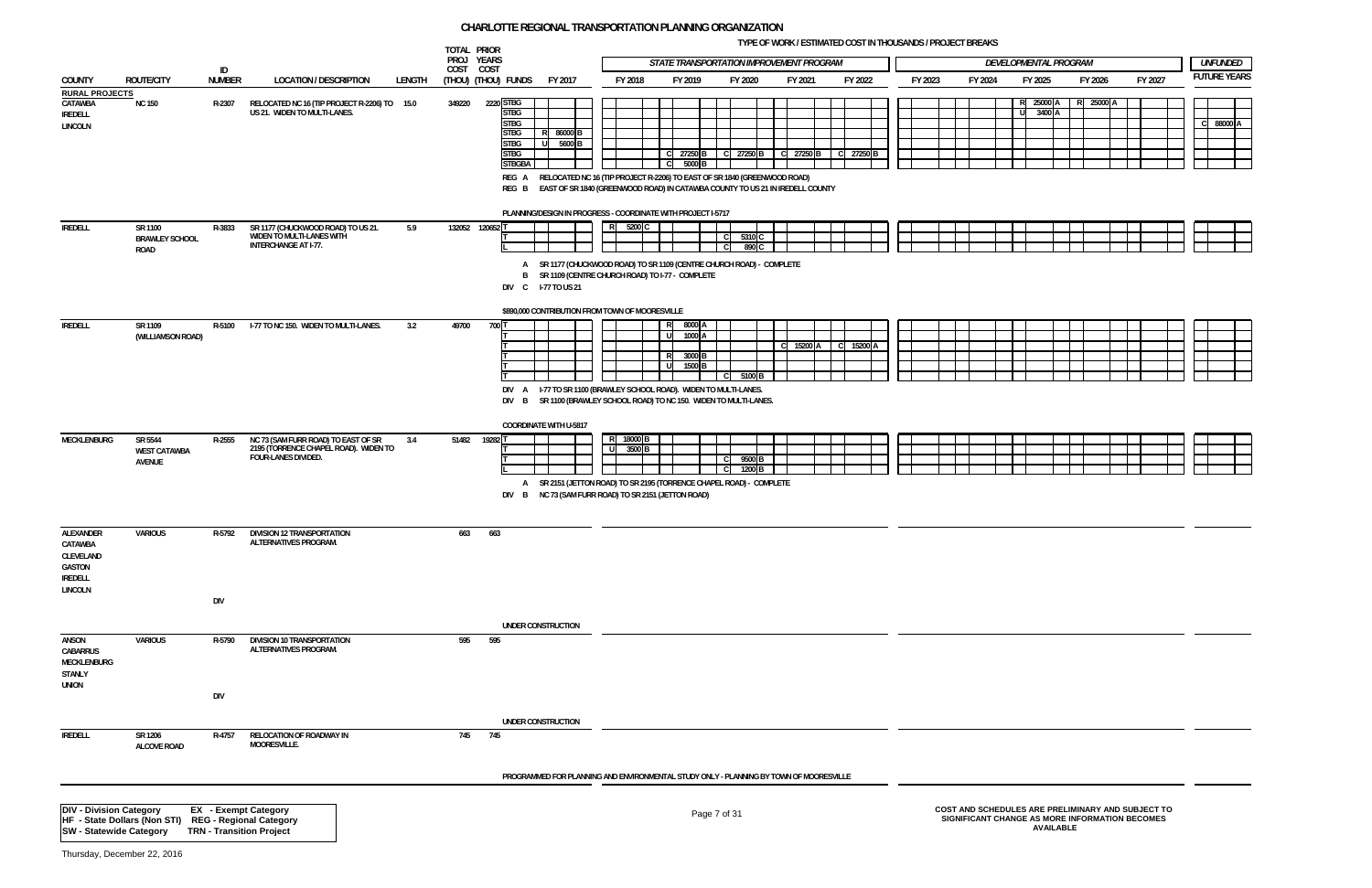**TYPE OF WORK / ESTIMATED COST IN THOUSANDS / PROJECT BREAKS**



|                                      |                                                   |               |                                                                                                    |         | TOTAL PRIOR             |                     |                                                                                                                                                              |                                             |      |             |                                          |              |         |    |             |         |         |       |                       |         |         |                    |
|--------------------------------------|---------------------------------------------------|---------------|----------------------------------------------------------------------------------------------------|---------|-------------------------|---------------------|--------------------------------------------------------------------------------------------------------------------------------------------------------------|---------------------------------------------|------|-------------|------------------------------------------|--------------|---------|----|-------------|---------|---------|-------|-----------------------|---------|---------|--------------------|
|                                      |                                                   | ID            |                                                                                                    |         | PROJ YEARS<br>COST COST |                     |                                                                                                                                                              |                                             |      |             | STATE TRANSPORTATION IMPROVEMENT PROGRAM |              |         |    |             |         |         |       | DEVELOPMENTAL PROGRAM |         |         | <b>UNFUNDED</b>    |
| <b>COUNTY</b>                        | <b>ROUTE/CITY</b>                                 | <b>NUMBER</b> | <b>LOCATION / DESCRIPTION</b>                                                                      | LENGTH  |                         | (Thou) (Thou) funds | FY 2017                                                                                                                                                      | FY 2018                                     |      | FY 2019     | FY 2020                                  |              | FY 2021 |    | FY 2022     | FY 2023 | FY 2024 |       | FY 2025               | FY 2026 | FY 2027 | <b>FUTURE YEAR</b> |
| <b>RURAL PROJECTS</b><br>MECKLENBURG | I-485 (CHARLOTTE<br><b>EASTERN OUTER</b><br>LOOP) | R-2123*       | US 74 EAST (INDEPENDENCE BOULEVARD)<br>TO I-85 NORTH. CONSTRUCT FREEWAY ON<br><b>NEW LOCATION.</b> | 18.8    |                         | 344505 317085 NHP   | CG 5484 CE                                                                                                                                                   | CG 5484 CE CG 5484 CE CG 5484 CE CG 5484 CE |      |             |                                          |              |         |    |             |         |         |       |                       |         |         |                    |
|                                      |                                                   |               |                                                                                                    |         |                         |                     | TRN CE AT I-85 INTERCHANGE. RE-CONSTRUCT INTERCHANGE. - COMPLETE<br>TRN CG SEPARATE ITS CONTRACT FOR R-2123 CE - UNDER CONSTRUCTION                          |                                             |      |             |                                          |              |         |    |             |         |         |       |                       |         |         |                    |
|                                      |                                                   |               |                                                                                                    |         |                         |                     | PART COMPLETE - GARVEE BOND FUNDING \$50 MILLION; CONSTRUCTION - PAYBACK FY 2010 - FY 2021                                                                   |                                             |      |             |                                          |              |         |    |             |         |         |       |                       |         |         |                    |
| <b>UNION</b>                         | US 74<br><b>MONROE BYPASS</b>                     | R-2559*       | FOUR LANES DIVIDED ON NEW LOCATION.                                                                | 9.2     | 29663 29663             |                     |                                                                                                                                                              |                                             |      |             |                                          |              |         |    |             |         |         |       |                       |         |         |                    |
|                                      |                                                   |               |                                                                                                    |         |                         |                     | NORTH CAROLINA TURNPIKE AUTHORITY PROJECT - SEE R-3329 FOR ADDITIONAL FUNDING                                                                                |                                             |      |             |                                          |              |         |    |             |         |         |       |                       |         |         |                    |
| <b>MECKLENBURG</b>                   | I-485(CHARLOTTE<br><b>WESTERN OUTER</b><br>LOOP)  | R-2248*       | WEST OF I-77 TO I-85 NORTH. FREEWAY ON 28.0<br><b>NEW LOCATION.</b>                                |         |                         | 789384 761964 NHP   | CG<br>5484 E                                                                                                                                                 | CG 5484 E CG 5484 E CG 5484 E CG 5484 E     |      |             |                                          |              |         |    |             |         |         |       |                       |         |         |                    |
|                                      |                                                   |               |                                                                                                    |         |                         |                     | A WEST OF 1-77 SOUTH TO US 29-74 - COMPLETE                                                                                                                  |                                             |      |             |                                          |              |         |    |             |         |         |       |                       |         |         |                    |
|                                      |                                                   |               |                                                                                                    |         |                         |                     | BA NORTH OF US 29/US 74 (WILKINSON BOULEVARD) TO NORTH OF I-85 - COMPLETE<br>BB NORTH OF 1-85 TO NORTH OF NC 27 - COMPLETE                                   |                                             |      |             |                                          |              |         |    |             |         |         |       |                       |         |         |                    |
|                                      |                                                   |               |                                                                                                    |         |                         |                     | C NORTH OF NC 27 (MOUNT HOLLY ROAD) TO EAST OF SR 2042 (OAKDALE ROAD) - COMPLETE                                                                             |                                             |      |             |                                          |              |         |    |             |         |         |       |                       |         |         |                    |
|                                      |                                                   |               |                                                                                                    |         |                         |                     | D EAST OF SR 2042 (OAKDALE ROAD) TO EAST OF NC 115 (OLD STATESVILLE ROAD) - COMPLETE<br>TRN E EAST OF NC 115 (OLD STATESVILLE ROAD) TO I-85 NORTH - COMPLETE |                                             |      |             |                                          |              |         |    |             |         |         |       |                       |         |         |                    |
|                                      |                                                   |               |                                                                                                    |         |                         |                     | TRN EA ITS FOR R-2248 E - UNDER CONSTRUCTION<br>EB EDINMEADOW DRIVE NEPA STUDY                                                                               |                                             |      |             |                                          |              |         |    |             |         |         |       |                       |         |         |                    |
|                                      |                                                   |               |                                                                                                    |         |                         |                     | F I-485, WEST OF I-77 TO ARROWOOD ROAD-BROWN GRIER ROAD - COMPLETE                                                                                           |                                             |      |             |                                          |              |         |    |             |         |         |       |                       |         |         |                    |
|                                      |                                                   |               |                                                                                                    |         |                         |                     | TRN G I-485 INTERCHANGE WITH SR 2042 (OAKDALE ROAD) - UNDER CONSTRUCTION<br>H I-485 INTERCHANGE WITH SR 1148 (GARRISON ROAD) - COMPLETE                      |                                             |      |             |                                          |              |         |    |             |         |         |       |                       |         |         |                    |
|                                      |                                                   |               |                                                                                                    |         |                         |                     |                                                                                                                                                              |                                             |      |             |                                          |              |         |    |             |         |         |       |                       |         |         |                    |
|                                      |                                                   |               |                                                                                                    |         |                         |                     | GARVEE BOND FUNDING \$50 MILLION; CONSTRUCTION - PAYBACK FY 2010 - FY 2021                                                                                   |                                             |      |             |                                          |              |         |    |             |         |         |       |                       |         |         |                    |
| <b>URBAN PROJECTS</b><br>MECKLENBURG | US 21 (STATESVILLE U-5767                         |               | NORTHCROSS CENTER COURT TO SR 2147                                                                 | 1.2     | 23800                   | 600 <sup>1</sup>    |                                                                                                                                                              |                                             |      |             | 800<br>-R.                               |              |         |    |             |         |         |       |                       |         |         |                    |
|                                      | ROAD)                                             |               | (WESTMORELAND ROAD). WIDEN TO MULTI-<br>LANES.                                                     |         |                         |                     |                                                                                                                                                              |                                             |      |             | 1400<br>-UI<br>1050<br>-CI               | $\mathbf{C}$ | 9975    |    | 9975        |         |         |       |                       |         |         |                    |
|                                      |                                                   | REG           |                                                                                                    |         |                         |                     |                                                                                                                                                              |                                             |      |             |                                          |              |         |    |             |         |         |       |                       |         |         |                    |
|                                      |                                                   |               |                                                                                                    |         |                         |                     | <b>DESIGN-BUILD PROJECT</b>                                                                                                                                  |                                             |      |             |                                          |              |         |    |             |         |         |       |                       |         |         |                    |
| MECKLENBURG                          | US 21 (STATESVILLE U-5904<br>ROAD)                |               | SUNSET ROAD TO NC 24 (W.T. HARRIS<br>BOULEVARD). WIDEN ROADWAY.                                    | 1.9     | 1000                    | <b>BA</b>           | PE <br>1000                                                                                                                                                  |                                             |      |             |                                          |              |         |    |             |         |         |       |                       |         |         |                    |
|                                      |                                                   | EX            |                                                                                                    |         |                         |                     |                                                                                                                                                              |                                             |      |             |                                          |              |         |    |             |         |         |       |                       |         |         |                    |
|                                      |                                                   |               |                                                                                                    |         |                         |                     | PROGRAMMED FOR PLANNING AND ENVIRONMENTAL STUDY ONLY                                                                                                         |                                             |      |             |                                          |              |         |    |             |         |         |       |                       |         |         |                    |
| <b>IREDELL</b>                       | US 21 (CHARLOTTE<br>HIGHWAY)                      | U-6037        | NC 150 (PLAZA DRIVE) TO SR 1245 (MEDICAL 2.7<br>PARK ROAD). WIDEN TO 4-LANES DIVIDED.              |         | 35100                   |                     |                                                                                                                                                              |                                             |      |             |                                          |              |         |    | 6500<br>800 |         |         |       |                       |         |         |                    |
|                                      |                                                   |               |                                                                                                    |         |                         |                     |                                                                                                                                                              |                                             |      |             |                                          |              |         |    |             |         |         | 27800 |                       |         |         |                    |
|                                      |                                                   | DIV           |                                                                                                    |         |                         |                     |                                                                                                                                                              |                                             |      |             |                                          |              |         |    |             |         |         |       |                       |         |         |                    |
|                                      |                                                   |               |                                                                                                    |         |                         |                     |                                                                                                                                                              |                                             |      |             |                                          |              |         |    |             |         |         |       |                       |         |         |                    |
| <b>IREDELL</b>                       | <b>US 21</b>                                      | U-5799        | SR 1933 TO FORT DOBBS ROAD. WIDEN TO<br>MULTI-LANES AND REALIGN OFFSET                             | $0.8\,$ | 17200                   | 500 T               |                                                                                                                                                              |                                             | - UL | 3200<br>400 |                                          |              |         |    |             |         |         |       |                       |         |         |                    |
|                                      |                                                   | REG           | INTERSECTIONS OF SR 1922 AND SR 2171.                                                              |         |                         |                     |                                                                                                                                                              |                                             |      |             |                                          |              | 13100   |    |             |         |         |       |                       |         |         |                    |
|                                      |                                                   |               |                                                                                                    |         |                         |                     |                                                                                                                                                              |                                             |      |             |                                          |              |         |    |             |         |         |       |                       |         |         |                    |
| <b>MECKLENBURG</b>                   | <b>US 21</b>                                      | U-5771        | SR 2136 (GILEAD ROAD) TO HOLLY POINT                                                               | 2.2     | 20000                   | 500 T               |                                                                                                                                                              |                                             |      |             | 2700<br>-R.                              |              |         |    |             |         |         |       |                       |         |         |                    |
|                                      |                                                   |               | DRIVE. WIDEN TO MULTI-LANES.                                                                       |         |                         |                     |                                                                                                                                                              |                                             |      |             | 300<br>-UI<br>825<br>-C.                 | - CI         | 7837    | C. | 7838        |         |         |       |                       |         |         |                    |
|                                      |                                                   | REG           |                                                                                                    |         |                         |                     |                                                                                                                                                              |                                             |      |             |                                          |              |         |    |             |         |         |       |                       |         |         |                    |
|                                      |                                                   |               |                                                                                                    |         |                         |                     | <b>DESIGN-BUILD PROJECT</b>                                                                                                                                  |                                             |      |             |                                          |              |         |    |             |         |         |       |                       |         |         |                    |
|                                      |                                                   |               |                                                                                                    |         |                         |                     |                                                                                                                                                              |                                             |      |             |                                          |              |         |    |             |         |         |       |                       |         |         |                    |
|                                      |                                                   |               |                                                                                                    |         |                         |                     |                                                                                                                                                              |                                             |      |             |                                          |              |         |    |             |         |         |       |                       |         |         |                    |

# Page 8 of 31 **COST AND SCHEDULES ARE PRELIMINARY AND SUBJECT TO SIGNIFICANT CHANGE AS MORE INFORMATION BECOMES AVAILABLE**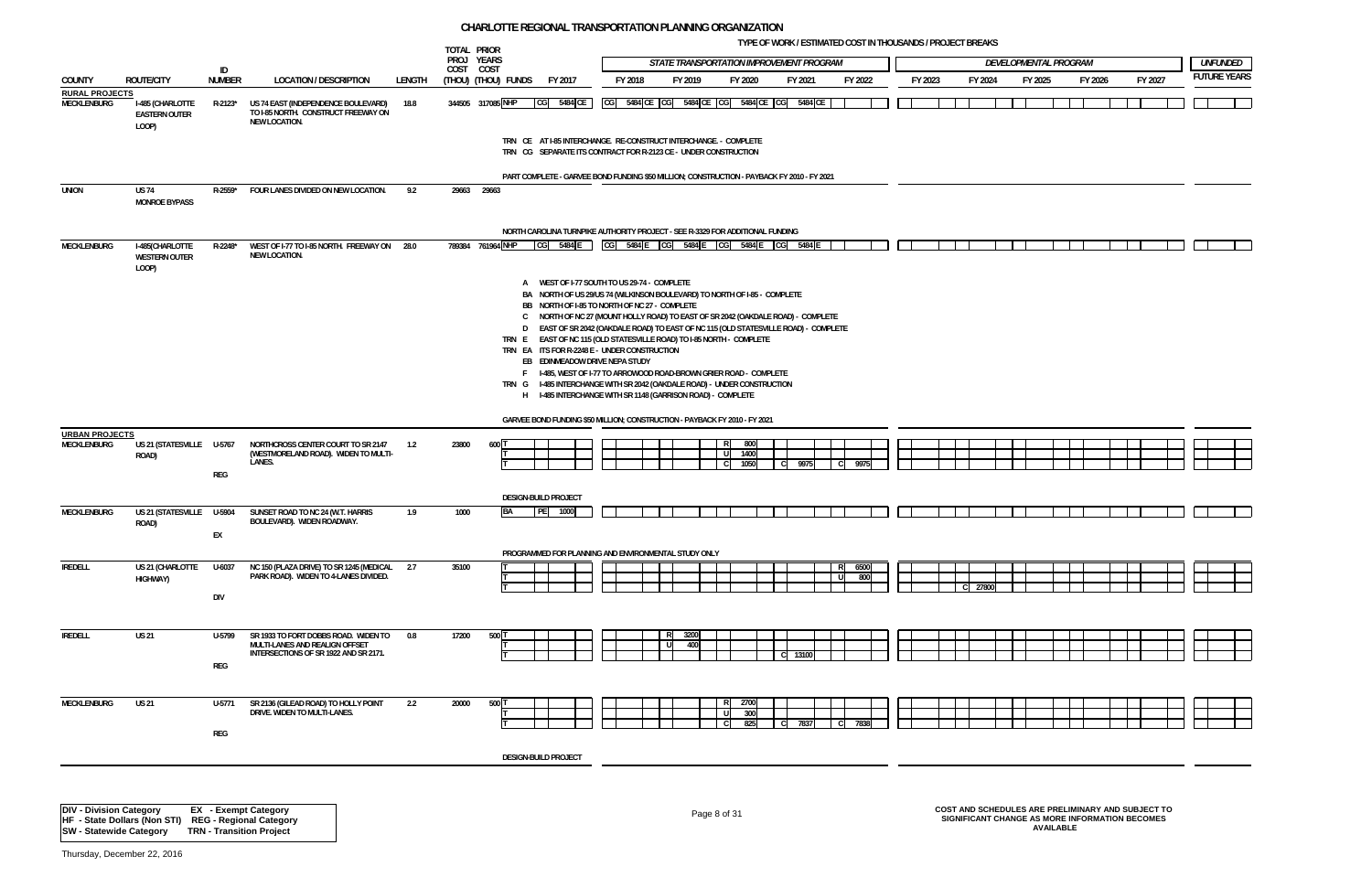**TYPE OF WORK / ESTIMATED COST IN THOUSANDS / PROJECT BREAKS**



|                                                                  |                                                         |                      |                                                                                                                                                                          |        | TOTAL PRIOR<br>PROJ YEARS |                                                                                                                                                                                                    |              |                             | STATE TRANSPORTATION IMPROVEMENT PROGRAM |              |            |         |                    |              |             |              |    |         | DEVELOPMENTAL PROGRAM |                  |         |                                                |                                                   | <b>UNFUNDED</b>    |  |
|------------------------------------------------------------------|---------------------------------------------------------|----------------------|--------------------------------------------------------------------------------------------------------------------------------------------------------------------------|--------|---------------------------|----------------------------------------------------------------------------------------------------------------------------------------------------------------------------------------------------|--------------|-----------------------------|------------------------------------------|--------------|------------|---------|--------------------|--------------|-------------|--------------|----|---------|-----------------------|------------------|---------|------------------------------------------------|---------------------------------------------------|--------------------|--|
| COUNTY                                                           | <b>ROUTE/CITY</b>                                       | ID<br><b>NUMBER</b>  | <b>LOCATION / DESCRIPTION</b>                                                                                                                                            | LENGTH | COST COST                 | (Thou) (Thou) funds<br>FY 2017                                                                                                                                                                     |              | FY 2018                     | FY 2019                                  |              | FY 2020    | FY 2021 |                    | FY 2022      |             | FY 2023      |    | FY 2024 | FY 2025               |                  | FY 2026 |                                                | FY 2027                                           | <b>FUTURE YEAR</b> |  |
| <b>URBAN PROJECTS</b><br><b>IREDELL</b>                          | US 64 (DAVIE<br>AVENUE)                                 | U-5964<br>REG        | US 64 (DAVIE AVENUE) AND US 21<br>(SULLIVAN ROAD). CONVERT 5-APPROACH<br>INTERSECTION TO A SINGLE LANE<br>ROUNDABOUT.                                                    |        | 1100                      |                                                                                                                                                                                                    |              |                             |                                          | R<br>U       | 200<br>100 |         | l C                | 800          |             |              |    |         |                       |                  |         |                                                |                                                   |                    |  |
| <b>UNION</b>                                                     | <b>US 74</b>                                            | U-5764<br>REG        | HANOVER DRIVE TO SR 1007 (ROCKY RIVER 2.8<br>ROAD). WIDEN EXISTING ROADWAY.                                                                                              |        | 21900                     | 300                                                                                                                                                                                                |              |                             |                                          |              | 21500      |         |                    |              |             |              |    |         |                       |                  |         |                                                |                                                   |                    |  |
| <b>UNION</b>                                                     | US 74 (ROOSEVELT<br>BLVD)                               | U-5703<br>SW         | SR 1514 (ROCKY RIVER ROAD)<br>INTERSECTION. RECONFIGURE TO<br>SUPERSTREET.                                                                                               |        | 2350                      | 200 T<br>400<br>R.                                                                                                                                                                                 | $\mathsf{C}$ | 1750                        |                                          |              |            |         |                    |              |             |              |    |         |                       |                  |         |                                                |                                                   |                    |  |
| MECKLENBURG                                                      | US 74<br><b>INDEPENDENCE BLVD</b>                       | U-5526               | I-277 TO I-485. CONVERT EXISTING AND<br>PROPOSED BUSWAY TO MANAGED LANES<br>FROM I-277 TO WALLACE LANE AND<br>CONSTRUCT NEW MANAGED LANES FROM<br>WALLACE LANE TO I-485. | 12.0   | 23875                     | 2875 NHP<br>100 A<br>R<br><b>BOND R</b><br><b>NHP</b><br>CMAQ<br>SW A 1-277 TO WALLACE LANE. CONVERT EXISTING AND PROPOSED BUSWAY TO MANAGED LANES. INCLUDES WORK PROPOSED UNDER PROJECT U-209 BA. | <sub>c</sub> | 6700 A<br>12800 A<br>1400 A |                                          |              |            |         |                    |              |             |              |    |         |                       |                  |         |                                                |                                                   |                    |  |
|                                                                  |                                                         |                      |                                                                                                                                                                          |        |                           | PLANNING/DESIGN IN PROGRESS - IMPROVEMENTS FROM WALLACE LANE TO I-485 TO BE COMPLETED BY PROJECT U-2509                                                                                            |              |                             |                                          |              |            |         |                    |              |             |              |    |         |                       |                  |         |                                                |                                                   |                    |  |
| UNION                                                            | US 74                                                   | U-5931<br>SW         | INTERSECTION OF US 74 AND SECREST<br>SHORTCUT ROAD. CONSTRUCT<br><b>IMPROVEMENTS.</b>                                                                                    |        | 2750                      |                                                                                                                                                                                                    |              |                             |                                          |              |            |         | ΙR<br>- 11         | 450<br>100   |             |              | C. | 2200    |                       |                  |         |                                                |                                                   |                    |  |
| <b>IREDELL</b>                                                   | NC <sub>3</sub>                                         | U-5884<br><b>DIV</b> | INTERSECTION OF NC 3 AND SR 1148<br>(KISTLER FARM ROAD). CONSTRUCT<br>INTERSECTION IMPROVEMENTS.                                                                         |        | 235                       |                                                                                                                                                                                                    |              |                             |                                          |              | 45         |         | l c                | 190          |             |              |    |         |                       |                  |         |                                                |                                                   |                    |  |
| MECKLENBURG                                                      | <b>NC 16</b><br><b>(BROOKSHIRE</b><br><b>BOULEVARD)</b> |                      | FS-1510A I-77 TO I-85. UPGRADE TO FREEWAY.                                                                                                                               | 2.2    |                           |                                                                                                                                                                                                    |              |                             |                                          |              |            |         |                    |              |             |              |    |         |                       |                  |         |                                                |                                                   |                    |  |
| <b>UNION</b>                                                     | <b>NC 16 (PROVIDENCE</b><br><b>ROAD SOUTH)</b>          | U-5979<br>REG        | SR 1321 (CUTHBERTSON ROAD) IN<br>WEDDINGTON TO SR 3530 (WAXHAW<br>PARKWAY) IN WAXHAW. WIDEN TO MULTI-<br>LANES.                                                          | 1.7    | 30800                     | <b>FEASIBILITY STUDY IN PROGRESS</b><br>500 1                                                                                                                                                      |              |                             |                                          |              |            |         |                    |              | R<br>-<br>U | 9600<br>1200 |    |         | C 19500               |                  |         |                                                |                                                   |                    |  |
| <b>UNION</b>                                                     | <b>NC 16 (PROVIDENCE</b><br>ROAD SOUTH)                 | U-5769<br>REG        | SR 1316 (REA ROAD EXTENSION) TO SR 1321<br>(CUTHBERTSON ROAD). WIDEN TO MULTI-<br>LANES.                                                                                 | 4.0    | 38400                     |                                                                                                                                                                                                    |              |                             |                                          |              |            |         | R<br>l Ul          | 8200<br>1000 |             |              |    | 14600   | C 14600               |                  |         |                                                |                                                   |                    |  |
| MECKLENBURG                                                      | NC 16 (BROOKSHIRE<br><b>BOULEVARD)</b>                  | U-5955<br>REG        | I-85 TO IDAHO DRIVE. ADD WESTBOUND<br>THROUGH LANE ON NC 16 BETWEEN A<br>POINT WEST OF IDAHO DR AND I-85.<br>IMPROVE I-85 NORTHBOUND RAMP TO<br>EASTBOUND NC 16.         |        | 9500                      |                                                                                                                                                                                                    |              |                             |                                          |              |            |         | $\mathsf{R}$<br>ΙU | 1900<br>300  |             |              | C. | 7300    |                       |                  |         |                                                |                                                   |                    |  |
| <b>DIV - Division Category</b><br><b>SW</b> - Statewide Category | HF - State Dollars (Non STI) REG - Regional Category    |                      | <b>EX</b> - Exempt Category<br><b>TRN - Transition Project</b>                                                                                                           |        |                           |                                                                                                                                                                                                    |              |                             |                                          | Page 9 of 31 |            |         |                    |              |             |              |    |         |                       | <b>AVAILABLE</b> |         | SIGNIFICANT CHANGE AS MORE INFORMATION BECOMES | COST AND SCHEDULES ARE PRELIMINARY AND SUBJECT TO |                    |  |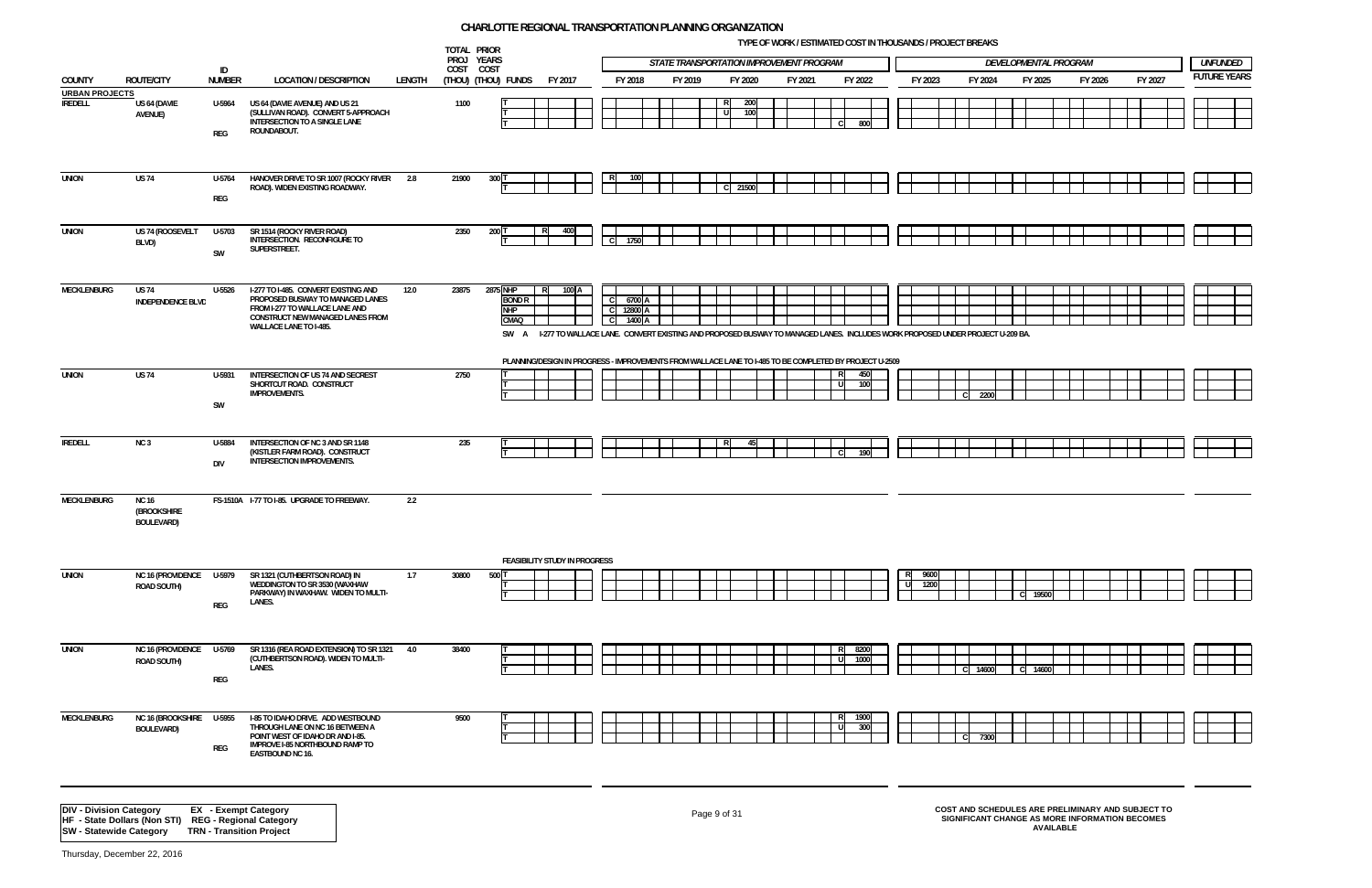**TYPE OF WORK / ESTIMATED COST IN THOUSANDS / PROJECT BREAKS**



|                                 |                                                             |                                 |                                                                                                                                                                                                                                                               |        | PROJ YEARS | TOTAL PRIOR                             |                      |                         |                     | STATE TRANSPORTATION IMPROVEMENT PROGRAM |                      |                            |                |               |         |         | DEVELOPMENTAL PROGRAM |         |         |                    | <b>UNFUNDED</b> |
|---------------------------------|-------------------------------------------------------------|---------------------------------|---------------------------------------------------------------------------------------------------------------------------------------------------------------------------------------------------------------------------------------------------------------|--------|------------|-----------------------------------------|----------------------|-------------------------|---------------------|------------------------------------------|----------------------|----------------------------|----------------|---------------|---------|---------|-----------------------|---------|---------|--------------------|-----------------|
|                                 |                                                             | ID                              |                                                                                                                                                                                                                                                               |        | COST COST  |                                         |                      |                         |                     |                                          |                      |                            |                |               |         |         |                       |         |         | <b>FUTURE YEAR</b> |                 |
| COUNTY<br><b>URBAN PROJECTS</b> | ROUTE/CITY                                                  | <b>NUMBER</b>                   | <b>LOCATION / DESCRIPTION</b>                                                                                                                                                                                                                                 | LENGTH |            | (THOU) (THOU) FUNDS                     | FY 2017              | FY 2018                 |                     | FY 2019                                  | FY 2020              | FY 2021                    |                | FY 2022       | FY 2023 | FY 2024 | FY 2025               | FY 2026 | FY 2027 |                    |                 |
| MECKLENBURG                     | NC 27 (FREEDOM<br>DRIVE)                                    | U-5957<br>$\mathsf{REG}\xspace$ | SR 1644 (TODDVILLE ROAD) TO SR 1600<br>(MOORES CHAPEL ROAD). WIDEN TO 4-<br>LANES.                                                                                                                                                                            | 1.3    | 17100      |                                         |                      |                         |                     |                                          |                      |                            | -R.<br>l ul    | 3800<br>500   |         | 12800   |                       |         |         |                    |                 |
| <b>MECKLENBURG</b>              | <b>NC 49 &amp;</b><br><b>BACK CREEK CHURCH</b><br><b>RD</b> | U-5768<br>REG                   | NC 49, JOHN KIRK DRIVE TO I-485. WIDEN<br>EXISTING ROADWAY. REALIGN BACK<br>CREEK CHURCH ROAD ON NEW LOCATION<br>TO THE NC 49 AND MALLARD CREEK<br>CHURCH ROAD INTERSECTION. CLOSE<br>EXISTING AT GRADE RAIL CROSSING AT NC<br>49 AND BACK CREEK CHRUCH ROAD. | 2.3    | 41825      | $2000$ T                                |                      |                         | R<br>- ul<br>R<br>M | 100<br>1300<br>1200<br>925               |                      | 12000<br>12300             | ⊟ CI           | 12000         |         |         |                       |         |         |                    |                 |
| <b>MECKLENBURG</b>              | <b>NC 51 (MATTHEWS</b><br><b>TOWNSHIP PARKWAY</b>           | U-5763<br>$\mathsf{REG}\xspace$ | SR 3356 (SARDIS ROAD) TO SR 1010 (EAST<br>JOHN STREET/ MONROE ROAD). WIDEN<br><b>EXISTING ROADWAY.</b>                                                                                                                                                        | 0.7    | 4100       | $200$ T                                 |                      | 1600<br>R.<br>்ப<br>200 |                     |                                          | 2100<br>$\mathsf{C}$ |                            |                |               |         |         |                       |         |         |                    |                 |
| MECKLENBURG                     | <b>NC 51</b>                                                | U-5007<br>REG                   | MATTHEWS TOWNSHIP PARKWAY TO SR<br>3128 (LAWYERS ROAD). WIDEN TO MULTI-<br>LANES.                                                                                                                                                                             | 4.0    | 35700      | 600 T                                   |                      |                         |                     |                                          |                      |                            | R<br>l ul      | 100<br>4500   |         | 15250   | C 15250               |         |         |                    |                 |
| MECKLENBURG                     | NC 73 (SAM FURR<br>ROAD)                                    | U-5765<br>REG                   | SR 5544 (WEST CATAWBA AVENUE) TO SR<br>2316 (NORTHCROSS AVENUE). WIDEN<br>EXISTING ROADWAY.                                                                                                                                                                   | 1.1    | 28100      |                                         |                      |                         |                     |                                          |                      | 100<br>1200<br>- U<br>1340 |                | C 12730       | C 12730 |         |                       |         |         |                    |                 |
| <b>UNION</b>                    | <b>NC 84</b>                                                | U-3467<br>REG                   | NC 16 TO SR 1008 (WAXHAW-INDIAN TRAIL<br>ROAD) IN WESLEY CHAPEL. CONSTRUCT<br>FOUR LANE ROADWAY, PART ON NEW<br>LOCATION.                                                                                                                                     | 4.3    | 49875      | 1325 STBG<br><b>STBG</b><br><b>STBG</b> | DESIGN-BUILD PROJECT | 15250<br>- 01<br>800    |                     | 32500                                    |                      |                            |                |               |         |         |                       |         |         |                    |                 |
| IREDELL                         | <b>NC 115</b>                                               | U-5779<br>$\mathsf{REG}\xspace$ | SR 1645 (OLD WILKESBORO ROAD) TO<br>HARTNESS ROAD. WIDEN TO MULTI LANES.                                                                                                                                                                                      | 0.9    | 14200      | 500 T                                   |                      |                         |                     |                                          | 2500<br>300<br>U     |                            | $\overline{c}$ | 5450          | C 5450  |         |                       |         |         |                    |                 |
| <b>IREDELL</b>                  | <b>NC 115</b><br>(MECKLENBURG<br><b>HIGHWAY)</b>            | U-5963<br>$\mathsf{REG}\xspace$ | SR 1135 (WATERLYNN ROAD) TO YELLOW<br>WOOD DRIVE. INSTALL CLOSED LOOP<br>SIGNAL SYSTEM.                                                                                                                                                                       |        | 480        |                                         |                      |                         | C.                  | 50<br>430                                |                      |                            |                |               |         |         |                       |         |         |                    |                 |
| MECKLENBURG                     | NC 115 (OLD<br><b>STATESVILLE</b><br>ROAD)                  | U-5772<br>$\mathsf{REG}\xspace$ | NC 24 (HARRIS BOULEVARD) TO I-485.<br><b>WIDEN TO MULTI-LANES.</b>                                                                                                                                                                                            | 2.2    | 25400      | 500 T                                   |                      |                         |                     |                                          |                      |                            | l ul           | R 5900<br>700 |         | 18300   |                       |         |         |                    |                 |

## Page 10 of 31 **COST AND SCHEDULES ARE PRELIMINARY AND SUBJECT TO SIGNIFICANT CHANGE AS MORE INFORMATION BECOMES AVAILABLE**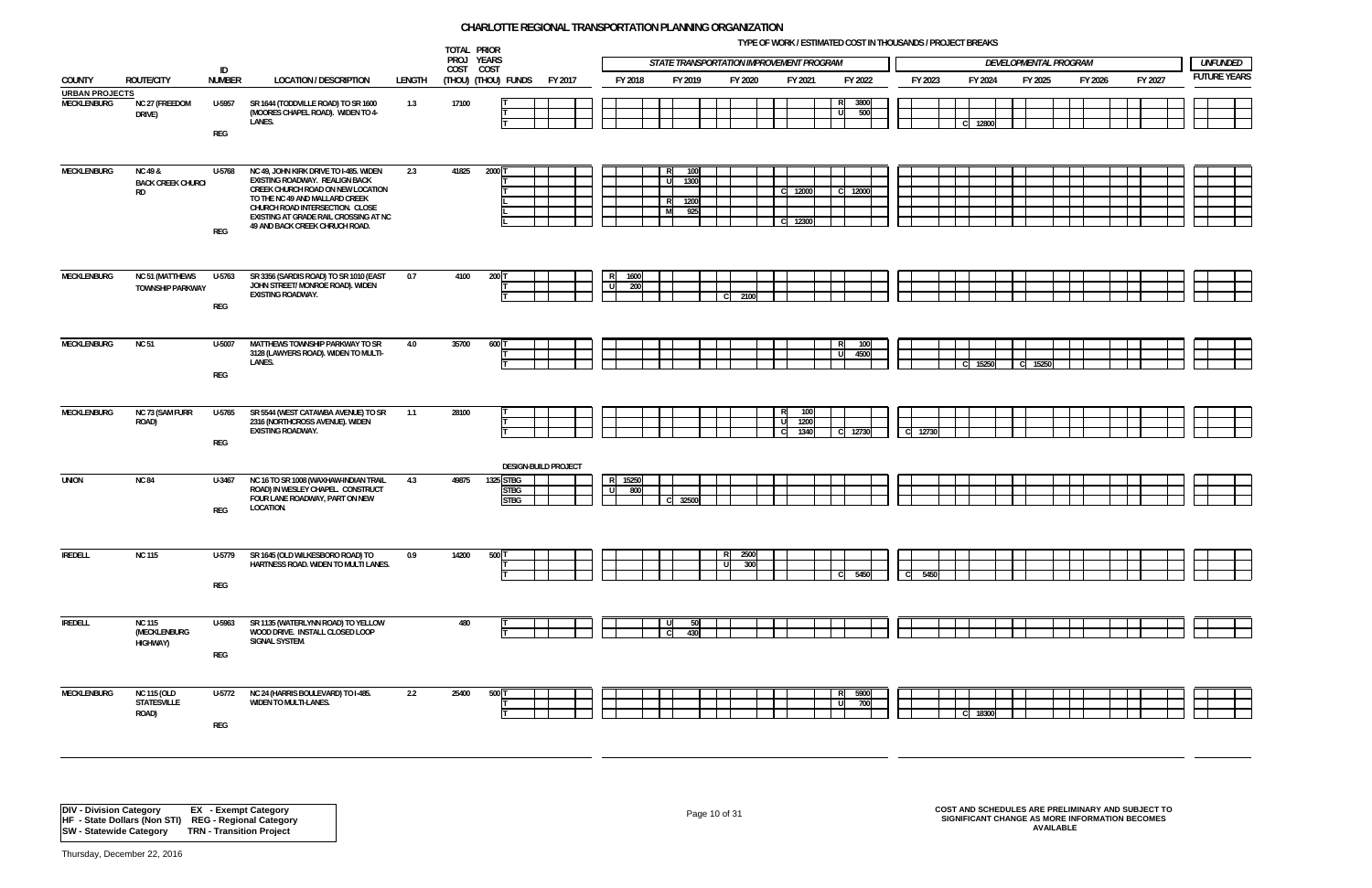**TYPE OF WORK / ESTIMATED COST IN THOUSANDS / PROJECT BREAKS**



|                                         |                                                    |                      |                                                                                                                                |        | TOTAL PRIOR             |                                                                                                                              |                                            |             |                                                                                                                             |                                                                                                                                                                                                                                |                                               |                                                  | THE OF NORMY LOTING HED OOOT IN THOUGH INDUTTINGS LOT DIVERNO     |                           |                                                                                                   |        |             |                       |               |              |         |                    |                 |
|-----------------------------------------|----------------------------------------------------|----------------------|--------------------------------------------------------------------------------------------------------------------------------|--------|-------------------------|------------------------------------------------------------------------------------------------------------------------------|--------------------------------------------|-------------|-----------------------------------------------------------------------------------------------------------------------------|--------------------------------------------------------------------------------------------------------------------------------------------------------------------------------------------------------------------------------|-----------------------------------------------|--------------------------------------------------|-------------------------------------------------------------------|---------------------------|---------------------------------------------------------------------------------------------------|--------|-------------|-----------------------|---------------|--------------|---------|--------------------|-----------------|
|                                         |                                                    | ID                   |                                                                                                                                |        | PROJ YEARS<br>COST COST |                                                                                                                              |                                            |             |                                                                                                                             | STATE TRANSPORTATION IMPROVEMENT PROGRAM                                                                                                                                                                                       |                                               |                                                  |                                                                   |                           |                                                                                                   |        |             | DEVELOPMENTAL PROGRAM |               |              |         |                    | <b>UNFUNDED</b> |
| <b>COUNTY</b>                           | <b>ROUTE/CITY</b>                                  | <b>NUMBER</b>        | <b>LOCATION / DESCRIPTION</b>                                                                                                  | LENGTH |                         | (THOU) (THOU) FUNDS                                                                                                          | FY 2017                                    | FY 2018     | FY 2019                                                                                                                     | FY 2020                                                                                                                                                                                                                        |                                               | FY 2021                                          | FY 2022                                                           |                           | FY 2023                                                                                           |        | FY 2024     | FY 2025               | FY 2026       |              | FY 2027 | <b>FUTURE YEAR</b> |                 |
| <b>URBAN PROJECTS</b><br><b>IREDELL</b> | NC 150 (OAK RIDGE<br><b>FARM HIGHWAY)</b>          | U-5960<br>REG        | NC 115 TO NC 801 (PARK AVENUE). WIDEN<br>TO 4-LANES.                                                                           | 2.6    | 28700                   |                                                                                                                              |                                            |             |                                                                                                                             |                                                                                                                                                                                                                                |                                               |                                                  |                                                                   |                           | R<br>1700<br>d<br>500                                                                             |        |             | C 13250               | 13250<br>∣ CI |              |         |                    |                 |
| <b>IREDELL</b>                          | <b>NC 150</b>                                      | U-5780<br>REG        | INTERSECTION OF NC 150 AND SR 2399<br>(WIGGINS ROAD). REALIGN INTERSECTION.                                                    |        | 1055                    | 125                                                                                                                          |                                            |             |                                                                                                                             |                                                                                                                                                                                                                                |                                               | 750                                              |                                                                   |                           |                                                                                                   |        |             |                       |               |              |         |                    |                 |
| MECKLENBURG                             | <b>NC 160</b>                                      | U-5766               | SOUTH CAROLINA LINE TO SR 1116<br>(SHOPTON ROAD WEST). WIDEN TO MULTI-<br>LANES.                                               | 6.2    | 64300                   | $600$ <sup>]</sup>                                                                                                           |                                            |             | REG A SOUTH CAROLINA LINE TO NC 49 (SOUTH TRYON ROAD).                                                                      | - Ul<br>R<br>-11<br>REG B NC 49 (SOUTH TRYON ROAD) TO SR 1116 (SHOPTON ROAD WEST).                                                                                                                                             | 500A<br>2500 A<br>3100 <sub>B</sub><br>4600 B |                                                  | $C$ 21700 A<br>C 31300 B                                          |                           |                                                                                                   |        |             |                       |               |              |         |                    |                 |
| MECKLENBURG                             | NC 160 (STEELE<br>CREEK ROAD)                      | U-5762<br>REG        | INTERSECTION OF NC 160 (STEELE CREEK<br>ROAD) AND SR 1106 (HAMILTON ROAD).<br><b>INTERSECTION IMPROVEMENTS.</b>                |        | 1765                    | 150                                                                                                                          | 31!                                        | l C<br>1300 |                                                                                                                             |                                                                                                                                                                                                                                |                                               |                                                  |                                                                   |                           |                                                                                                   |        |             |                       |               |              |         |                    |                 |
| <b>UNION</b>                            | SR 1009 (CHARLOTTE U-6031<br>AVENUE)               | <b>DIV</b>           | SEYMOUR STREET TO NC 200 (DICKERSON<br>BOULEVARD). WIDEN TO FOUR-LANES<br>DIVIDED.                                             | 0.4    | 6800                    |                                                                                                                              |                                            |             |                                                                                                                             |                                                                                                                                                                                                                                |                                               |                                                  |                                                                   |                           |                                                                                                   |        | 1900<br>500 |                       |               | $\mathsf{C}$ | 2200    | C 2200             |                 |
| MECKLENBURG                             | SR 1009 (MONROE<br>ROAD)                           | U-5805<br><b>DIV</b> | INTERSECTION OF SR 1009 (MONROE ROAD)<br>AND RAMA ROAD/IDLEWILD ROAD.<br><b>CONSTRUCT INTERSECTION</b><br><b>IMPROVEMENTS.</b> |        | 3910                    | 510                                                                                                                          |                                            |             | 750<br>PROJECT IS COMMITTED BECAUSE DELAY OCCURRED MARCH 2016                                                               |                                                                                                                                                                                                                                | - C                                           | 2650                                             |                                                                   |                           |                                                                                                   |        |             |                       |               |              |         |                    |                 |
| MECKLENBURG<br><b>UNION</b>             | SR 1009 (JOHN<br>STREET-OLD<br><b>MONROE ROAD)</b> | U-4714               | SR 3448-SR 3474 (TRADE STREET) TO SR<br>1377 (WESLEY CHAPEL-STOUTS ROAD).<br>WIDEN TO MULTI-LANES.                             | 6.5    | 107500                  | 1000 STBGDA<br>S(M)<br><b>STBG</b><br><b>STBGDA</b><br>S(M)<br><b>STBG</b><br><b>STBGDA</b><br>S(M)<br><b>STBGDA</b><br>S(M) | 1000 AB<br>-R.<br>19000 AB<br>$\mathsf{C}$ |             | RI<br>2400 A<br>R.<br>R 9700 A<br>R 14540 B<br>R.<br>R 10000 B<br>DIV AB I-485. IMPROVE INTERCHAnGE - TO BE LET WITH I-5507 | 9500 A<br>1860 <sub>B</sub><br>DIV A SR 3448-SR 3474 (TRADE STREET) TO WEST OF MORNINGSIDE MEADOW LANE. (EXCLUDING I-485 INTERCHANGE)<br>DIV B WEST OF MORNINGSIDE MEADOW LANE TO EAST OF SR 1377 (WESLEY CHAPEL-STOUTS ROAD). |                                               | 2567 A<br>642A<br>$2567$ A<br>5647 B<br>C.<br>-C | $\mathsf{C}$<br>C.<br>$\mathsf{C}$<br>C 5646 B<br>1412 B C 1411 B | 2566 A<br>641 A<br>2566 A | 2567 A<br>$\mathsf{C}$<br>642 A<br>$\mathsf{C}$<br>2567 A<br>-c I<br><sub>c</sub><br>$C = 1412 B$ | 5647 B |             |                       |               |              |         |                    |                 |

Page 11 of 31 **COST AND SCHEDULES ARE PRELIMINARY AND SUBJECT TO SIGNIFICANT CHANGE AS MORE INFORMATION BECOMES AVAILABLE**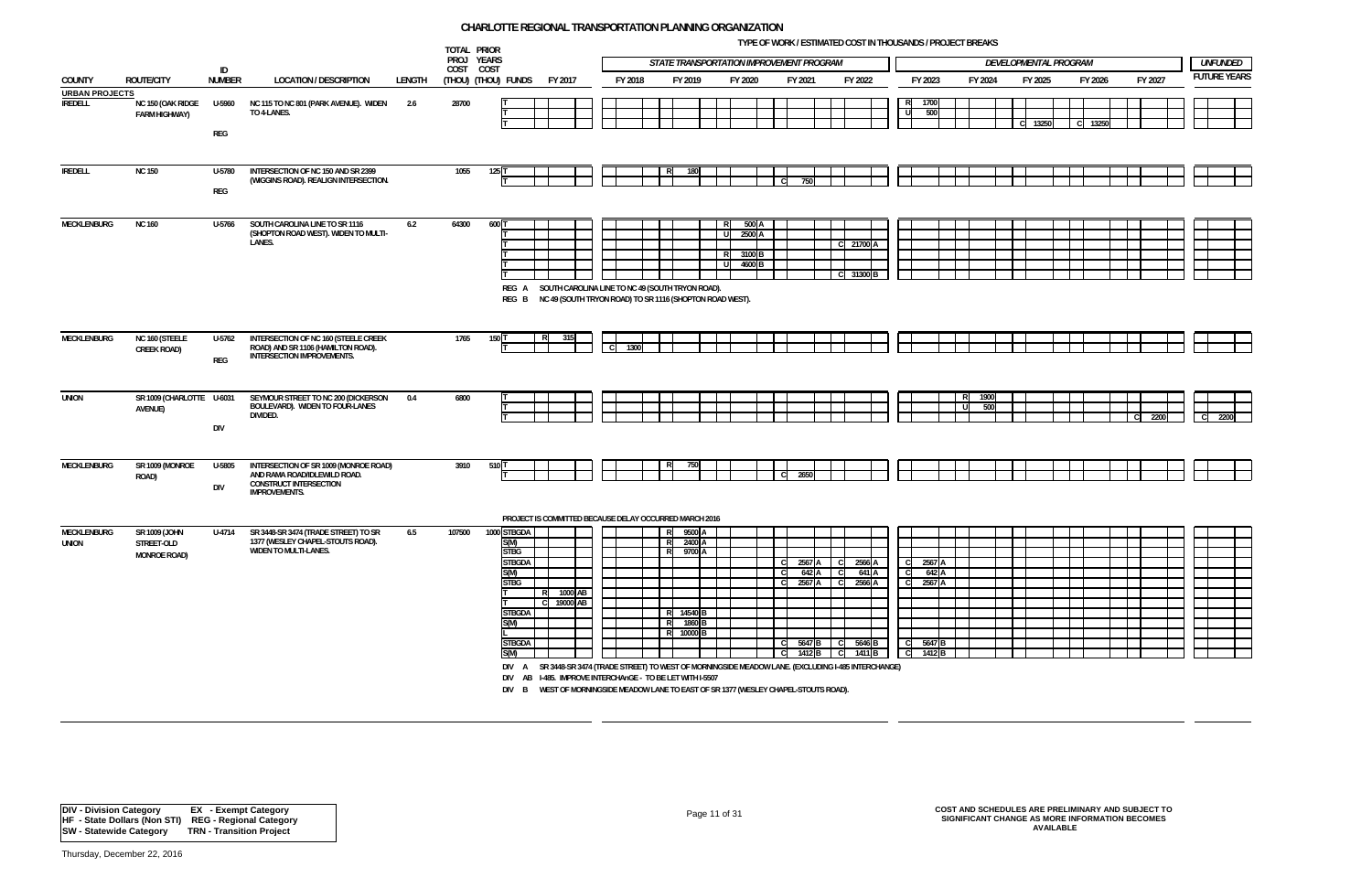**TYPE OF WORK / ESTIMATED COST IN THOUSANDS / PROJECT BREAKS**



| TOTAL PRIOR<br>PROJ YEARS<br>STATE TRANSPORTATION IMPROVEMENT PROGRAM<br>DEVELOPMENTAL PROGRAM<br>ID<br>COST COST |                                                |                      |                                                                                                                                                                               |        |                     |                 |                                                                                                                                                                                 |         |               |                     |                              | <b>UNFUNDED</b> |                     |              |             |              |              |         |         |         |         |                    |  |
|-------------------------------------------------------------------------------------------------------------------|------------------------------------------------|----------------------|-------------------------------------------------------------------------------------------------------------------------------------------------------------------------------|--------|---------------------|-----------------|---------------------------------------------------------------------------------------------------------------------------------------------------------------------------------|---------|---------------|---------------------|------------------------------|-----------------|---------------------|--------------|-------------|--------------|--------------|---------|---------|---------|---------|--------------------|--|
| COUNTY                                                                                                            | <b>ROUTE/CITY</b>                              | <b>NUMBER</b>        | <b>LOCATION / DESCRIPTION</b>                                                                                                                                                 | LENGTH | (THOU) (THOU) FUNDS |                 | FY 2017                                                                                                                                                                         | FY 2018 |               | FY 2019             | FY 2020                      |                 | FY 2021             | FY 2022      |             | FY 2023      |              | FY 2024 | FY 2025 | FY 2026 | FY 2027 | <b>FUTURE YEAR</b> |  |
| <b>URBAN PROJECTS</b>                                                                                             |                                                |                      |                                                                                                                                                                               |        |                     |                 |                                                                                                                                                                                 |         |               |                     |                              |                 |                     |              |             |              |              |         |         |         |         |                    |  |
| <b>IREDELL</b>                                                                                                    | SR 1246 (FAIRVIEW<br>ROAD)                     | U-5817<br><b>DIV</b> | EXTEND SR 1246 (FAIRVIEW ROAD) OVER I-<br>77 TO CONNECT WITH SR 1206 (ALCOVE<br>ROAD) AND CONSTRUCT PARALLEL NORTH-<br>SOUTH CONNECTOR ROADS TO SR 1109<br>(WILLIAMSON ROAD). | 0.1    | 14500               | 400 T<br>BA     |                                                                                                                                                                                 |         | R.<br>R<br>UI | 1100<br>8000<br>200 |                              |                 | $\mathbf C$<br>4800 |              |             |              |              |         |         |         |         |                    |  |
|                                                                                                                   |                                                |                      |                                                                                                                                                                               |        |                     |                 | <b>COORDINATE WITH R-5100</b>                                                                                                                                                   |         |               |                     |                              |                 |                     |              |             |              |              |         |         |         |         |                    |  |
| <b>IREDELL</b>                                                                                                    | SR 1305 (OATES ROAL U-5816<br>- MIDNIGHT LANE) | DIV                  | US 21 (CHARLOTTE HIGHWAY) TO SR 1474<br>(BLUEFIELD ROAD). WIDEN TO THREE-<br>LANES WITH OVERPASS OVER I-77.                                                                   | 1.5    | 10100               | 500             |                                                                                                                                                                                 |         | IJ            | 1500<br>1000        |                              | C <sub>1</sub>  | 7100                |              |             |              |              |         |         |         |         |                    |  |
| <b>UNION</b>                                                                                                      | SR 1362 (CHESTNUT<br>LANE CONNECTOR)           | U-5808<br>DIV        | SR 1367 (MATTHEWS INDIAN TRAIL ROAD)<br>TO SR 1368 (GRIBBLE ROAD). CONSTRUCT<br>ROAD ON NEW LOCATION.                                                                         | 0.4    | 4790                | 1050 T          |                                                                                                                                                                                 |         |               |                     | 300<br>R<br>U                | 40              |                     | $\mathbf{C}$ | 1700        | - CI<br>1700 |              |         |         |         |         |                    |  |
| MECKLENBURG                                                                                                       | SR 2112 (LAKEVIEW<br>ROAD)                     | U-5905<br>EX         | REAMES ROAD TO NC 115. UPGRADE<br>ROADWAY.                                                                                                                                    | 2.1    | 9000                | BA<br><b>BA</b> |                                                                                                                                                                                 |         |               | 100                 | 8900                         |                 |                     |              |             |              |              |         |         |         |         |                    |  |
| MECKLENBURG                                                                                                       | SR 2136<br>(GILEAD ROAD)                       | U-5807<br><b>DIV</b> | US 21 (STATESVILLE ROAD) TO NC 115.<br><b>WIDEN TO MULTI-LANES.</b>                                                                                                           | 0.7    | 15600               | 300 1           |                                                                                                                                                                                 |         |               |                     |                              |                 |                     | 3750<br>- R  | 900         | 3750<br>RI   |              | 6900    |         |         |         |                    |  |
| <b>IREDELL</b>                                                                                                    | SR 2321 (EAST BROAL U-6039<br>STREET)          | <b>DIV</b>           | VINE STREET TO SR 2422 (SIGNAL HILL<br>DRIVE). UPGRADE ROADWAY AND<br><b>IMPLEMENT ACCESS MANAGEMENT</b><br>SOLUTIONS.                                                        | 0.7    | 13400               |                 |                                                                                                                                                                                 |         |               |                     |                              |                 |                     | R            | 2200<br>500 |              |              | 10700   |         |         |         |                    |  |
| <b>CABARRUS</b><br>MECKLENBURG                                                                                    | <b>SR 2464 (ODELL</b><br>SCHOOL ROAD)          | U-6032<br><b>DIV</b> | I-485 TO CONCORD MILLS BOULEVARD.<br>WIDEN TO FOUR-LANES DIVIDED.                                                                                                             | 0.9    | 13400               |                 |                                                                                                                                                                                 |         |               |                     | 2400<br>R<br><b>U</b><br>500 |                 |                     | - C          | 3500        | $C$ 3500     | $\mathsf{C}$ | 3500    |         |         |         |                    |  |
| MECKLENBURG                                                                                                       | SR 2472 (MALLARD<br>CREEK ROAD)                | U-6028<br>DIV        | SR 2833 (MALLARD CREEK CHURCH ROAD)<br>TO BREEZEWOOD DRIVE. WIDEN TO FOUR-<br>LANES.                                                                                          | 1.5    | 20100               |                 |                                                                                                                                                                                 |         |               |                     |                              |                 |                     | - R          | 2000<br>500 | 2000<br>R.   |              | 15600   |         |         |         |                    |  |
| <b>MECKLENBURG</b>                                                                                                | <b>SR 3448 (SOUTH</b><br>TRADE STREET)         | U-5804               | FULLWOOD LANE TO WEDDINGTON ROAD.<br><b>WIDEN TO MULTI-LANES.</b>                                                                                                             | 0.5    | 1530                | 230 T           | $100$ B<br>R<br>1200 <sub>B</sub><br>A FULLWOOD LANE TO FOUR MILE CREEK - UNDER CONSTRUCTION BY TOWN OF MATTHEWS USING TOWN FUNDS.<br>DIV B FOUR MILE CREEK TO WEDDINGTON ROAD. |         |               |                     |                              |                 |                     |              |             |              |              |         |         |         |         |                    |  |

# Page 12 of 31 **COST AND SCHEDULES ARE PRELIMINARY AND SUBJECT TO SIGNIFICANT CHANGE AS MORE INFORMATION BECOMES AVAILABLE**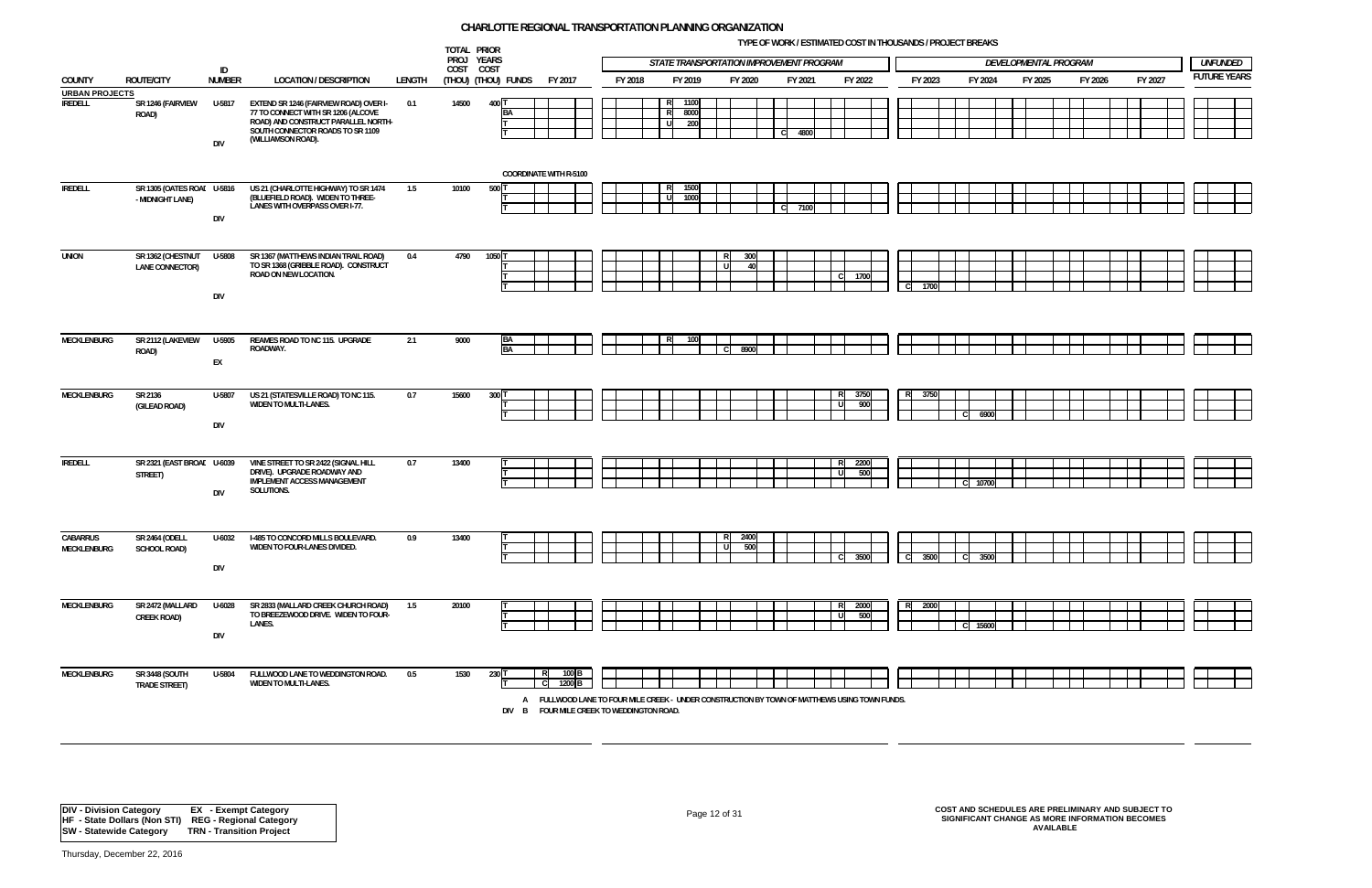**TYPE OF WORK / ESTIMATED COST IN THOUSANDS / PROJECT BREAKS**



|                                                                  |                                                      |                      |                                                                                                                                               |        | TOTAL PRIOR<br>PROJ YEARS |                                                                                                                                                                                               |                 |            |          |            | STATE TRANSPORTATION IMPROVEMENT PROGRAM |              |                            |      |               |                 |              |                               | DEVELOPMENTAL PROGRAM                                                                               |                  |               |               | <b>UNFUNDED</b>    |
|------------------------------------------------------------------|------------------------------------------------------|----------------------|-----------------------------------------------------------------------------------------------------------------------------------------------|--------|---------------------------|-----------------------------------------------------------------------------------------------------------------------------------------------------------------------------------------------|-----------------|------------|----------|------------|------------------------------------------|--------------|----------------------------|------|---------------|-----------------|--------------|-------------------------------|-----------------------------------------------------------------------------------------------------|------------------|---------------|---------------|--------------------|
| COUNTY                                                           | <b>ROUTE/CITY</b>                                    | ID<br><b>NUMBER</b>  | <b>LOCATION / DESCRIPTION</b>                                                                                                                 | LENGTH | COST COST                 | (Thou) (Thou) Funds<br>FY 2017                                                                                                                                                                |                 | FY 2018    |          | FY 2019    | FY 2020                                  |              | FY 2021                    |      | FY 2022       | FY 2023         |              | FY 2024                       | FY 2025                                                                                             |                  | FY 2026       | FY 2027       | <b>FUTURE YEAR</b> |
| <b>URBAN PROJECTS</b><br>MECKLENBURG                             | SR 4979 (BALLANTYNI U-6030<br><b>COMMONS PKWY)</b>   | <b>DIV</b>           | ANNALEXA LANE TO WILLIAMS POND LANE.<br>WIDEN TO FOUR-LANES.                                                                                  | 1.7    | 31100                     |                                                                                                                                                                                               |                 |            |          |            |                                          |              |                            |      |               | RI<br>U         | 6700<br>800  |                               | C 23600                                                                                             |                  |               |               |                    |
| MECKLENBURG                                                      | <b>NEW ROUTE</b>                                     | U-4713               | SR 3457 (CAMPUS RIDGE ROAD) TO SR 3448 1.1<br>(PLEASANT PLAINS ROAD) IN MATTHEWS.<br>TWO LANES ON MULTI-LANE RIGHT OF WAY<br>ON NEW LOCATION. |        | 9306                      | 2506 STBG<br><b>STBG</b><br>SR 3448 (PLEASANT PLAINS ROAD) TO SR 1009 (JOHN STREET)<br>DIV A<br>SR 1009 (JOHN STREET) TO SR 3457 (CAMPUS RIDGE ROAD) - UNDER CONSTRUCTION<br>TRN B            |                 |            |          |            |                                          |              |                            |      | 3900          |                 |              | 2900                          |                                                                                                     |                  |               |               |                    |
| <b>IREDELL</b><br>MECKLENBURG<br>UNION                           | <b>VARIOUS</b>                                       | U-4744<br>DIV        | STBG-DA IN CHARLOTTE REGIONAL<br><b>TRANSPORTATION PLANNING</b><br>ORGANIZATION (CRTPO).                                                      |        | 151876                    | <b>STBGDA</b>                                                                                                                                                                                 |                 |            |          |            |                                          | $\mathbf{C}$ | C 29101<br>7275            |      | 15400<br>3850 | 15400           | 3850         | 15400<br>3850<br>$\mathsf{C}$ | 15400<br>3850                                                                                       |                  | 15400<br>3850 | 15400<br>3850 |                    |
| <b>IREDELL</b><br>MECKLENBURG<br><b>UNION</b>                    | <b>VARIOUS</b>                                       | U-4950<br>DIV        | CHARLOTTE REGIONAL TRANSPORTATION<br>PLANNING ORGANIZATION (CRTPO)<br>PLANNING (PL) SUPPLEMENT.                                               |        | 11000                     | STBGDA PE<br>800<br>PE<br>200                                                                                                                                                                 | PE<br><b>PE</b> | 800<br>200 | PE<br>PF | 800<br>200 | <b>PE</b><br>800<br><b>PF</b><br>200     | PE<br>PE     | 800<br>200                 | I PE | 800<br>200    | <b>PE</b><br>PE | 800<br>200   | 800<br>PE<br>PF<br>200        | <b>IPE</b><br>800<br>PE<br>200                                                                      | <b>IPE</b>       | 800<br>200    | 800<br>200    |                    |
| <b>MECKLENBURG</b>                                               | <b>US 74</b><br>(INDEPENDENCE<br><b>BOULEVARD)</b>   | U-2509<br>SW         | CHARLOTTE OUTER LOOP TO WEST OF<br>IDLEWILD ROAD IN CHARLOTTE.<br><b>CONSTRUCT MANAGED LANES.</b>                                             | 6.3    | 405620                    | FORMERLY U-9999C - IN PROGRESS<br><b>720 NHP</b><br><b>NHP</b><br><b>BOND R</b><br><b>NHP</b>                                                                                                 |                 |            |          |            | 42500<br>5000<br>50400<br>12975          | U            | R 42500<br>5000<br>C 82175 |      | 82175         | 82175           |              |                               |                                                                                                     |                  |               |               |                    |
| MECKLENBURG                                                      | <b>US 74</b>                                         | U-0209*              | BROOKSHIRE FREEWAY TO IDLEWILD ROAD 1.4                                                                                                       |        |                           | <b>DESIGN-BUILD PROJECT</b><br>341282 312222 NHP<br>5484 B<br><b>RG</b>                                                                                                                       |                 | 5484 B     | RG       | 5484 B     | 5484                                     | RGI          | 5484 B                     |      |               |                 |              |                               |                                                                                                     |                  |               |               |                    |
|                                                                  | (INDEPENDENCE<br>BOULEVARD)                          |                      | IN CHARLOTTE. ADD ADDITIONAL LANES<br>AND CONSTRUCT INTERCHANGES WITH<br>SHARON AMITY ROAD AND IDLEWILD ROAD<br>AND SAFETY IMPROVEMENTS.      |        |                           | <b>NHP</b><br>CG<br>205 B<br>TRN B NC 24/NC 27 (ALBEMARLE ROAD) TO IDLEWILD ROAD - UNDER CONSTRUCTION<br>TRN BA SEPARATE ITS CONTRACT FOR U-209 B - WORK TO BE CONSTRUCTED BY PROJECT U-5526A | CG              | 205        |          | 205 E      | 205                                      |              | 205 B                      |      | 205 E         |                 | 205          | 205                           |                                                                                                     |                  |               |               |                    |
|                                                                  |                                                      |                      |                                                                                                                                               |        |                           | PART COMPLETE - GARVEE BOND FUNDING \$50 MILLION FOR RIGHT OF WAY - PAYBACK FY 2010 - FY 2021; GARVEE BOND FUNDING \$2 MILLION FOR CONSTRUCTION - PAYBACK FY 2013 - FY 2024                   |                 |            |          |            |                                          |              |                            |      |               |                 |              |                               |                                                                                                     |                  |               |               |                    |
| MECKLENBURG                                                      | CHARLOTTE                                            | U-5507               | CONSTRUCT NORTHWEST ARC OF THE I-<br>485/PROSPERITY CHURCH ROAD<br>INTERCHANGE IN CHARLOTTE.                                                  | 0.7    | 4840                      | 4840<br>TRN A I-485 TO RIDGE ROAD. - UNDER CONSTRUCTION<br>TRN B RIDGE ROAD TO PROSPERITY CHURCH ROAD. - UNDER CONSTRUCTION<br>PROJECT TO BE ADMINISTERED BY THE CITY OF CHARLOTTE            |                 |            |          |            |                                          |              |                            |      |               |                 |              |                               |                                                                                                     |                  |               |               |                    |
| MECKLENBURG                                                      | CHARLOTTE                                            | U-5107<br><b>TRN</b> | <b>CONSTRUCT TRANSPORTATION</b><br><b>IMPROVEMENTS AT THE MARION DIEHL</b><br>CENTER (QUEENS UNIVERSITY) IN<br>CHARLOTTE.                     |        | 780                       | <b>IHP</b><br>624<br>$\overline{0}$<br>C.<br>156<br><b>CONSTRUCTION BY OTHERS</b>                                                                                                             |                 |            |          |            |                                          |              |                            |      |               |                 |              |                               |                                                                                                     |                  |               |               |                    |
| <b>MECKLENBURG</b>                                               | CHARLOTTE                                            | U-5803<br>DIV        | SR 2940 (EASTWAY DRIVE) AND SHAMROCK<br>DRIVE. RECONFIGURE 5-LEG INTERSECTION<br>TO THREE 2-LEG INTERSECTIONS.                                |        | 13000                     |                                                                                                                                                                                               |                 |            |          |            | 3000<br>R<br>300<br>-11                  |              |                            |      | 2350<br>2500  |                 | 2350<br>2500 |                               |                                                                                                     |                  |               |               |                    |
|                                                                  |                                                      |                      |                                                                                                                                               |        |                           | LOCAL CONTRIBUTION OF \$5 M BY CITY OF CHARLOTTE                                                                                                                                              |                 |            |          |            |                                          |              |                            |      |               |                 |              |                               |                                                                                                     |                  |               |               |                    |
| <b>DIV - Division Category</b><br><b>SW - Statewide Category</b> | HF - State Dollars (Non STI) REG - Regional Category |                      | <b>EX</b> - Exempt Category<br><b>TRN - Transition Project</b>                                                                                |        |                           |                                                                                                                                                                                               |                 |            |          |            | Page 13 of 31                            |              |                            |      |               |                 |              |                               | COST AND SCHEDULES ARE PRELIMINARY AND SUBJECT TO<br>SIGNIFICANT CHANGE AS MORE INFORMATION BECOMES | <b>AVAILABLE</b> |               |               |                    |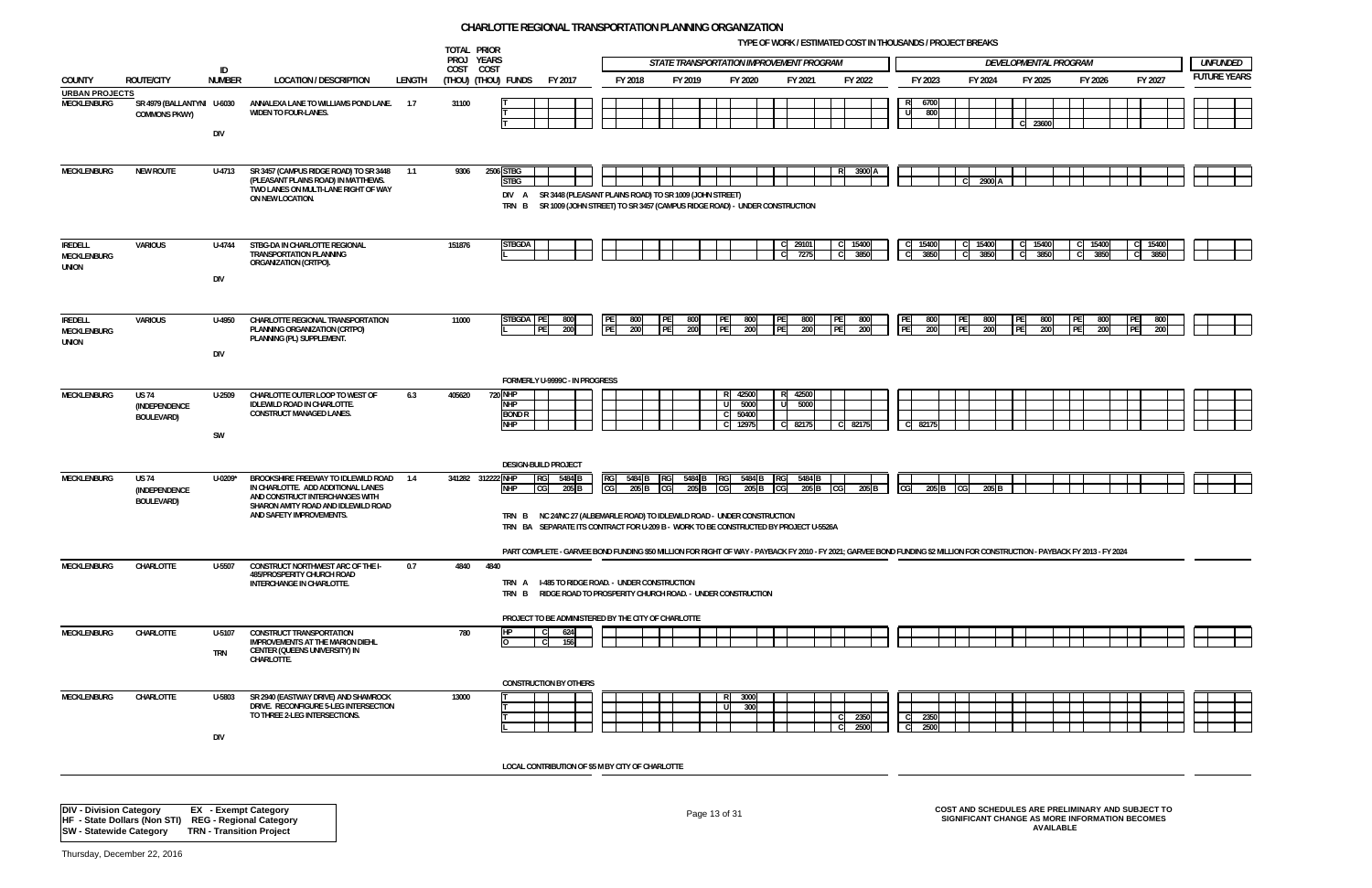**TYPE OF WORK / ESTIMATED COST IN THOUSANDS / PROJECT BREAKS**

|                       |                         |                     |                                                                           |        | TOTAL PRIOR |                     | STATE TRANSPORTATION IMPROVEMENT PROGRAM<br>DEVELOPMENTAL PROGRAM                                                                                                                                                                  |                |      |         |         |     |         |  |         |  |         |  |         |         |         |         |  |                    |
|-----------------------|-------------------------|---------------------|---------------------------------------------------------------------------|--------|-------------|---------------------|------------------------------------------------------------------------------------------------------------------------------------------------------------------------------------------------------------------------------------|----------------|------|---------|---------|-----|---------|--|---------|--|---------|--|---------|---------|---------|---------|--|--------------------|
|                       |                         |                     |                                                                           |        | PROJ YEARS  |                     |                                                                                                                                                                                                                                    |                |      |         |         |     |         |  |         |  |         |  |         |         |         |         |  | <b>UNFUNDED</b>    |
| <b>COUNTY</b>         | <b>ROUTE/CITY</b>       | ID<br><b>NUMBER</b> | <b>LOCATION / DESCRIPTION</b>                                             | LENGTH | COST COST   | (THOU) (THOU) FUNDS | FY 2017                                                                                                                                                                                                                            | FY 2018        |      | FY 2019 | FY 2020 |     | FY 2021 |  | FY 2022 |  | FY 2023 |  | FY 2024 | FY 2025 | FY 2026 | FY 2027 |  | <b>FUTURE YEAR</b> |
| <b>URBAN PROJECTS</b> |                         |                     |                                                                           |        |             |                     |                                                                                                                                                                                                                                    |                |      |         |         |     |         |  |         |  |         |  |         |         |         |         |  |                    |
| MECKLENBURG           | <b>CORNELIUS</b>        | U-5906              | SR 2195 (TORRENCE CHAPEL ROAD) AND SR<br>5544 (WEST CATAWBA AVENUE).      |        | 5500        | 500 BA<br><b>BA</b> | 2000<br>RI                                                                                                                                                                                                                         | $\overline{c}$ | 3000 |         |         |     |         |  |         |  |         |  |         |         |         |         |  |                    |
|                       |                         | EX                  | <b>INTERSECTION IMPROVEMENTS.</b>                                         |        |             |                     |                                                                                                                                                                                                                                    |                |      |         |         |     |         |  |         |  |         |  |         |         |         |         |  |                    |
|                       |                         |                     |                                                                           |        |             |                     |                                                                                                                                                                                                                                    |                |      |         |         |     |         |  |         |  |         |  |         |         |         |         |  |                    |
|                       |                         |                     | <b>INTERSECTION OF NC 115 AND POTTS</b>                                   |        |             |                     |                                                                                                                                                                                                                                    |                |      |         |         |     |         |  |         |  |         |  |         |         |         |         |  |                    |
| MECKLENBURG           | <b>CORNELIUS</b>        | U-5873              | STREET. CONSTRUCT IMPROVEMENTS.                                           |        | 6900        | 900 BA<br><b>BA</b> | 1200<br>R.                                                                                                                                                                                                                         | C.             | 4800 |         |         |     |         |  |         |  |         |  |         |         |         |         |  |                    |
|                       |                         | EX                  |                                                                           |        |             |                     |                                                                                                                                                                                                                                    |                |      |         |         |     |         |  |         |  |         |  |         |         |         |         |  |                    |
|                       |                         |                     |                                                                           |        |             |                     |                                                                                                                                                                                                                                    |                |      |         |         |     |         |  |         |  |         |  |         |         |         |         |  |                    |
| <b>MECKLENBURG</b>    | SR 2467 (MALLARD        | $U-2507$            | SR 2480 (SUGAR CREEK ROAD) TO SR 2472                                     | 4.1    | 63147 63147 |                     |                                                                                                                                                                                                                                    |                |      |         |         |     |         |  |         |  |         |  |         |         |         |         |  |                    |
|                       | <b>CREEK ROAD)</b>      |                     | (MALLARD CREEK CHURCH ROAD) IN<br>CHARLOTTE. WIDEN TO MULTI-LANES,        |        |             |                     |                                                                                                                                                                                                                                    |                |      |         |         |     |         |  |         |  |         |  |         |         |         |         |  |                    |
|                       |                         |                     | PART ON NEW LOCATION.                                                     |        |             |                     | TRN A SR 2480 (SUGAR CREEK ROAD) TO SR 2665 (HARRIS BOULEVARD) - UNDER CONSTRUCTION                                                                                                                                                |                |      |         |         |     |         |  |         |  |         |  |         |         |         |         |  |                    |
|                       |                         |                     |                                                                           |        |             |                     | TRN AA SR 2467 (MALLARD CREEK ROAD) TO IBM DRIVE. CONSTRUCT NEW CONNECTOR ROAD AND MULTI-USE PATH. - IMPROVEMENTS CONSTRUCTED UNDER U-2507A<br>B SR 2665 (W.T. HARRIS BOULEVARD) TO SR 2472 (MALLARD CREEK CHURCH ROAD) - COMPLETE |                |      |         |         |     |         |  |         |  |         |  |         |         |         |         |  |                    |
|                       |                         |                     |                                                                           |        |             |                     |                                                                                                                                                                                                                                    |                |      |         |         |     |         |  |         |  |         |  |         |         |         |         |  |                    |
|                       |                         |                     |                                                                           |        |             |                     | PLANNING/DESIGN IN PROGRESS                                                                                                                                                                                                        |                |      |         |         |     |         |  |         |  |         |  |         |         |         |         |  |                    |
| <b>MECKLENBURG</b>    | SR 2975 (SUGAR          | U-5008              | <b>CONSTRUCT GRADE SEPARATION OVER</b><br>NORTH CAROLINA RAILROAD/NORFOLK |        | 44510 44510 |                     |                                                                                                                                                                                                                                    |                |      |         |         |     |         |  |         |  |         |  |         |         |         |         |  |                    |
|                       | <b>CREEK ROAD)</b>      | TRN                 | SOUTHERN RAILWAY CROSSING 715 352H                                        |        |             |                     |                                                                                                                                                                                                                                    |                |      |         |         |     |         |  |         |  |         |  |         |         |         |         |  |                    |
|                       |                         |                     | AND THE CLOSURE OF CRAIGHEAD ROAD<br><b>CROSSING 715 355D.</b>            |        |             |                     |                                                                                                                                                                                                                                    |                |      |         |         |     |         |  |         |  |         |  |         |         |         |         |  |                    |
|                       |                         |                     |                                                                           |        |             |                     | UNDER CONSTRUCTION                                                                                                                                                                                                                 |                |      |         |         |     |         |  |         |  |         |  |         |         |         |         |  |                    |
| MECKLENBURG           | <b>DAVIDSON</b>         | U-5907              | POTTS-SLOAN-BEATTY CONNECTOR.                                             |        | 2200        | $150$ BA            | 530                                                                                                                                                                                                                                |                |      |         |         |     |         |  |         |  |         |  |         |         |         |         |  |                    |
|                       |                         |                     | CONSTRUCT ROADWAY ON NEW LOCATION.                                        |        |             | <b>BA</b>           |                                                                                                                                                                                                                                    |                | 1520 |         |         |     |         |  |         |  |         |  |         |         |         |         |  |                    |
|                       |                         | EX                  |                                                                           |        |             |                     |                                                                                                                                                                                                                                    |                |      |         |         |     |         |  |         |  |         |  |         |         |         |         |  |                    |
|                       |                         |                     |                                                                           |        |             |                     | FUNDING IS SUBJECT TO ROADS BEING ADDED TO STATE MAINTAINED SYSTEM                                                                                                                                                                 |                |      |         |         |     |         |  |         |  |         |  |         |         |         |         |  |                    |
| <b>UNION</b>          | <b>EXISTING US 74</b>   | U-5723              | US 601 INTERCHANGE. CONSTRUCT                                             |        | 2400        | 200 1               |                                                                                                                                                                                                                                    |                |      |         | -RI     | 300 |         |  |         |  |         |  |         |         |         |         |  |                    |
|                       |                         | SW                  | <b>IMPROVEMENTS.</b>                                                      |        |             |                     |                                                                                                                                                                                                                                    |                |      |         |         |     |         |  | 1900    |  |         |  |         |         |         |         |  |                    |
|                       |                         |                     |                                                                           |        |             |                     |                                                                                                                                                                                                                                    |                |      |         |         |     |         |  |         |  |         |  |         |         |         |         |  |                    |
| <b>MECKLENBURG</b>    | NORTHCROSS DRIVE U-5108 |                     | END OF NORTHCROSS DRIVE TO                                                |        | 10232       | 500 STBGDA          | 955                                                                                                                                                                                                                                |                |      |         |         |     |         |  |         |  |         |  |         |         |         |         |  |                    |
|                       | <b>EXTENSION</b>        |                     | WESTMORELAND ROAD IN CORNELIUS.                                           |        |             | <b>BA</b>           | 500                                                                                                                                                                                                                                |                |      |         |         |     |         |  |         |  |         |  |         |         |         |         |  |                    |
|                       |                         |                     | CONSTRUCT ROAD ON NEW LOCATION.                                           |        |             | <b>STBGDA</b>       | 489                                                                                                                                                                                                                                |                | 4765 |         |         |     |         |  |         |  |         |  |         |         |         |         |  |                    |
|                       |                         |                     |                                                                           |        |             | <b>BA</b>           |                                                                                                                                                                                                                                    |                | 1000 |         |         |     |         |  |         |  |         |  |         |         |         |         |  |                    |
|                       |                         |                     |                                                                           |        |             |                     |                                                                                                                                                                                                                                    |                | 2023 |         |         |     |         |  |         |  |         |  |         |         |         |         |  |                    |
|                       |                         | <b>TRN</b>          |                                                                           |        |             |                     |                                                                                                                                                                                                                                    |                |      |         |         |     |         |  |         |  |         |  |         |         |         |         |  |                    |
|                       |                         |                     |                                                                           |        |             |                     | FUNDING IS SUBJECT TO ROADS BEING FUNCTIONALLY CLASSIFIED AT A LEVEL THAT MAKES THEM ELIGIBLE FOR FEDERAL AID FUNDING                                                                                                              |                |      |         |         |     |         |  |         |  |         |  |         |         |         |         |  |                    |
| <b>MECKLENBURG</b>    | HUNTERSVILLE            | U-5114              | INTERSECTION OF US 21 AND GILEAD ROAD                                     |        | 14725       | 4225 BA             |                                                                                                                                                                                                                                    |                |      | 3850    |         |     |         |  |         |  |         |  |         |         |         |         |  |                    |
|                       |                         |                     | IN HUNTERSVILLE. CONSTRUCT                                                |        |             |                     |                                                                                                                                                                                                                                    |                |      | 6650    |         |     |         |  |         |  |         |  |         |         |         |         |  |                    |
|                       |                         | <b>TRN</b>          | INTERSECTION IMPROVEMENTS, INCLUDING<br><b>BICYCLE AND PEDESTRIAN</b>     |        |             |                     |                                                                                                                                                                                                                                    |                |      |         |         |     |         |  |         |  |         |  |         |         |         |         |  |                    |
|                       |                         |                     | ACCOMMODATIONS.                                                           |        |             |                     |                                                                                                                                                                                                                                    |                |      |         |         |     |         |  |         |  |         |  |         |         |         |         |  |                    |
|                       |                         |                     |                                                                           |        |             |                     | PROJECT TO BE ADMINISTERED BY THE TOWN OF HUNTERSVILLE - RIGHT OF WAY ACQUISITION IN PROGRESS                                                                                                                                      |                |      |         |         |     |         |  |         |  |         |  |         |         |         |         |  |                    |
| MECKLENBURG           | HUNTERSVILLE            | U-5908              | MAIN STREET, NC 115 (OLD STATESVILLE                                      | 1.0    | 10050       | 50 STBGBA R         | 773                                                                                                                                                                                                                                |                |      |         |         |     |         |  |         |  |         |  |         |         |         |         |  |                    |
|                       |                         |                     | ROAD)/SR 2004 (MOUNT HOLLY-<br>HUNTERSVILLE ROAD) TO SOUTH OF             |        |             | <b>IDP</b>          | 1000<br>R<br>227<br>R.                                                                                                                                                                                                             |                |      |         |         |     |         |  |         |  |         |  |         |         |         |         |  |                    |
|                       |                         |                     | RAMAH CHURCH ROAD. WIDEN AND                                              |        |             | <b>STBGBA</b>       |                                                                                                                                                                                                                                    | C.             | 4000 |         |         |     |         |  |         |  |         |  |         |         |         |         |  |                    |
|                       |                         | EX                  | REALIGN.                                                                  |        |             |                     |                                                                                                                                                                                                                                    |                | 4000 |         |         |     |         |  |         |  |         |  |         |         |         |         |  |                    |
|                       |                         |                     |                                                                           |        |             |                     |                                                                                                                                                                                                                                    |                |      |         |         |     |         |  |         |  |         |  |         |         |         |         |  |                    |
|                       |                         |                     |                                                                           |        |             |                     | DP REPRESENTS \$227,178 IN FUNDING FROM A RE-PURPOSED EARMARK (DEMO ID NC055)                                                                                                                                                      |                |      |         |         |     |         |  |         |  |         |  |         |         |         |         |  |                    |
|                       |                         |                     |                                                                           |        |             |                     |                                                                                                                                                                                                                                    |                |      |         |         |     |         |  |         |  |         |  |         |         |         |         |  |                    |

Page 14 of 31 **COST AND SCHEDULES ARE PRELIMINARY AND SUBJECT TO SIGNIFICANT CHANGE AS MORE INFORMATION BECOMES AVAILABLE**

|  | LOPMENTAL PROGRAM |  |         |  |         | <b>UNFUNDED</b>                                                                                               |
|--|-------------------|--|---------|--|---------|---------------------------------------------------------------------------------------------------------------|
|  | FY 2025           |  | FY 2026 |  | FY 2027 | <b>FUTURE YEARS</b>                                                                                           |
|  |                   |  |         |  |         |                                                                                                               |
|  |                   |  |         |  |         |                                                                                                               |
|  | UNDER U-2507A     |  |         |  |         |                                                                                                               |
|  |                   |  |         |  |         |                                                                                                               |
|  |                   |  |         |  |         |                                                                                                               |
|  |                   |  |         |  |         |                                                                                                               |
|  |                   |  |         |  |         |                                                                                                               |
|  |                   |  |         |  |         |                                                                                                               |
|  |                   |  |         |  |         |                                                                                                               |
|  |                   |  |         |  |         |                                                                                                               |
|  |                   |  |         |  |         |                                                                                                               |
|  |                   |  |         |  |         |                                                                                                               |
|  |                   |  |         |  |         | <del>╎┥═╶╿╸╿╶╿═╶╿╌╿┥</del> ╾╾┽═╡┠ <del>┥══┽╼</del> ┥<br>┽┽╾═┽╾┽┽┽═┽┽┽┷═┽╍┥┠┽┿═┽╍┥<br><u>╫╶╫┈┈┼╌┼┈╌╎╴╎╶╎╶╎</u> |
|  |                   |  |         |  |         |                                                                                                               |
|  |                   |  |         |  |         |                                                                                                               |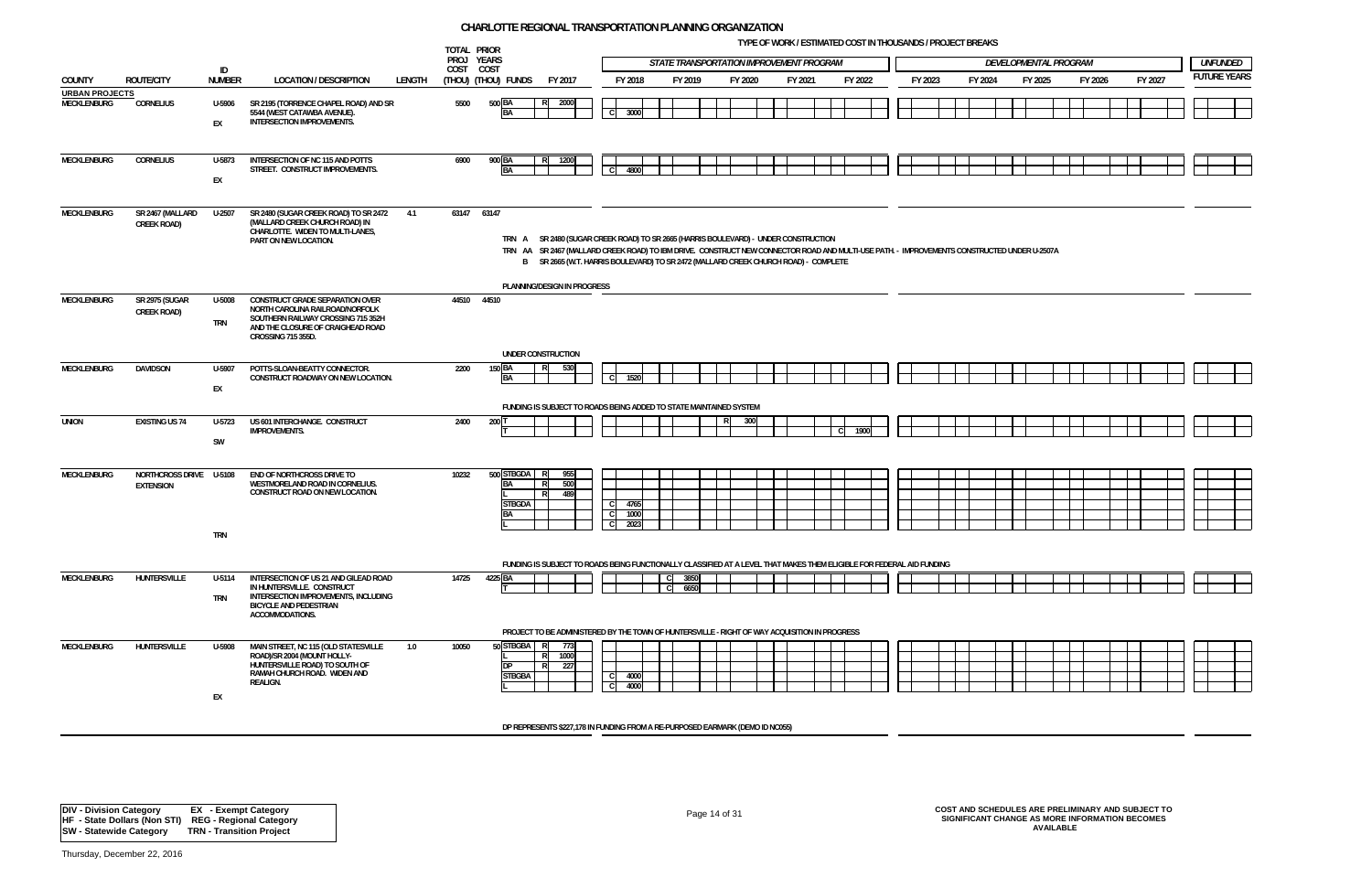**TYPE OF WORK / ESTIMATED COST IN THOUSANDS / PROJECT BREAKS**

|   | LOPMENTAL PROGRAM |  |         |  |         | <b>UNFUNDED</b>                                                      |
|---|-------------------|--|---------|--|---------|----------------------------------------------------------------------|
|   | FY 2025           |  | FY 2026 |  | FY 2027 | <b>FUTURE YEARS</b>                                                  |
|   |                   |  |         |  |         |                                                                      |
|   |                   |  |         |  |         |                                                                      |
|   |                   |  |         |  |         |                                                                      |
|   |                   |  |         |  |         |                                                                      |
|   |                   |  |         |  |         |                                                                      |
|   |                   |  |         |  |         |                                                                      |
|   |                   |  |         |  |         |                                                                      |
|   |                   |  |         |  |         |                                                                      |
|   |                   |  |         |  |         |                                                                      |
|   |                   |  |         |  |         |                                                                      |
|   |                   |  |         |  |         |                                                                      |
|   |                   |  |         |  |         |                                                                      |
|   |                   |  |         |  |         |                                                                      |
| C | 43600             |  |         |  |         |                                                                      |
|   |                   |  |         |  |         |                                                                      |
|   |                   |  |         |  |         |                                                                      |
|   |                   |  |         |  |         |                                                                      |
|   |                   |  |         |  |         |                                                                      |
|   |                   |  |         |  |         | <del>╎╎┈╎╎╎┈╎╎╎┈╎</del><br>┼┼┈┼┼┼┈┼┼┼┈┼┤┝┼┈┼╴<br>┼┼┈┼┼┼┈┼┼┼╌┼╴│├┼┈┼╴ |
|   |                   |  |         |  |         |                                                                      |
|   |                   |  |         |  |         |                                                                      |
|   |                   |  |         |  |         |                                                                      |
|   |                   |  |         |  |         |                                                                      |

|                                                      |                                              |                      |                                                                                                                          |        | TOTAL PRIOR<br>PROJ YEARS |                                |                                                                                                  |      |             | STATE TRANSPORTATION IMPROVEMENT PROGRAM |               |            |                      |         |    |         |         | DEVELOPMENTAL PROGRAM |         |                                                   | <b>UNFUNDED</b>    |  |
|------------------------------------------------------|----------------------------------------------|----------------------|--------------------------------------------------------------------------------------------------------------------------|--------|---------------------------|--------------------------------|--------------------------------------------------------------------------------------------------|------|-------------|------------------------------------------|---------------|------------|----------------------|---------|----|---------|---------|-----------------------|---------|---------------------------------------------------|--------------------|--|
| COUNTY                                               | <b>ROUTE/CITY</b>                            | ID<br><b>NUMBER</b>  | <b>LOCATION / DESCRIPTION</b>                                                                                            | LENGTH | COST COST                 | (THOU) (THOU) FUNDS            | FY 2017                                                                                          |      | FY 2018     | FY 2019                                  |               | FY 2020    | FY 2021              | FY 2022 |    | FY 2023 | FY 2024 | FY 2025               | FY 2026 | FY 2027                                           | <b>FUTURE YEAR</b> |  |
| <b>URBAN PROJECTS</b><br>MECKLENBURG<br><b>UNION</b> | <b>IDLEWILD ROAD</b>                         | U-4913               | I-485 TO SR 1524 (STEVENS MILL ROAD).<br>WIDEN EXISTING ROADWAY.                                                         | 0.8    | 8595                      | 1545 T                         |                                                                                                  |      |             |                                          | R<br>l U      | 150<br>900 | 6000<br>$\mathsf{C}$ |         |    |         |         |                       |         |                                                   |                    |  |
|                                                      |                                              | <b>DIV</b>           |                                                                                                                          |        |                           |                                |                                                                                                  |      |             |                                          |               |            |                      |         |    |         |         |                       |         |                                                   |                    |  |
| <b>UNION</b>                                         | <b>INDIAN TRAIL</b>                          | U-5987               | UNIONVILLE-INDIAN TRAIL ROAD AND<br>SARDIS ROAD. CONSTRUCT INTERSECTION<br><b>IMPROVEMENTS.</b>                          |        | 2600                      | <b>STBGDA</b><br><b>STBGDA</b> | 270<br>-90<br><b>D</b>                                                                           |      | 1680<br>560 |                                          |               |            |                      |         |    |         |         |                       |         |                                                   |                    |  |
|                                                      |                                              | <b>DIV</b>           |                                                                                                                          |        |                           |                                |                                                                                                  |      |             |                                          |               |            |                      |         |    |         |         |                       |         |                                                   |                    |  |
| <b>MECKLENBURG</b>                                   | <b>MATTHEWS</b><br><b>MINT HILL</b>          | U-5115<br><b>TRN</b> | INTERSECTION OF NC 51 AND IDLEWILD<br>ROAD. CONSTRUCT INTERSECTION<br><b>IMPROVEMENTS.</b>                               |        | 1985                      | 485 STBGDA                     | 1200<br>- CI<br>300<br><sub>c</sub>                                                              |      |             |                                          |               |            |                      |         |    |         |         |                       |         |                                                   |                    |  |
|                                                      |                                              |                      |                                                                                                                          |        |                           |                                | RIGHT OF WAY IN PROGRESS                                                                         |      |             |                                          |               |            |                      |         |    |         |         |                       |         |                                                   |                    |  |
| MECKLENBURG                                          | <b>MATTHEWS</b>                              | U-5511<br><b>TRN</b> | INTERSECTION OF NC 51 AND MATTHEWS-<br>MINT HILL ROAD. CONSTRUCT A<br>SUPERSTREET.                                       |        | 775                       | 775                            |                                                                                                  |      |             |                                          |               |            |                      |         |    |         |         |                       |         |                                                   |                    |  |
|                                                      |                                              |                      |                                                                                                                          |        |                           |                                | UNDER CONSTRUCTION - FY 2011 TRANSPORTATION AND COMMUNITY AND SYSTEM PRESERVATION (TCSP) PROJECT |      |             |                                          |               |            |                      |         |    |         |         |                       |         |                                                   |                    |  |
| MECKLENBURG                                          | NORTH COMMUNITY<br>HOUSE ROAD                | U-5519<br>EX         | NORTH COMMUNITY HOUSE ROAD<br><b>EXTENSION AND BRIDGE ACROSS I-485.</b>                                                  | 1.2    |                           |                                |                                                                                                  |      |             |                                          |               |            |                      |         |    |         |         |                       |         |                                                   |                    |  |
| MECKLENBURG                                          | NORTH UNIVERSITY                             | U-5874               | SR 2722 (LOUIS ROSE PLACE) TO DOUG                                                                                       | 0.3    | 9325                      | 75 STBGDA                      | UNDER CONSTRUCTION                                                                               |      |             |                                          |               | 7400       |                      |         |    |         |         |                       |         |                                                   |                    |  |
|                                                      | <b>RESEARCH PARK</b><br><b>I-85 OVERPASS</b> | <b>DIV</b>           | MAYES PLACE. CONSTRUCT NEW ROUTE.                                                                                        |        |                           |                                |                                                                                                  |      |             |                                          |               | 1850       |                      |         |    |         |         |                       |         |                                                   |                    |  |
|                                                      |                                              |                      |                                                                                                                          |        |                           |                                |                                                                                                  |      |             |                                          |               |            |                      |         |    |         |         |                       |         |                                                   |                    |  |
| <b>CABARRUS</b>                                      | POPLAR TENT ROAD U-6029                      |                      | DERITA ROAD TO NC 73. WIDEN TO FOUR-                                                                                     | 4.2    | 52800                     |                                | PRELIMINARY ENGINEERING AND RIGHT-OF-WAY FUNDED BY CITY OF CHARLOTTE                             |      |             |                                          |               |            |                      |         | RI | 8200    |         |                       |         |                                                   |                    |  |
| MECKLENBURG                                          |                                              | <b>DIV</b>           | LANES.                                                                                                                   |        |                           |                                |                                                                                                  |      |             |                                          |               |            |                      |         | ਰ  | 1000    |         | C 43600               |         |                                                   |                    |  |
| <b>UNION</b>                                         | <b>STALLINGS</b>                             | U-5112               | SR 1364 (PLEASANT PLAINS ROAD) AT SR<br>1357 (POTTERS ROAD) IN STALLINGS.                                                |        | 2825                      | 325 STBGDA                     | 1600<br>- C                                                                                      |      |             |                                          |               |            |                      |         |    |         |         |                       |         |                                                   |                    |  |
|                                                      |                                              | <b>TRN</b>           | <b>CONSTRUCT INTERSECTION</b><br><b>IMPROVEMENTS INCLUDING LEFT TURN</b><br>LANES AND MODIFICATION OF TRAFFIC<br>SIGNAL. |        |                           | <b>HSIP</b>                    | 400<br>500<br>- CI                                                                               |      |             |                                          |               |            |                      |         |    |         |         |                       |         |                                                   |                    |  |
|                                                      |                                              |                      |                                                                                                                          |        |                           |                                | RIGHT OF WAY IN PROGRESS - PROJECT TO BE ADMINISTERED BY THE TOWN OF STALLINGS                   |      |             |                                          |               |            |                      |         |    |         |         |                       |         |                                                   |                    |  |
| <b>IREDELL</b>                                       | STATESVILLE                                  | U-6054               | CONSTRUCT BROOKDALE DRIVE-US 21<br>CONNECTOR.                                                                            |        | 2728                      | <b>STBGDA</b><br><b>STBGDA</b> |                                                                                                  | - R  | 1063<br>477 | 820<br>C.<br>368<br><sub>c</sub>         |               |            |                      |         |    |         |         |                       |         |                                                   |                    |  |
|                                                      |                                              | <b>DIV</b>           |                                                                                                                          |        |                           |                                |                                                                                                  |      |             |                                          |               |            |                      |         |    |         |         |                       |         |                                                   |                    |  |
| <b>BRIDGE PROJECTS</b><br>IREDELL                    | <b>US 21/NC 115</b>                          | B-4982<br><b>HF</b>  | REPLACE BRIDGE 480038 OVER THIRD<br>CREEK.                                                                               |        | 4690                      | 540 HFB                        |                                                                                                  | l cl | 4150        |                                          |               |            |                      |         |    |         |         |                       |         |                                                   |                    |  |
|                                                      |                                              |                      |                                                                                                                          |        |                           |                                | <b>RIGHT OF WAY IN PROGRESS</b>                                                                  |      |             |                                          |               |            |                      |         |    |         |         |                       |         |                                                   |                    |  |
| <b>DIV - Division Category</b>                       |                                              |                      | <b>EX</b> - Exempt Category                                                                                              |        |                           |                                |                                                                                                  |      |             |                                          | Page 15 of 31 |            |                      |         |    |         |         |                       |         | COST AND SCHEDULES ARE PRELIMINARY AND SUBJECT TO |                    |  |

Page 15 of 31 **COST AND SCHEDULES ARE PRELIMINARY AND SUBJECT TO SIGNIFICANT CHANGE AS MORE INFORMATION BECOMES AVAILABLE**

**HF - State Dollars (Non STI) REG - Regional Category SW - Statewide Category TRN - Transition Project**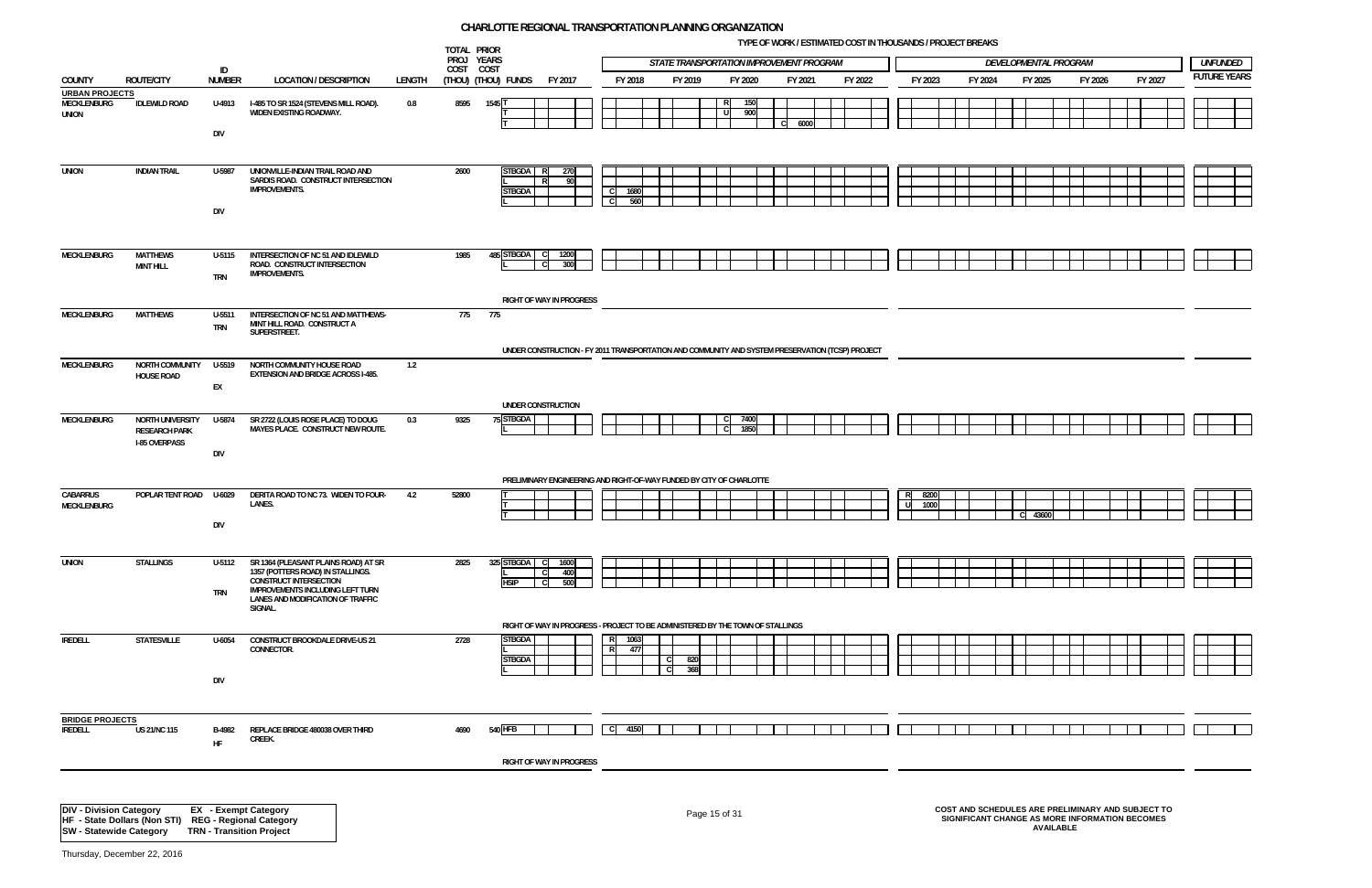**TYPE OF WORK / ESTIMATED COST IN THOUSANDS / PROJECT BREAKS**

| LOPMENTAL PROGRAM |           |           | <i>UNFUNDED</i>            |
|-------------------|-----------|-----------|----------------------------|
| FY 2025           | FY 2026   | FY 2027   | <b>FUTURE YEARS</b>        |
|                   |           |           |                            |
|                   |           |           |                            |
|                   |           |           |                            |
| 120<br>R          | C<br>1250 | C<br>1250 |                            |
|                   |           |           |                            |
|                   |           |           |                            |
|                   |           |           |                            |
|                   |           |           |                            |
|                   |           |           |                            |
|                   |           |           | <u>╁╅╼╅╅╁╼╁╁╁╼╁┥</u> ┠╁═╁┥ |

|                                       |                                        |                                        |                                                                                 |        | TOTAL PRIOR             |                              |                    |                      |         |                                          |   |         |          |                      |         |                       |         |         |                    |
|---------------------------------------|----------------------------------------|----------------------------------------|---------------------------------------------------------------------------------|--------|-------------------------|------------------------------|--------------------|----------------------|---------|------------------------------------------|---|---------|----------|----------------------|---------|-----------------------|---------|---------|--------------------|
|                                       |                                        | ID                                     |                                                                                 |        | PROJ YEARS<br>COST COST |                              |                    |                      |         | STATE TRANSPORTATION IMPROVEMENT PROGRAM |   |         |          |                      |         | DEVELOPMENTAL PROGRAM |         |         | <b>UNFUNDED</b>    |
| COUNTY                                | <b>ROUTE/CITY</b>                      | <b>NUMBER</b>                          | <b>LOCATION / DESCRIPTION</b>                                                   | LENGTH |                         | (THOU) (THOU) FUNDS          | FY 2017            | FY 2018              | FY 2019 | FY 2020                                  |   | FY 2021 | FY 2022  | FY 2023              | FY 2024 | FY 2025               | FY 2026 | FY 2027 | <b>FUTURE YEAR</b> |
| <b>BRIDGE PROJECTS</b><br>MECKLENBURG | US 29 (SOUTH AND<br>NORTHBOUND LANES   | <b>B-4779</b><br>$\mathsf{REG}\xspace$ | REPLACE BRIDGE 590147 (SBL) AND BRIDGE<br>590140 (NBL) OVER MALLARD CREEK.      |        | 6732 6732               |                              |                    |                      |         |                                          |   |         |          |                      |         |                       |         |         |                    |
|                                       |                                        |                                        |                                                                                 |        |                         |                              | UNDER CONSTRUCTION |                      |         |                                          |   |         |          |                      |         |                       |         |         |                    |
| CABARRUS                              | <b>US 29</b>                           | B-5123<br>HF                           | REPLACE BRIDGE 120014 AND BRIDGE<br>120019 OVER ROCKY RIVER AND ACCESS<br>ROAD. |        | 9295                    | 9295                         | UNDER CONSTRUCTION |                      |         |                                          |   |         |          |                      |         |                       |         |         |                    |
| <b>UNION</b>                          | <b>US 601</b>                          | B-5371                                 | REPLACE BRIDGE 890071 OVER CLEAR                                                |        | 1789                    | 100 HFB                      | - 15  <br>R.       |                      |         |                                          |   |         |          |                      |         |                       |         |         |                    |
|                                       |                                        | ${\sf HF}$                             | CREEK.                                                                          |        |                         | <b>HFB</b><br><b>HFB</b>     | - U I<br>- 24      | 1650<br><sub>c</sub> |         |                                          |   |         |          |                      |         |                       |         |         |                    |
|                                       |                                        |                                        |                                                                                 |        |                         |                              |                    |                      |         |                                          |   |         |          |                      |         |                       |         |         |                    |
| MECKLENBURG                           | <b>NC 16</b><br>SOUTHBOUND             | B-5792                                 | REPLACE BRIDGE 590342 OVER ANDRILL<br>TERRACE STREET AND IRWIN CREEK.           |        | 6860                    | <b>150 HFB</b><br><b>HFB</b> |                    |                      |         | 610                                      |   | 6100    |          |                      |         |                       |         |         |                    |
|                                       |                                        | ${\sf HF}$                             |                                                                                 |        |                         |                              |                    |                      |         |                                          |   |         |          |                      |         |                       |         |         |                    |
| <b>IREDELL</b>                        | <b>NC 115</b>                          | <b>B-4766</b><br>HF                    | REPLACE BRIDGE 480069 OVER ROCKY<br>CREEK.                                      |        | 2079 2079               |                              |                    |                      |         |                                          |   |         |          |                      |         |                       |         |         |                    |
|                                       |                                        |                                        |                                                                                 |        |                         |                              | UNDER CONSTRUCTION |                      |         |                                          |   |         |          |                      |         |                       |         |         |                    |
| <b>UNION</b>                          | <b>NC 200</b>                          | B-5949<br>$\mathsf{REG}\xspace$        | REPLACE BRIDGE 890053 OVER STEWARTS<br>CREEK.                                   |        | 2620                    |                              |                    |                      |         |                                          |   |         |          |                      |         |                       | 1250    |         |                    |
| <b>UNION</b>                          | SR 1008<br>(INDIAN TRAIL ROAD)         | B-5243                                 | REPLACE BRIDGE 890258 OVER SOUTH<br>FORK CROOKED CREEK.                         |        |                         | 2557 2557                    |                    |                      |         |                                          |   |         |          |                      |         |                       |         |         |                    |
|                                       |                                        | DIV                                    |                                                                                 |        |                         |                              |                    |                      |         |                                          |   |         |          |                      |         |                       |         |         |                    |
| <b>UNION</b>                          | SR 1009<br>(CHARLOTTE AVENUE           | B-5819                                 | REPLACE BRIDGE 890362 OVER BEARSKIN<br>CREEK.                                   |        | 2140                    | $50$ HFB<br><b>HFB</b>       | UNDER CONSTRUCTION |                      |         |                                          |   |         |          | $\mathsf{C}$<br>1900 |         |                       |         |         |                    |
|                                       |                                        | HF                                     |                                                                                 |        |                         |                              |                    |                      |         |                                          |   |         |          |                      |         |                       |         |         |                    |
| MECKLENBURG                           | <b>SR 1138 WEST</b><br>(ARROWOOD ROAD) | B-5803                                 | REPLACE BRIDGE 590001 OVER SUGAR<br>CREEK.                                      |        | 3020                    | $50$ HFB<br><b>HFB</b>       |                    |                      |         |                                          | R | 270     | $C$ 2700 |                      |         |                       |         |         |                    |
|                                       |                                        | HF                                     |                                                                                 |        |                         |                              |                    |                      |         |                                          |   |         |          |                      |         |                       |         |         |                    |
| <b>UNION</b>                          | SR 1301                                | B-5791                                 | REPLACE BRIDGE 890224 OVER TWELVE                                               |        | 1680                    | 100 STPOFF                   |                    |                      |         | -80                                      |   |         |          |                      |         |                       |         |         |                    |
|                                       | (MARVIN ROAD)                          | DIV                                    | MILE CREEK.                                                                     |        |                         | <b>STPOFF</b>                |                    |                      |         |                                          |   | 1500    |          |                      |         |                       |         |         |                    |
| <b>IREDELL</b>                        | SR 1302<br>(CORNELIUS ROAD)            | B-5142                                 | REPLACE BRIDGE 480057 OVER CORNELIUS<br>CREEK.                                  |        |                         | 3614 3614                    |                    |                      |         |                                          |   |         |          |                      |         |                       |         |         |                    |
|                                       |                                        | DIV                                    |                                                                                 |        |                         |                              | UNDER CONSTRUCTION |                      |         |                                          |   |         |          |                      |         |                       |         |         |                    |
| <b>UNION</b>                          | SR 1315<br>(NEW TOWN ROAD)             | B-5797                                 | REPLACE BRIDGE 890329 OVER BRANCH OF<br>EAST FORK TWELVE MILE CREEK.            |        | 490                     | 50 HFB<br><b>HFB</b>         |                    |                      |         |                                          |   |         | 400      |                      |         |                       |         |         |                    |
|                                       |                                        | HF                                     |                                                                                 |        |                         |                              |                    |                      |         |                                          |   |         |          |                      |         |                       |         |         |                    |

Page 16 of 31 **COST AND SCHEDULES ARE PRELIMINARY AND SUBJECT TO SIGNIFICANT CHANGE AS MORE INFORMATION BECOMES AVAILABLE**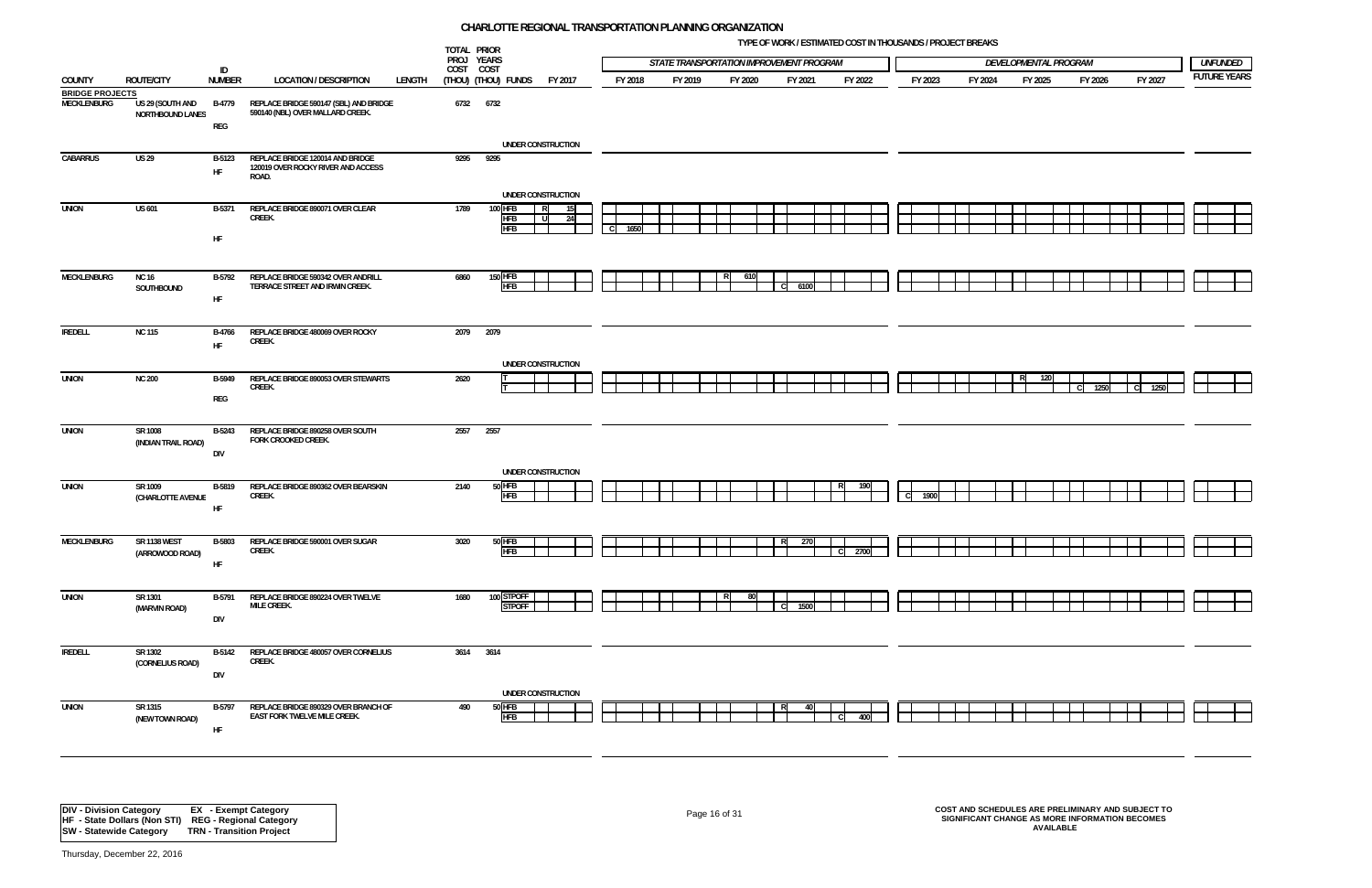**TYPE OF WORK / ESTIMATED COST IN THOUSANDS / PROJECT BREAKS**



|                                          |                                                                                                                 |                             |                                                               | TOTAL PRIOR<br>PROJ YEARS |                                    |         |                     |         |            |               |              | STATE TRANSPORTATION IMPROVEMENT PROGRAM |     |         |         |                |         |         |    | DEVELOPMENTAL PROGRAM |         |                                                                                                     |  | <b>UNFUNDED</b>    |
|------------------------------------------|-----------------------------------------------------------------------------------------------------------------|-----------------------------|---------------------------------------------------------------|---------------------------|------------------------------------|---------|---------------------|---------|------------|---------------|--------------|------------------------------------------|-----|---------|---------|----------------|---------|---------|----|-----------------------|---------|-----------------------------------------------------------------------------------------------------|--|--------------------|
| COUNTY                                   | ROUTE/CITY                                                                                                      | ID<br><b>NUMBER</b>         | <b>LOCATION / DESCRIPTION</b><br>LENGTH                       | COST COST                 | (Thou) (Thou) funds                | FY 2017 |                     | FY 2018 | FY 2019    |               | FY 2020      |                                          |     | FY 2021 | FY 2022 |                | FY 2023 | FY 2024 |    | FY 2025               | FY 2026 | FY 2027                                                                                             |  | <b>FUTURE YEAR</b> |
| <b>BRIDGE PROJECTS</b><br><b>IREDELL</b> | SR 1338<br>(WALLACE SPRINGS<br>ROAD)                                                                            | B-5860                      | REPLACE BRIDGE 480077 OVER THIRD<br>CREEK.                    | 490                       | 50 HFB<br><b>HFB</b>               |         |                     |         |            |               |              |                                          |     |         |         | <sub>c</sub>   | 400     |         |    |                       |         |                                                                                                     |  |                    |
| <b>UNION</b>                             | SR 1681                                                                                                         | HF<br><b>B-5376</b>         | REPLACE BRIDGE 890021 OVER STEWART'S                          | 2520                      | 100 STPOFF                         |         |                     | 220     |            |               |              |                                          |     |         |         |                |         |         |    |                       |         |                                                                                                     |  |                    |
|                                          | (OLD CAMDEN ROAD)                                                                                               | <b>DIV</b>                  | CREEK.                                                        |                           | <b>STPOFF</b>                      |         |                     |         | 2200<br>C. |               |              |                                          |     |         |         |                |         |         |    |                       |         |                                                                                                     |  |                    |
| <b>IREDELL</b>                           | SR 1832<br>(EAGLE MILLS ROAD)                                                                                   | <b>B-5394</b><br>HF         | REPLACE BRIDGE 480279 OVER SOUTH<br>HUNTING CREEK.            | 2525                      | $50$ HFB<br><b>HFB</b>             |         |                     |         |            |               |              | 225                                      | - C | 2250    |         |                |         |         |    |                       |         |                                                                                                     |  |                    |
| <b>IREDELL</b>                           | SR 1892<br>(JENNINGS ROAD)                                                                                      | <b>B-5846</b><br>DIV        | REPLACE BRIDGE 480189 OVER SOUTH<br>YADKIN RIVER.             | 4400                      | 100 STPOFF<br><b>STPOFF</b>        |         |                     |         |            |               |              |                                          | RI  | 200     | 2050    | $\mathbf{C}$   | 2050    |         |    |                       |         |                                                                                                     |  |                    |
| <b>IREDELL</b>                           | SR 1930<br>(FORT DOBBS ROAD)                                                                                    | B-5859<br><b>DIV</b>        | REPLACE BRIDGE 480179 OVER CREEK.                             | 1260                      | 100 STPOFF<br><b>STPOFF</b>        |         |                     |         |            |               |              |                                          |     |         |         |                |         | -60     | C. | 1100                  |         |                                                                                                     |  |                    |
| <b>UNION</b>                             | SR 2106 (MACEDONIA B-5515<br>CHURCH ROAD)                                                                       | <b>DIV</b>                  | REPLACE BRIDGE 890145 OVER LITTLE<br><b>RICHARDSON CREEK.</b> | 510                       | 100 STPOFF<br><b>STPOFF</b>        |         |                     |         | R.         | 35            | $\mathbf{C}$ | 375                                      |     |         |         |                |         |         |    |                       |         |                                                                                                     |  |                    |
| <b>UNION</b>                             | SR 2154<br>(GULLEDGE ROAD)                                                                                      | B-5374<br>DIV               | REPLACE BRIDGE 890448 OVER BUFFALO<br>CREEK.                  | 905                       | 100 STPOFF<br>- R<br><b>STPOFF</b> | -30     | $\lfloor C \rfloor$ | 775     |            |               |              |                                          |     |         |         |                |         |         |    |                       |         |                                                                                                     |  |                    |
| IREDELL                                  | SR 2382<br>(BRAWLEY ROAD)                                                                                       | B-4767<br>HF                | REPLACE BRIDGE 480014 OVER WEATHERS<br>CREEK.                 | 1287                      | 292 HFB<br><b>HFB</b>              |         |                     |         | R          | 45            | - CI         | 950                                      |     |         |         |                |         |         |    |                       |         |                                                                                                     |  |                    |
| <b>IREDELL</b>                           | SR 2402<br>(HOOVER ROAD)                                                                                        | B-5843<br>DIV               | REPLACE BRIDGE 480020 OVER CREEK.                             | 310                       | 100 STPOFF<br><b>STPOFF</b>        |         |                     |         |            |               |              |                                          |     | 200     |         |                |         |         |    |                       |         |                                                                                                     |  |                    |
| MECKLENBURG                              | SR 2442<br>(ASBURY CHURCH<br>ROAD)                                                                              | <b>B-5814</b><br><b>DIV</b> | REPLACE BRIDGE 590090 OVER SOUTH<br>PRONG OF CLARKS CREEK.    | 1255                      | 100 STPOFF<br><b>STPOFF</b>        |         |                     |         |            |               |              |                                          |     |         | 55      | $\overline{c}$ | 1100    |         |    |                       |         |                                                                                                     |  |                    |
| <b>MECKLENBURG</b>                       | SR 4982<br>(SOUTH POLK<br>STREET)                                                                               | <b>B-5105</b><br>DIV        | REPLACE BRIDGE 590049 OVER LITTLE<br>SUGAR CREEK.             | 3361 3361                 |                                    |         |                     |         |            |               |              |                                          |     |         |         |                |         |         |    |                       |         |                                                                                                     |  |                    |
|                                          |                                                                                                                 |                             |                                                               |                           | UNDER CONSTRUCTION                 |         |                     |         |            |               |              |                                          |     |         |         |                |         |         |    |                       |         |                                                                                                     |  |                    |
| <b>DIV - Division Category</b>           | <b>HF - State Dollars (Non STI)</b> REG - Regional Category<br>SW - Statewide Category TRN - Transition Project |                             | <b>EX</b> - Exempt Category                                   |                           |                                    |         |                     |         |            | Page 17 of 31 |              |                                          |     |         |         |                |         |         |    | <b>AVAILABLE</b>      |         | COST AND SCHEDULES ARE PRELIMINARY AND SUBJECT TO<br>SIGNIFICANT CHANGE AS MORE INFORMATION BECOMES |  |                    |

**SW - Statewide Category TRN - Transition Project**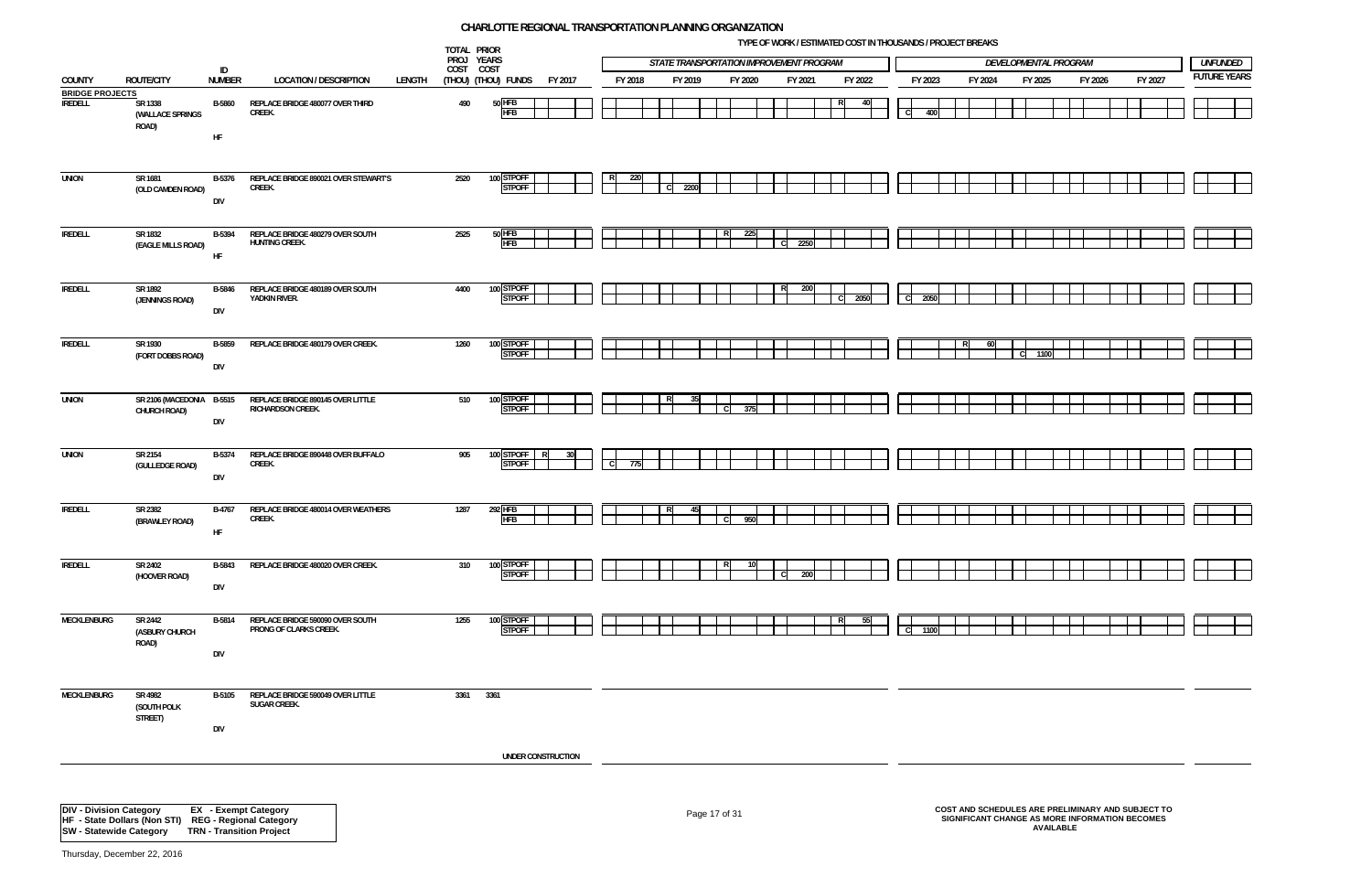**TYPE OF WORK / ESTIMATED COST IN THOUSANDS / PROJECT BREAKS**

|                                                                                                 |                                     |                     |                                                                                                      |        | TOTAL PRIOR<br>PROJ YEARS |                                           |                                                                                         |                             |            |                                          |          |            | <b>IFL OF WORK / ESTIMATED COST IN INOUSANDS / FROJECT DREAKS</b> |         |         |                       |         |         |  |         |                     |
|-------------------------------------------------------------------------------------------------|-------------------------------------|---------------------|------------------------------------------------------------------------------------------------------|--------|---------------------------|-------------------------------------------|-----------------------------------------------------------------------------------------|-----------------------------|------------|------------------------------------------|----------|------------|-------------------------------------------------------------------|---------|---------|-----------------------|---------|---------|--|---------|---------------------|
|                                                                                                 |                                     | ID                  |                                                                                                      |        | COST COST                 |                                           |                                                                                         |                             |            | STATE TRANSPORTATION IMPROVEMENT PROGRAM |          |            |                                                                   |         |         | DEVELOPMENTAL PROGRAM |         |         |  |         | UNFUNDED            |
| COUNTY                                                                                          | <b>ROUTE/CITY</b>                   | <b>NUMBER</b>       | <b>LOCATION / DESCRIPTION</b>                                                                        | LENGTH |                           | (THOU) (THOU) FUNDS                       | FY 2017                                                                                 |                             | FY 2018    | FY 2019                                  | FY 2020  | FY 2021    | FY 2022                                                           | FY 2023 | FY 2024 |                       | FY 2025 | FY 2026 |  | FY 2027 | <b>FUTURE YEARS</b> |
| <b>BRIDGE PROJECTS</b><br>MECKLENBURG                                                           | SR 5469<br>(SHOPTON ROAD)           | B-5789<br><b>HF</b> | REPLACE BRIDGE 590165 OVER COFFEY<br>CREEK.                                                          |        | 1370                      | 50 HFB<br><b>HFB</b>                      |                                                                                         |                             |            |                                          | R<br>120 | 1200<br> C |                                                                   |         |         |                       |         |         |  |         |                     |
| ANSON<br>CABARRUS<br>MECKLENBURG<br><b>STANLY</b><br><b>UNION</b>                               | <b>VARIOUS</b>                      | <b>DIV</b>          | BD-5110 DIVISION 10 PURCHASE ORDER CONTRACT<br>BRIDGE REPLACEMENT PROJECTS AT<br>SELECTED LOCATIONS. |        | 15847 15847               |                                           |                                                                                         |                             |            |                                          |          |            |                                                                   |         |         |                       |         |         |  |         |                     |
|                                                                                                 |                                     |                     |                                                                                                      |        |                           |                                           |                                                                                         |                             |            |                                          |          |            |                                                                   |         |         |                       |         |         |  |         |                     |
|                                                                                                 |                                     |                     |                                                                                                      |        |                           |                                           | UNDER CONSTRUCTION - BRIDGE PURCHASE ORDER CONTRACT (BPOC)                              |                             |            |                                          |          |            |                                                                   |         |         |                       |         |         |  |         |                     |
| ALEXANDER<br>CATAWBA<br>CLEVELAND<br>GASTON<br><b>IREDELL</b><br><b>LINCOLN</b>                 | <b>VARIOUS</b>                      |                     | BD-5112 DIVISION 12 PURCHASE ORDER CONTRACT<br>BRIDGE REPLACEMENT PROJECTS AT<br>SELECTED LOCATIONS. |        | 16383 16383               |                                           |                                                                                         |                             |            |                                          |          |            |                                                                   |         |         |                       |         |         |  |         |                     |
|                                                                                                 |                                     | <b>DIV</b>          |                                                                                                      |        |                           |                                           |                                                                                         |                             |            |                                          |          |            |                                                                   |         |         |                       |         |         |  |         |                     |
|                                                                                                 |                                     |                     |                                                                                                      |        |                           |                                           | PART UNDER CONSTRUCTION - BRIDGE PURCHASE ORDER CONTRACT (BPOC)                         |                             |            |                                          |          |            |                                                                   |         |         |                       |         |         |  |         |                     |
| MECKLENBURG                                                                                     | <b>BARRINGER DRIVE</b>              | <b>B-5242</b>       | REPLACE BRIDGE 590376 OVER IRWIN                                                                     |        | 2211                      | 211 STPOFF C                              | 1600                                                                                    |                             |            |                                          |          |            |                                                                   |         |         |                       |         |         |  |         |                     |
|                                                                                                 |                                     | <b>DIV</b>          | <b>CREEK IN CHARLOTTE.</b>                                                                           |        |                           |                                           | 400<br> C                                                                               |                             |            |                                          |          |            |                                                                   |         |         |                       |         |         |  |         |                     |
|                                                                                                 |                                     |                     |                                                                                                      |        |                           |                                           | RIGHT OF WAY IN PROGRESS - PROJECT ADMINISTERED BY CITY OF CHARLOTTE - MUNICIPAL BRIDGE |                             |            |                                          |          |            |                                                                   |         |         |                       |         |         |  |         |                     |
| MECKLENBURG                                                                                     | <b>MICHAEL BAKER</b><br><b>ROAD</b> | B-5378              | REPLACE BRIDGE 590210 OVER BRIAR<br><b>CREEK IN CHARLOTTE.</b>                                       |        | 2187                      | 487 STPOFF C                              | 1360<br>340<br>l cl                                                                     |                             |            |                                          |          |            |                                                                   |         |         |                       |         |         |  |         |                     |
|                                                                                                 |                                     | <b>DIV</b>          |                                                                                                      |        |                           |                                           |                                                                                         |                             |            |                                          |          |            |                                                                   |         |         |                       |         |         |  |         |                     |
|                                                                                                 |                                     |                     |                                                                                                      |        |                           |                                           | RIGHT OF WAY IN PROGRESS - PROJECT ADMINISTERED BY CITY OF CHARLOTTE - MUNICIPAL BRIDGE |                             |            |                                          |          |            |                                                                   |         |         |                       |         |         |  |         |                     |
| <b>MECKLENBURG</b>                                                                              | MORRIS FIELD DRIVE B-5931           |                     | REPLACE BRIDGE 590443 OVER SOUTHERN<br>RAILROAD.                                                     |        | 3580                      | 480 STPOFF R<br>STPOFF U<br><b>STPOFF</b> | 120<br>30 <sup>1</sup><br>160<br>40<br>2200<br>ாப<br>550                                |                             |            |                                          |          |            |                                                                   |         |         |                       |         |         |  |         |                     |
|                                                                                                 |                                     | DIV                 |                                                                                                      |        |                           |                                           |                                                                                         |                             |            |                                          |          |            |                                                                   |         |         |                       |         |         |  |         |                     |
|                                                                                                 |                                     |                     |                                                                                                      |        |                           |                                           | PLANNING/DESIGN BY CITY OF CHARLOTTE                                                    |                             |            |                                          |          |            |                                                                   |         |         |                       |         |         |  |         |                     |
| MECKLENBURG                                                                                     | <b>SARDIS LANE</b>                  | B-5930              | REPLACE BRIDGE 590433 OVER MCALPINE<br>CREEK.                                                        |        | 972                       | 128 STPOFF R<br><b>STPOFF</b>             | 50<br>13                                                                                | $\mathbf{C}$<br>$\mathbf C$ | 625<br>156 |                                          |          |            |                                                                   |         |         |                       |         |         |  |         |                     |
|                                                                                                 |                                     | <b>DIV</b>          |                                                                                                      |        |                           |                                           |                                                                                         |                             |            |                                          |          |            |                                                                   |         |         |                       |         |         |  |         |                     |
|                                                                                                 |                                     |                     |                                                                                                      |        |                           |                                           | PLANNING/DESIGN BY CITY OF CHARLOTTE                                                    |                             |            |                                          |          |            |                                                                   |         |         |                       |         |         |  |         |                     |
| <b>MITIGATION PROJECTS</b><br>ANSON<br>CABARRUS<br>MECKLENBURG<br><b>STANLY</b><br><b>UNION</b> | <b>VARIOUS</b>                      |                     | EE-4910 ECOSYSTEM ENHANCEMENT PROGRAM FOR<br>DIVISION 10 PROJECT MITIGATION.                         |        | 30304 30304               |                                           |                                                                                         |                             |            |                                          |          |            |                                                                   |         |         |                       |         |         |  |         |                     |
|                                                                                                 |                                     |                     |                                                                                                      |        |                           | <b>IN PROGRESS</b>                        |                                                                                         |                             |            |                                          |          |            |                                                                   |         |         |                       |         |         |  |         |                     |
|                                                                                                 |                                     |                     |                                                                                                      |        |                           |                                           |                                                                                         |                             |            |                                          |          |            |                                                                   |         |         |                       |         |         |  |         |                     |

**DIV - Division Category EX - Exempt Category HF - State Dollars (Non STI) REG - Regional Category SW - Statewide Category TRN - Transition Project**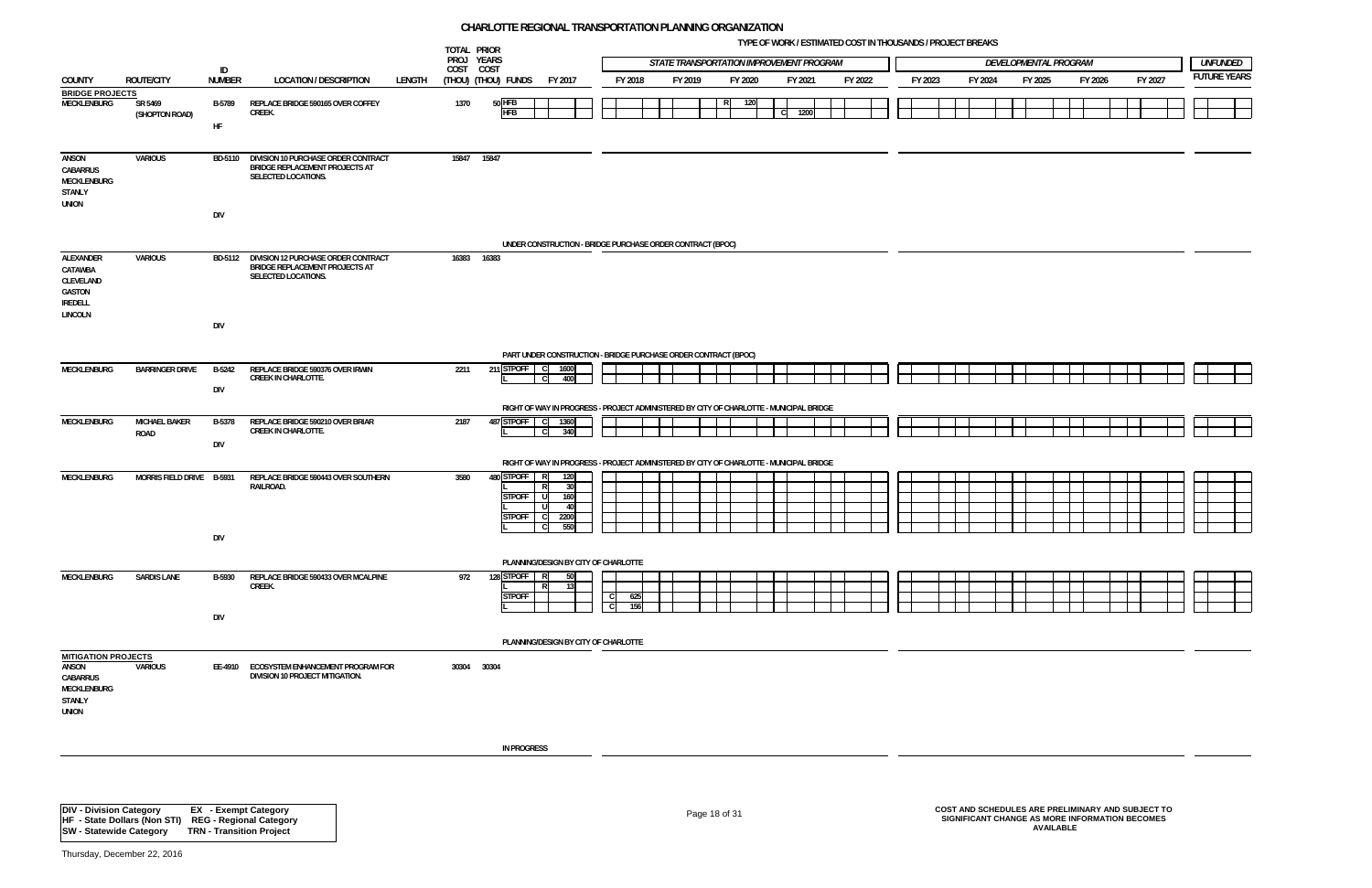**TYPE OF WORK / ESTIMATED COST IN THOUSANDS / PROJECT BREAKS**

|                                                                                                               |                   |                             |                                                                                                                                                                   |        |           | TOTAL PRIOR<br>PROJ YEARS                                                           |                                                                                                                                                                                                                                                                                                                           |                                                                                         | STATE TRANSPORTATION IMPROVEMENT PROGRAM                                                                                |               |         |         |         |         | DEVELOPMENTAL PROGRAM                             |         |         | <b>UNFUNDED</b>     |
|---------------------------------------------------------------------------------------------------------------|-------------------|-----------------------------|-------------------------------------------------------------------------------------------------------------------------------------------------------------------|--------|-----------|-------------------------------------------------------------------------------------|---------------------------------------------------------------------------------------------------------------------------------------------------------------------------------------------------------------------------------------------------------------------------------------------------------------------------|-----------------------------------------------------------------------------------------|-------------------------------------------------------------------------------------------------------------------------|---------------|---------|---------|---------|---------|---------------------------------------------------|---------|---------|---------------------|
| <b>COUNTY</b>                                                                                                 | <b>ROUTE/CITY</b> | ID<br><b>NUMBER</b>         | <b>LOCATION / DESCRIPTION</b>                                                                                                                                     | LENGTH | COST COST | (Thou) (Thou) funds                                                                 | FY 2017                                                                                                                                                                                                                                                                                                                   | FY 2018                                                                                 | FY 2019                                                                                                                 | FY 2020       | FY 2021 | FY 2022 | FY 2023 | FY 2024 | FY 2025                                           | FY 2026 | FY 2027 | <b>FUTURE YEARS</b> |
| <b>MITIGATION PROJECTS</b><br>ALEXANDER<br>CATAWBA<br>CLEVELAND<br>GASTON<br><b>IREDELL</b><br><b>LINCOLN</b> | VARIOUS           |                             | EE-4912 ECOSYSTEM ENHANCEMENT PROGRAM FOR<br>DIVISION 12 PROJECT MITIGATION.                                                                                      |        |           | 14212 14212                                                                         |                                                                                                                                                                                                                                                                                                                           |                                                                                         |                                                                                                                         |               |         |         |         |         |                                                   |         |         |                     |
|                                                                                                               |                   |                             |                                                                                                                                                                   |        |           |                                                                                     | <b>IN PROGRESS</b>                                                                                                                                                                                                                                                                                                        |                                                                                         |                                                                                                                         |               |         |         |         |         |                                                   |         |         |                     |
| <b>HIGHWAY SAFETY PROJECTS</b><br>union                                                                       | <b>US 74</b>      | W-5520<br>REG               | FAIRVIEW ROAD TO WESLEY CHAPEL<br>STOUTS ROAD IN INDIAN TRAIL. CONVERT<br>EXISTING FULL MOVEMENT SIGNALIZED<br>INTERSECTIONS TO SIGNALIZED<br>SUPERSTREET DESIGN. |        | 7520      | 1570 HSIP                                                                           | C 5950                                                                                                                                                                                                                                                                                                                    |                                                                                         |                                                                                                                         |               |         |         |         |         |                                                   |         |         |                     |
| ALEXANDER<br>CATAWBA<br>CLEVELAND<br>GASTON<br><b>IREDELL</b><br><b>LINCOLN</b>                               | VARIOUS           | W-5212                      | DIVISION 12 RUMBLE STRIPS, GUARDRAIL,<br>SAFETY AND LIGHTING IMPROVEMENTS AT<br><b>SELECTED LOCATIONS.</b>                                                        |        | 6998      | 5348 HSIP                                                                           | <b>RIGHT OF WAY IN PROGRESS</b><br>1650 RE<br>- CI                                                                                                                                                                                                                                                                        |                                                                                         |                                                                                                                         |               |         |         |         |         |                                                   |         |         |                     |
|                                                                                                               |                   |                             |                                                                                                                                                                   |        |           |                                                                                     | DIV DIV DIVISION 12 RUMBLE STRIPS, GUARDRAIL, SAFETY AND LIGHTING IMPROVEMENTS AT SELECTED LOCATIONS IN THE DIVISION CATEGORY.<br>REG REG DIVISION 12 RUMBLE STRIPS, GUARDRAIL, SAFETY AND LIGHTING IMPROVEMENTS AT SELECTED LOCATIONS IN THE REGIONAL CATEGORY.<br>DIVISION PURCHASE ORDER CONTRACT (DPOC) - IN PROGRESS |                                                                                         |                                                                                                                         |               |         |         |         |         |                                                   |         |         |                     |
| ANSON<br>CABARRUS<br>MECKLENBURG<br>STANLY<br><b>UNION</b>                                                    | VARIOUS           | W-5710                      | SAFETY IMPROVEMENTS AT VARIOUS<br><b>LOCATIONS IN DIVISION 10.</b>                                                                                                |        | 2193      | 93 HSIP<br><b>HSIP</b><br><b>HSIP</b><br><b>HSIP</b><br>HSIP<br><b>HSIP</b>         | 30 DIV<br><b>180 DIV</b><br>30 RE<br>180 RE<br><b>40 SW</b><br>240 SW<br>DIV DIV SAFETY IMPROVEMENTS AT VARIOUS LOCATIONS.<br>REG REG SAFETY IMPROVEMENTS AT VARIOUS LOCATIONS.<br>SW SW SAFETY IMPROVEMENTS AT VARIOUS LOCATIONS.                                                                                        | R<br>$\mathsf{C}$<br><b>180 DIV</b><br>R<br>$\mathbf C$<br>180 RE<br>R<br> c <br>240 SW | 30 DIV<br>30 DIV<br>-R.<br>180 DIV<br>30 RE<br>30 RE<br>180 RE<br>40 SW<br>40 SW<br>240 SW                              |               |         |         |         |         |                                                   |         |         |                     |
| ANSON<br><b>CABARRUS</b><br>MECKLENBURG<br>STANLY<br><b>UNION</b>                                             | <b>VARIOUS</b>    | W-5210                      | DIVISION 10 RUMBLE STRIPS, GUARDRAIL<br>SAFETY AND LIGHTING IMPROVEMENTS AT<br>SELECTED LOCATIONS.                                                                |        |           | 12141 12141                                                                         | DIV DIV DIVISION 10 RUMBLE STRIPS, GUARDRAIL, SAFETY AND LIGHTING IMPROVEMENTS AT SELECTED LOCATIONS IN DIVISION CATEGORY.<br>REG REG DIVISION 10 RUMBLE STRIPS, GUARDRAIL, SAFETY AND LIGHTING IMPROVEMENTS AT SELECTED LOCATIONS IN REGIONAL CATEGORY.                                                                  |                                                                                         |                                                                                                                         |               |         |         |         |         |                                                   |         |         |                     |
|                                                                                                               |                   |                             |                                                                                                                                                                   |        |           |                                                                                     | SW SW DIVISION 10 RUMBLE STRIPS, GUARDRAIL, SAFETY AND LIGHTING IMPROVEMENTS AT SELECTED LOCATIONS IN STATEWIDE CATEGORY.                                                                                                                                                                                                 |                                                                                         |                                                                                                                         |               |         |         |         |         |                                                   |         |         |                     |
| ALEXANDER<br>CATAWBA<br>CLEVELAND<br>GASTON<br><b>IREDELL</b><br>LINCOLN                                      | VARIOUS           | W-5712                      | SAFETY IMPROVEMENTS AT VARIOUS<br><b>LOCATIONS IN DIVISION 12.</b>                                                                                                |        | 2530      | 430 HSIP<br><b>HSIP</b><br><b>HSIP</b><br><b>HSIP</b><br><b>HSIP</b><br><b>HSIP</b> | DIVISION PURCHASE ORDER CONTRACT (DPOC) - IN PROGRESS<br>30 DIV<br><b>180 DIV</b><br>30 RE<br>180 RE<br>40 SW<br>R<br>240 SW<br>DIV DIV SAFETY IMPROVEMENTS AT VARIOUS LOCATIONS.<br>REG REG SAFETY IMPROVEMENTS AT VARIOUS LOCATIONS.<br>SW SW SAFETY IMPROVEMENTS AT VARIOUS LOCATIONS.                                 | RL<br>$\mathbf{C}$<br>180 DIV<br>RI<br>l cl<br>180 RE<br>l RI<br>l cl<br>240 SW         | 30 DIV R<br><b>30 DIV</b><br><b>180 DIV</b><br>30 RE<br>30 RE<br>RI<br>180 RE<br>-C I<br>40 SW<br>40 SW<br>R.<br>240 SW |               |         |         |         |         |                                                   |         |         |                     |
| <b>DIV - Division Category</b>                                                                                |                   | <b>EX</b> - Exempt Category |                                                                                                                                                                   |        |           |                                                                                     |                                                                                                                                                                                                                                                                                                                           |                                                                                         |                                                                                                                         | Page 10 of 31 |         |         |         |         | COST AND SCHEDULES ARE PRELIMINARY AND SUBJECT TO |         |         |                     |

# Page 19 of 31 **COST AND SCHEDULES ARE PRELIMINARY AND SUBJECT TO SIGNIFICANT CHANGE AS MORE INFORMATION BECOMES AVAILABLE**

**HF - State Dollars (Non STI) REG - Regional Category SW - Statewide Category TRN - Transition Project**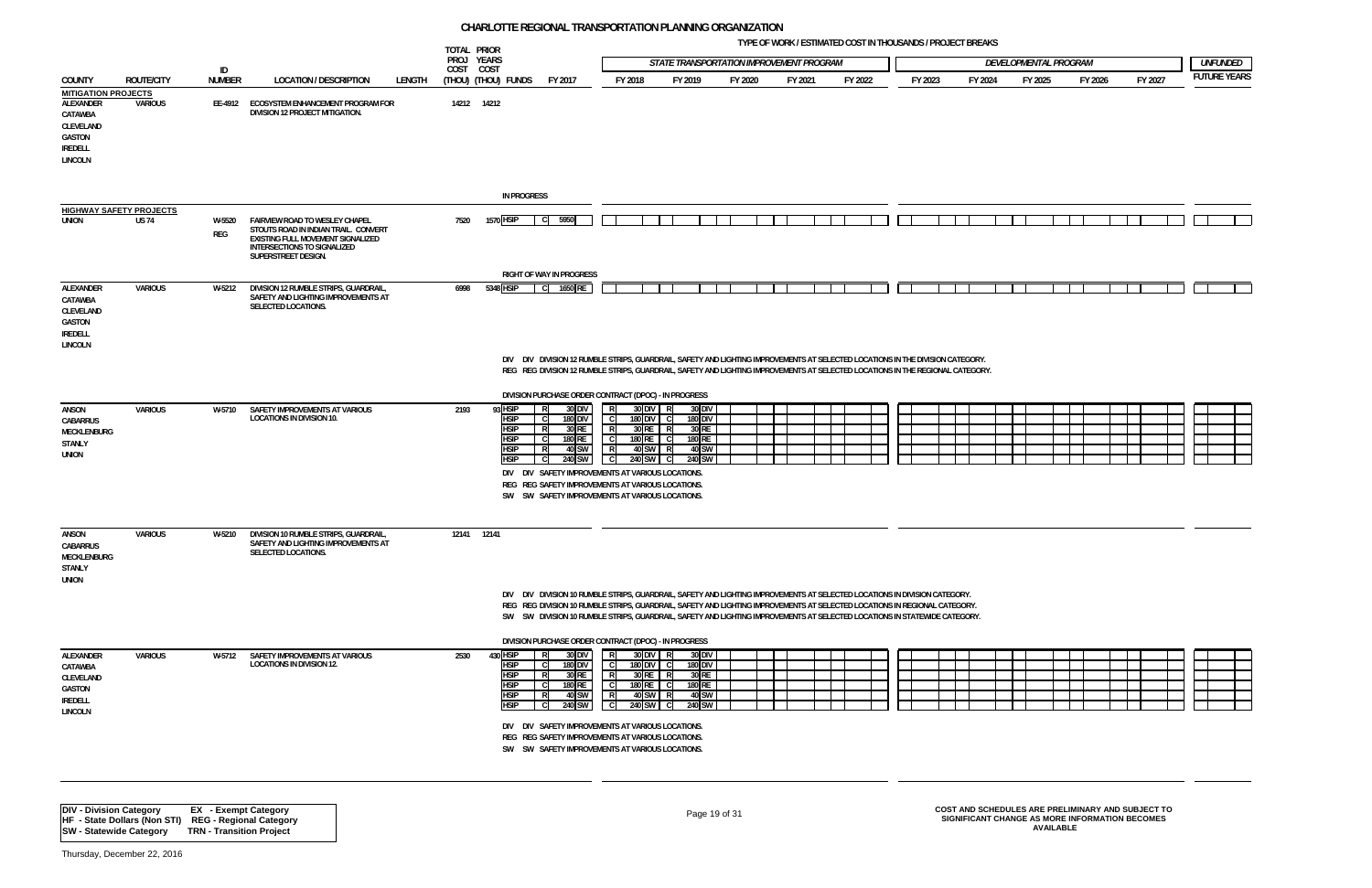**TYPE OF WORK / ESTIMATED COST IN THOUSANDS / PROJECT BREAKS**

















|                                                                                         |                                                      |                                                                |                                                                                                                                                                                                                                                                                   | TOTAL PRIOR<br>PROJ YEARS |                                                                                                                  |                                   |         | STATE TRANSPORTATION IMPROVEMENT PROGRAM |         |         |         |         | DEVELOPMENTAL PROGRAM |         |                  |         |                                                                                                     |         | <b>UNFUNDED</b>    |
|-----------------------------------------------------------------------------------------|------------------------------------------------------|----------------------------------------------------------------|-----------------------------------------------------------------------------------------------------------------------------------------------------------------------------------------------------------------------------------------------------------------------------------|---------------------------|------------------------------------------------------------------------------------------------------------------|-----------------------------------|---------|------------------------------------------|---------|---------|---------|---------|-----------------------|---------|------------------|---------|-----------------------------------------------------------------------------------------------------|---------|--------------------|
| <b>COUNTY</b>                                                                           | <b>ROUTE/CITY</b>                                    | ID<br><b>NUMBER</b>                                            | <b>LOCATION / DESCRIPTION</b><br>LENGTH                                                                                                                                                                                                                                           | COST COST                 | (THOU) (THOU) FUNDS<br>FY 2017                                                                                   | FY 2018                           | FY 2019 | FY 2020                                  | FY 2021 | FY 2022 | FY 2023 | FY 2024 |                       | FY 2025 |                  | FY 2026 |                                                                                                     | FY 2027 | <b>FUTURE YEAR</b> |
|                                                                                         | <b>CONGESTION MITIGATION PROJECTS</b>                |                                                                |                                                                                                                                                                                                                                                                                   |                           |                                                                                                                  |                                   |         |                                          |         |         |         |         |                       |         |                  |         |                                                                                                     |         |                    |
| <b>IREDELL</b><br><b>MECKLENBURG</b><br><b>UNION</b>                                    | VARIOUS                                              | $C-5613$<br>EX                                                 | PROJECTS TO IMPROVE CONGESTION AND<br>AIR QUALITY IN THE CHARLOTTE REGIONAL<br>TRANSPORTATION PLANNING<br>ORGANIZATION (CRTPO) AREA.                                                                                                                                              | 18782                     | CMAQ<br>$\mathsf{C}$<br>15026<br>$\mathbf C$<br>3756                                                             |                                   |         |                                          |         |         |         |         |                       |         |                  |         |                                                                                                     |         |                    |
| MECKLENBURG                                                                             | CHARLOTTE                                            | $C-5228$<br>EX                                                 | DAVID COX ROAD-NC 115 IN CHARLOTTE.<br>INTERSECTION IMPROVEMENTS. ADD LEFT<br>TURN LANES ON ALL FOUR APPROACHES.                                                                                                                                                                  | 1942                      | 178 CMAQ<br>120<br>30<br>CMAQ<br>1291<br>C<br>323                                                                |                                   |         |                                          |         |         |         |         |                       |         |                  |         |                                                                                                     |         |                    |
| <b>MECKLENBURG</b>                                                                      | CHARLOTTE                                            | C-5540<br>EX                                                   | NAVIN ROAD, ALPINE DRIVE TO GIBBON<br>ROAD. CONSTRUCT SIDEWALK ON NORTH<br>SIDE. GIBBON ROAD. NEVIN ROAD TO<br>SUGAR CREEK ROAD. CONSTRUCT<br>SIDEWALK ON SOUTH SIDE.WEST SUGAR<br>ROAD, BISANER STREET AND MALLARD<br>CREEK ROAD. FILL GAPS IN SIDEWALK<br>NETWORK ON EAST SIDE. | 1045                      | 293 CMAQ<br>564<br>188                                                                                           |                                   |         |                                          |         |         |         |         |                       |         |                  |         |                                                                                                     |         |                    |
|                                                                                         |                                                      |                                                                |                                                                                                                                                                                                                                                                                   |                           | <b>RIGHT OF WAY IN PROGRESS</b>                                                                                  |                                   |         |                                          |         |         |         |         |                       |         |                  |         |                                                                                                     |         |                    |
| MECKLENBURG                                                                             | CHARLOTTE                                            | C-5538<br><b>DIV</b>                                           | INTERSECTION OF TUCKASEEGEE-<br>BERRYHILL-THRIFT ROADS IN CHARLOTTE.<br>CONSTRUCT A TRAFFIC CIRCLE.                                                                                                                                                                               | 4200                      | PE<br>240<br>CMAQ<br>$\overline{R}$<br>-50<br>- R<br>- 35<br>STBGDA R<br>250<br>R<br>63<br>CMAQ<br><b>STBGDA</b> | 1797<br>-CI<br>449<br>1053<br>263 |         |                                          |         |         |         |         |                       |         |                  |         |                                                                                                     |         |                    |
|                                                                                         |                                                      |                                                                |                                                                                                                                                                                                                                                                                   |                           |                                                                                                                  |                                   |         |                                          |         |         |         |         |                       |         |                  |         |                                                                                                     |         |                    |
| <b>MECKLENBURG</b>                                                                      | CHARLOTTE                                            | $C-5537$<br>EX                                                 | <b>BARTON CREEK GREENWAY IN</b><br>CHARLOTTE. CONSTRUCT A CONNECTOR<br>BETWEEN CLARK'S CREEK AND MALLARD<br><b>CREEK GREENWAYS.</b>                                                                                                                                               | 1064                      | 154 CMAQ<br>182                                                                                                  |                                   |         |                                          |         |         |         |         |                       |         |                  |         |                                                                                                     |         |                    |
| CABARRUS<br>GASTON<br>IREDELL<br><b>LINCOLN</b><br><b>MECKLENBURG</b><br>ROWAN<br>UNION | CHARLOTTE                                            | $C-5536$                                                       | MECKLENBURG COUNTY AIR QUALITY -<br><b>GRADE (GRANTS TO REPLACE AGING</b><br>DIESEL ENGINS). REPLACE, REPOWER OR<br>RETROFIT AGING DIESEL VEHICLES AND<br>EQUIPMENT.                                                                                                              | 1125                      | 500 CMAQ<br>500<br>125                                                                                           |                                   |         |                                          |         |         |         |         |                       |         |                  |         |                                                                                                     |         |                    |
|                                                                                         |                                                      | EX                                                             |                                                                                                                                                                                                                                                                                   |                           |                                                                                                                  |                                   |         |                                          |         |         |         |         |                       |         |                  |         |                                                                                                     |         |                    |
| MECKLENBURG                                                                             | CHARLOTTE                                            | C-5534<br>EX                                                   | SR 4979 (BALLANTYNE COMMONS<br>PARKWAY-MCKEE ROAD) AND NC 16<br>(PROVIDENCE ROAD) IN CHARLOTTE.<br>CONSTRUCT AN ADDITIONAL LEFT TURN<br>LANE ON SR 4979 AND A SECOND LEFT<br>TURN LANE ON SOUTHBOUND NC 16.                                                                       | 1494                      | <b>IN PROGRESS</b><br>CMAQ<br>111:<br>381                                                                        |                                   |         |                                          |         |         |         |         |                       |         |                  |         |                                                                                                     |         |                    |
| MECKLENBURG                                                                             | CHARLOTTE                                            | C-4963<br>EX                                                   | <b>INSTALL PARTICULATE FILTERS ON 90</b><br><b>BUSES.</b>                                                                                                                                                                                                                         |                           | FUNDS FLEXED TO FTA                                                                                              |                                   |         |                                          |         |         |         |         |                       |         |                  |         |                                                                                                     |         |                    |
| <b>DIV - Division Category</b><br><b>SW - Statewide Category</b>                        | HF - State Dollars (Non STI) REG - Regional Category | <b>EX</b> - Exempt Category<br><b>TRN - Transition Project</b> |                                                                                                                                                                                                                                                                                   |                           |                                                                                                                  |                                   |         | Page 20 of 31                            |         |         |         |         |                       |         | <b>AVAILABLE</b> |         | COST AND SCHEDULES ARE PRELIMINARY AND SUBJECT TO<br>SIGNIFICANT CHANGE AS MORE INFORMATION BECOMES |         |                    |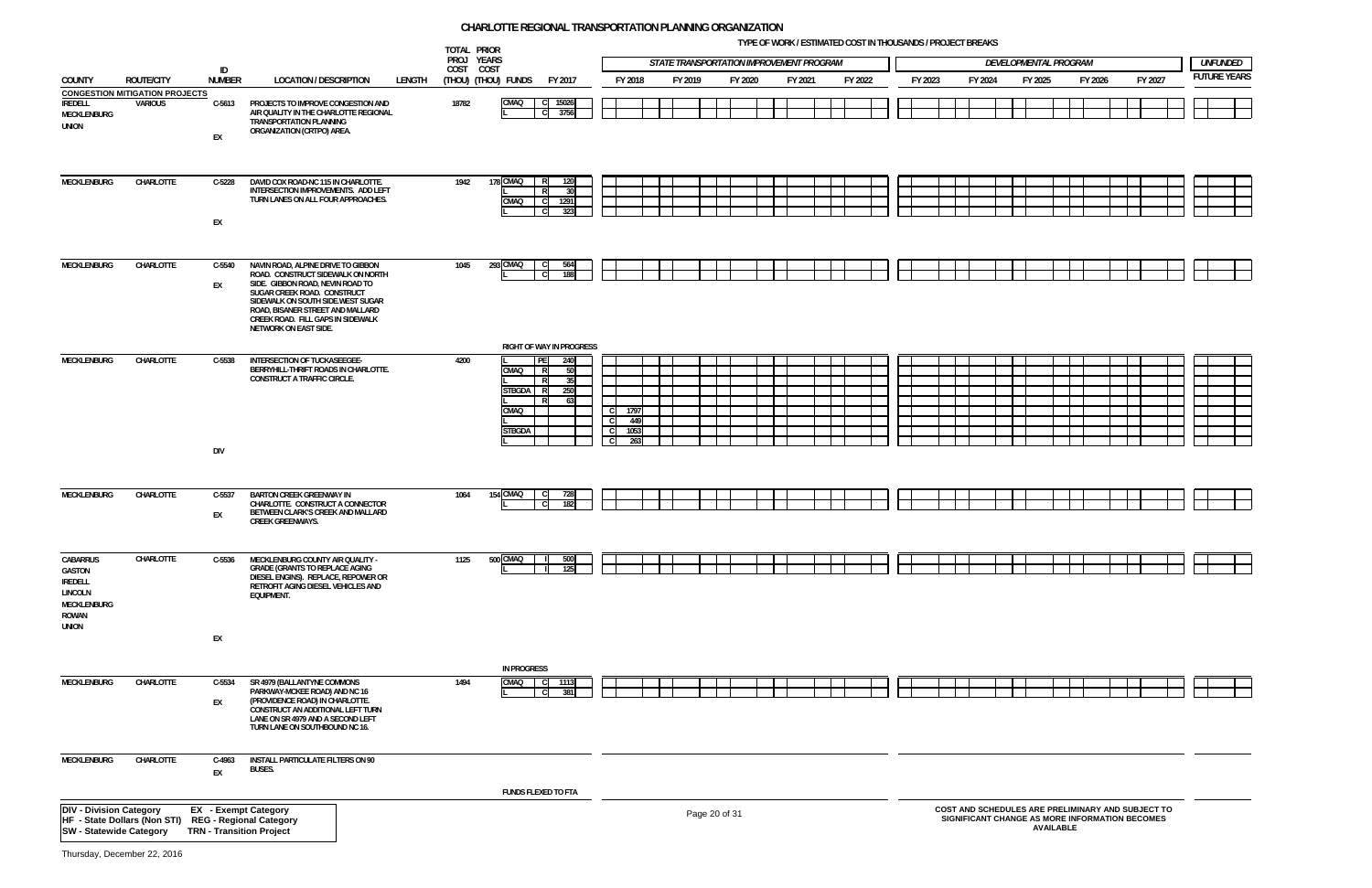**TYPE OF WORK / ESTIMATED COST IN THOUSANDS / PROJECT BREAKS**

|                    |                                                            |                        |                                                                                                                                                                                                                                                               |        | TOTAL PRIOR<br>PROJ YEARS                          |                                                            |                                                                                 |                                                                                                                                                                            |         |         |         |         |         |                       |         |         |                                        |
|--------------------|------------------------------------------------------------|------------------------|---------------------------------------------------------------------------------------------------------------------------------------------------------------------------------------------------------------------------------------------------------------|--------|----------------------------------------------------|------------------------------------------------------------|---------------------------------------------------------------------------------|----------------------------------------------------------------------------------------------------------------------------------------------------------------------------|---------|---------|---------|---------|---------|-----------------------|---------|---------|----------------------------------------|
|                    |                                                            | ID                     |                                                                                                                                                                                                                                                               |        | COST COST                                          |                                                            |                                                                                 | STATE TRANSPORTATION IMPROVEMENT PROGRAM                                                                                                                                   |         |         |         |         |         | DEVELOPMENTAL PROGRAM |         |         | <b>UNFUNDED</b><br><b>FUTURE YEARS</b> |
| <b>COUNTY</b>      | <b>ROUTE/CITY</b><br><b>CONGESTION MITIGATION PROJECTS</b> | <b>NUMBER</b>          | <b>LOCATION / DESCRIPTION</b>                                                                                                                                                                                                                                 | LENGTH | (Thou) (Thou) funds                                | FY 2017                                                    | FY 2018                                                                         | FY 2019                                                                                                                                                                    | FY 2020 | FY 2021 | FY 2022 | FY 2023 | FY 2024 | FY 2025               | FY 2026 | FY 2027 |                                        |
| MECKLENBURG        | CHARLOTTE                                                  | $C-5225$<br>EX         | TOBY CREEK GREENWAY (PHASE II).<br>CONNECT UNCC TO NEARBY RETAIL AND<br>RESIDENTIAL DEVELOPMENT.                                                                                                                                                              | 1.3    | 2148 2148                                          | UNDER CONSTRUCTION                                         |                                                                                 |                                                                                                                                                                            |         |         |         |         |         |                       |         |         |                                        |
| MECKLENBURG        | CHARLOTTE                                                  | $C-5533$<br><b>DIV</b> | SR 5469 (SHOPTON ROAD) AND SR 1156<br>(BEAM ROAD) IN CHARLOTTE. CONSTRUCT<br>ROUNDABOUT.                                                                                                                                                                      |        | 258 CMAQ<br>2541<br>CMAQ                           | R<br>129<br>46<br>STBGDA R<br>300<br>- 75<br><b>STBGDA</b> | $\mathbf C$<br>867<br>$\mathbf{C}$<br>386<br>$\mathbf C$<br>384<br>$\mathbf{C}$ | 96                                                                                                                                                                         |         |         |         |         |         |                       |         |         |                                        |
| MECKLENBURG        | CHARLOTTE                                                  | C-4951<br>EX           | INTEGRATE CAT'S AUTOMATIC VEHICLE<br>LOCATION (AVL) SYSTEM AND CITY OF<br>CHARLOTT'S DOT SIGNAL SYSTEM.                                                                                                                                                       |        |                                                    |                                                            |                                                                                 |                                                                                                                                                                            |         |         |         |         |         |                       |         |         |                                        |
| <b>MECKLENBURG</b> | <b>CORNELIUS</b>                                           | $C-5621$               | US 21 AND CATAWBA AVENUE. RELOCATE<br>INTERSECTION OF US 21 AND CATAWBA<br>AVENUE TO THE EAST AND CONSTRUCT<br>ROUNDABOUT.                                                                                                                                    |        | 250 CMAQ<br>9208<br><b>BA</b><br>CMAQ<br><b>BA</b> | <b>FUNDS FLEXED TO FTA</b><br>1000<br>IR.<br>250<br>3000   |                                                                                 | C.<br>806<br>$\mathsf{C}$<br>202<br>3700<br>C.                                                                                                                             |         |         |         |         |         |                       |         |         |                                        |
|                    |                                                            | EX                     |                                                                                                                                                                                                                                                               |        |                                                    |                                                            |                                                                                 |                                                                                                                                                                            |         |         |         |         |         |                       |         |         |                                        |
| <b>UNION</b>       | <b>INDIAN TRAIL</b>                                        | C-4957<br>EX           | CONSTRUCT SIDEWALKS AT SELECTED<br>LOCATIONS IN INDIAN TRAIL.                                                                                                                                                                                                 |        | 1049 1049                                          |                                                            |                                                                                 | EX A SUN VALLEY HIGH SCHOOL AND MIDDLE SCHOOL - UNDER CONSTRUCTION<br>EX B SOUTH SIDE OF UNION-INDIAN TRAIL ROAD AND ON THE NORTH SIDE OF SARDIS ROAD - UNDER CONSTRUCTION |         |         |         |         |         |                       |         |         |                                        |
| UNION              | <b>MARSHVILLE</b>                                          | C-5128<br>EX           | CONSTRUCT SIDEWALKS IN MARSHVILLE.                                                                                                                                                                                                                            |        | 152<br>152                                         |                                                            |                                                                                 |                                                                                                                                                                            |         |         |         |         |         |                       |         |         |                                        |
| <b>IREDELL</b>     | <b>MOORESVILLE</b>                                         | $C-5531$<br>EX         | KISTLER FARM-BRIARCLIFF-BELLINGHAM-<br>WHITE OAK SIDEWALK NETWORK IN<br>MOORESVILLE. CONSTRUCT SIDEWALKS IN<br><b>VARIOUS LOCATIONS.</b>                                                                                                                      |        | 1003                                               | UNDER CONSTRUCTION<br>CMAQ C<br>802<br> c <br>201          |                                                                                 |                                                                                                                                                                            |         |         |         |         |         |                       |         |         |                                        |
| <b>IREDELL</b>     | <b>MOORESVILLE</b>                                         | C-5701<br>EX           | INTERSECTION OF NC 801 AND NC 150.<br><b>CONSTRUCT INTERSECTION</b><br><b>IMPROVEMENTS.</b>                                                                                                                                                                   |        | 396 CMAQ<br>2260<br>BA                             | 959<br>255<br>650                                          |                                                                                 |                                                                                                                                                                            |         |         |         |         |         |                       |         |         |                                        |
|                    |                                                            |                        |                                                                                                                                                                                                                                                               |        |                                                    | <b>RIGHT OF WAY IN PROGRESS</b>                            |                                                                                 |                                                                                                                                                                            |         |         |         |         |         |                       |         |         |                                        |
| <b>IREDELL</b>     | <b>MOORESVILLE</b>                                         | C-5529<br>EX           | INTERSECTION OF NC 115 AND FAITH ROAD-<br>CAMPUS LANE IN MOORESVILLE. REALIGN<br>FAITH ROAD TO TIE INTO EXISTING NC<br>115/CAMPUS LANE INTERSECTION AND<br>CONSTRUCT DEDICATED TURN LANES ON<br>FAITH ROAD AND CAMPUS LANE<br>APPROACHES TO THE INTERSECTION. |        | 552 CMAQ<br>3446                                   | <b>STBGDA</b>                                              | 996<br>- C<br>$\mathbf{C}$<br>332<br>$\mathbf C$<br>750<br>$\mathbf{C}$<br>816  |                                                                                                                                                                            |         |         |         |         |         |                       |         |         |                                        |
|                    |                                                            |                        |                                                                                                                                                                                                                                                               |        |                                                    |                                                            |                                                                                 | RIGHT OF WAY IN PROGRESS; STBGDA FUNDS SPENT ON REGIONAL PROJECT ARE EXEMPT                                                                                                |         |         |         |         |         |                       |         |         |                                        |







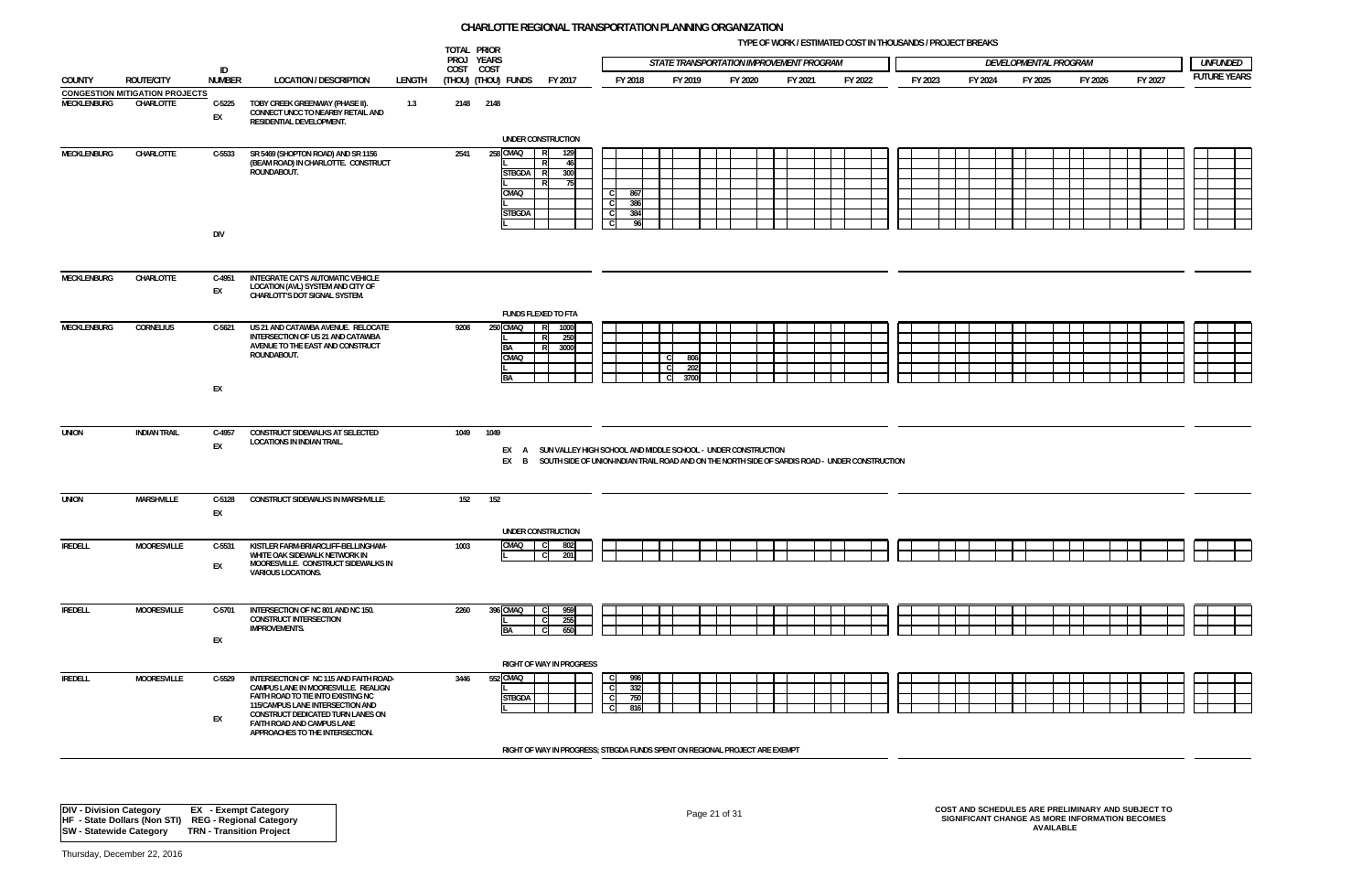**TYPE OF WORK / ESTIMATED COST IN THOUSANDS / PROJECT BREAKS**



|                                          |                                                               |                     |                                                                                                                                                                                                                              |        | TOTAL PRIOR<br>PROJ YEARS |                     |                                               |         | STATE TRANSPORTATION IMPROVEMENT PROGRAM |         |         |           |                                       |         | DEVELOPMENTAL PROGRAM |         |         | <b>UNFUNDED</b>    |
|------------------------------------------|---------------------------------------------------------------|---------------------|------------------------------------------------------------------------------------------------------------------------------------------------------------------------------------------------------------------------------|--------|---------------------------|---------------------|-----------------------------------------------|---------|------------------------------------------|---------|---------|-----------|---------------------------------------|---------|-----------------------|---------|---------|--------------------|
| <b>COUNTY</b>                            | <b>ROUTE/CITY</b>                                             | ID<br><b>NUMBER</b> | <b>LOCATION / DESCRIPTION</b>                                                                                                                                                                                                | LENGTH | COST COST                 | (THOU) (THOU) FUNDS | FY 2017                                       | FY 2018 | FY 2019                                  | FY 2020 | FY 2021 | FY 2022   | FY 2023                               | FY 2024 | FY 2025               | FY 2026 | FY 2027 | <b>FUTURE YEAR</b> |
|                                          | <b>CONGESTION MITIGATION PROJECTS</b>                         |                     |                                                                                                                                                                                                                              |        |                           |                     |                                               |         |                                          |         |         |           |                                       |         |                       |         |         |                    |
| <b>IREDELL</b>                           | <b>MOORESVILLE</b>                                            | C-5200<br>EX        | NC 115 AND NC 150 IN MOORESVILLE.<br>CONSTRUCT SOUTHBOUND NC 115 RIGHT<br>TURN LANE AT NC 150 AND WESTBOUND NC<br>150 SHARED THROUGH-RIGHT LANE AT NC<br>115.                                                                |        | 1789                      | 165 CMAQ            | 1234<br>390                                   |         |                                          |         |         |           |                                       |         |                       |         |         |                    |
| <b>MECKLENBURG</b>                       | PROVIDENCE ROAD                                               | C-5541              | PROVIDENCE ROAD IN CHARLOTTE.                                                                                                                                                                                                |        | 788                       | 350 CMAQ            | <b>RIGHT OF WAY IN PROGRESS</b><br>350<br>C C |         |                                          |         |         |           |                                       |         |                       |         |         |                    |
|                                          |                                                               | EX                  | CONSTRUCT A SIDEWALK ON SOUTHWEST<br>SIDE.                                                                                                                                                                                   |        |                           |                     | 88<br>- C                                     |         |                                          |         |         |           |                                       |         |                       |         |         |                    |
|                                          |                                                               |                     |                                                                                                                                                                                                                              |        |                           |                     | <b>RIGHT OF WAY IN PROGRESS</b>               |         |                                          |         |         |           |                                       |         |                       |         |         |                    |
| MECKLENBURG                              | SOUTH TRYON<br><b>STREET</b>                                  | C-5542<br>EX        | SOUTH TRYON STREET, QUEEN ANNE DRIVE<br>TO NATIONS FORD ROAD IN CHARLOTTE.<br>CONSTRUCT SIDEWALK ON SOUTHEAST<br>SIDE.                                                                                                       |        | 685                       | 685                 |                                               |         |                                          |         |         |           |                                       |         |                       |         |         |                    |
|                                          |                                                               |                     |                                                                                                                                                                                                                              |        |                           |                     | UNDER CONSTRUCTION                            |         |                                          |         |         |           |                                       |         |                       |         |         |                    |
| MECKLENBURG                              | <b>SUNSET ROAD</b>                                            | C-5543<br>EX        | SUNSET ROAD, I-77 TO STATESVILLE ROAD<br>IN CHARLOTTE. CONSTRUCT SIDEWALKS<br>ON SOUTH SIDE AND INSTALL SIDEWALK ON<br>THE I-77 OVERPASS.                                                                                    |        | 1607                      | 176 CMAQ C          | 1073<br>358<br>$\mathbf{C}$                   |         |                                          |         |         |           |                                       |         |                       |         |         |                    |
|                                          |                                                               |                     |                                                                                                                                                                                                                              |        |                           |                     | <b>RIGHT OF WAY IN PROGRESS</b>               |         |                                          |         |         |           |                                       |         |                       |         |         |                    |
| <b>MECKLENBURG</b>                       | <b>ENHANCEMENT (CALL PROJECTS)</b><br>HUNTERSVILLE            | E-4954              | CONSTRUCT A MULTI-USE FACILITY,<br>TORRANCE CREEK GREENWAY IN THE<br>CEDARFIELD NEIGHBORHOOD TO<br>ROSEDALE PARK IN HUNTERSVILLE.                                                                                            |        | 464                       | 464                 |                                               |         |                                          |         |         |           |                                       |         |                       |         |         |                    |
|                                          |                                                               |                     |                                                                                                                                                                                                                              |        |                           |                     | UNDER CONSTRUCTION                            |         |                                          |         |         |           |                                       |         |                       |         |         |                    |
|                                          | <b>ROADSIDE ENVIRONMENTAL PROJECTS (REST AREA)</b>            |                     |                                                                                                                                                                                                                              |        |                           |                     |                                               |         |                                          |         |         |           |                                       |         |                       |         |         |                    |
| <b>IREDELL</b>                           | $1-77$                                                        | K-4908<br>TRN       | I-77, NEW REST AREA PAIR ON NEW<br>LOCATION TO REPLACE TWO EXISTING<br>PAIRS. ONE IN IREDELL COUNTY (LAKE<br>NORMAN) AND THE OTHER AT THE IREDELL-<br>YADKIN COUNTY LINE. TO IMPROVE<br>SPACING AND REDUCE MAINTENANCE COST. |        | 21640                     | 21640               |                                               |         |                                          |         |         |           |                                       |         |                       |         |         |                    |
|                                          |                                                               |                     |                                                                                                                                                                                                                              |        |                           |                     | UNDER CONSTRUCTION                            |         |                                          |         |         |           |                                       |         |                       |         |         |                    |
| <b>AVIATION PROJECTS</b><br><b>UNION</b> | CHARLOTTE-                                                    | AV-5825             | CONSTRUCT TAXILINE AND APRON FOR                                                                                                                                                                                             |        | 410                       |                     |                                               |         |                                          |         |         |           | 369                                   |         |                       |         |         |                    |
|                                          | <b>MONROE EXECUTIVE</b><br>AIRPORT (EQY)                      |                     | ADDITIONAL CORPORATE HANGER<br>DEVELOPMENT.                                                                                                                                                                                  |        |                           |                     |                                               |         |                                          |         |         |           | $\mathbf{R}$<br>$\mathbf{A}^{\prime}$ |         |                       |         |         |                    |
|                                          |                                                               | DIV                 |                                                                                                                                                                                                                              |        |                           |                     |                                               |         |                                          |         |         |           |                                       |         |                       |         |         |                    |
| <b>UNION</b>                             | CHARLOTTE-<br><b>MONROE EXECUTIVE</b>                         | AV-5824             | CONSTRUCT A PARALLEL TAXIWAY ON THE<br>EAST SIDE OF RUNWAY 5-23.                                                                                                                                                             |        | 3232                      |                     |                                               |         |                                          |         |         |           | 2909<br>$\overline{c}$<br>323         |         |                       |         |         |                    |
|                                          | AIRPORT (EQY)                                                 | DIV                 |                                                                                                                                                                                                                              |        |                           |                     |                                               |         |                                          |         |         |           |                                       |         |                       |         |         |                    |
|                                          |                                                               |                     |                                                                                                                                                                                                                              |        |                           |                     | LOCAL FUNDS (L) FROM CITY OF MONROE           |         |                                          |         |         |           |                                       |         |                       |         |         |                    |
| <b>UNION</b>                             | CHARLOTTE-MONROE AV-5814<br><b>EXECUTIVE AIRPORT</b><br>(EQY) | <b>DIV</b>          | RELOCATE AND WIDEN THE EXISTING<br>PARALLEL TAXIWAY SECTION BETWEEN<br>THE EXISTING RAMP AND THE RUNWAY 5<br><b>TAXIWAY EXTENSION.</b>                                                                                       |        | 1324                      |                     |                                               |         |                                          |         |         | 596<br>66 | 596<br>$\mathbf{C}$<br>66             |         |                       |         |         |                    |
|                                          |                                                               |                     |                                                                                                                                                                                                                              |        |                           |                     | LOCAL (L) FUNDS FROM THE CITY OF MONROE       |         |                                          |         |         |           |                                       |         |                       |         |         |                    |
|                                          |                                                               |                     |                                                                                                                                                                                                                              |        |                           |                     |                                               |         |                                          |         |         |           |                                       |         |                       |         |         |                    |

# Page 22 of 31 **COST AND SCHEDULES ARE PRELIMINARY AND SUBJECT TO SIGNIFICANT CHANGE AS MORE INFORMATION BECOMES AVAILABLE**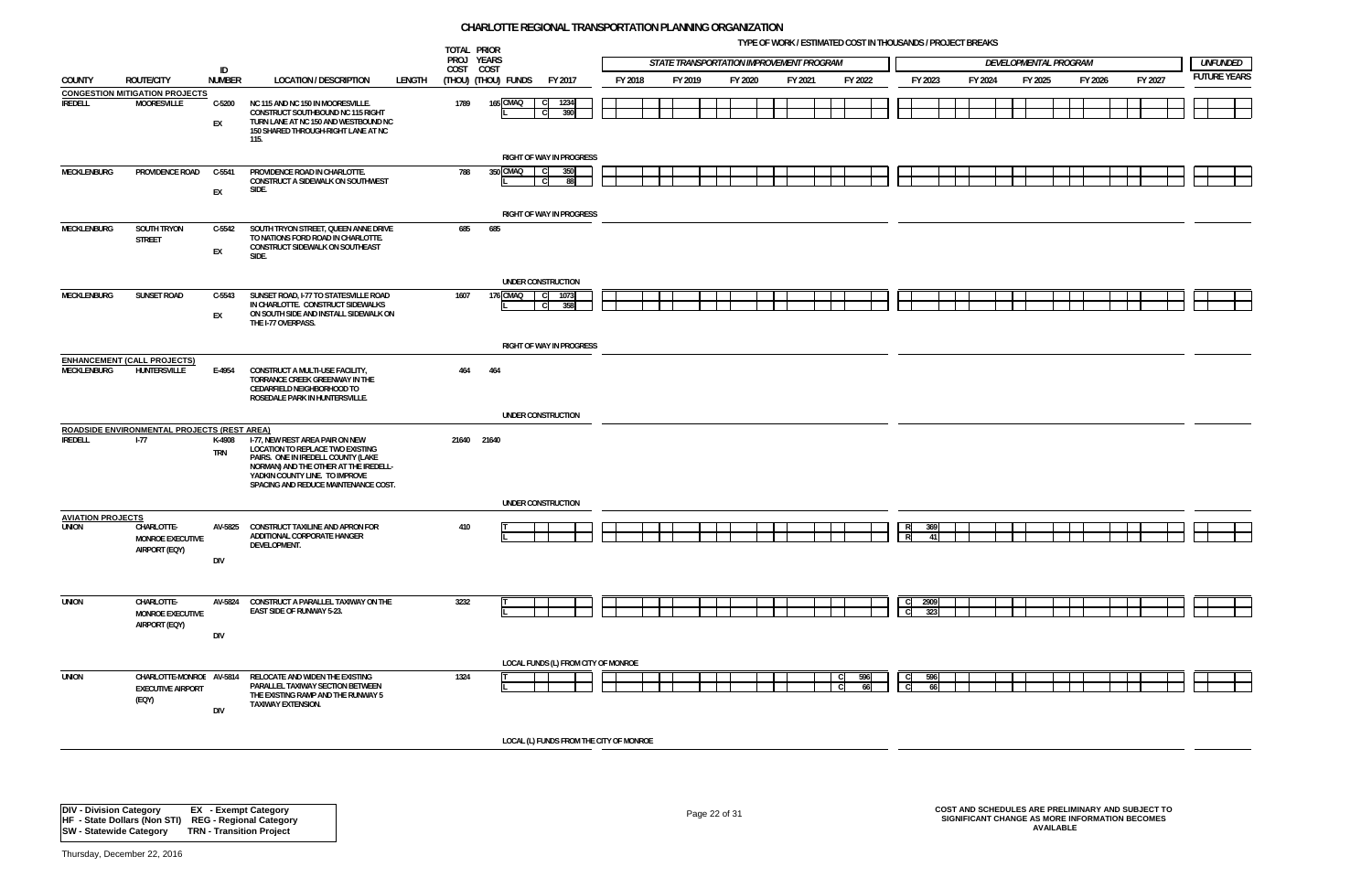**TYPE OF WORK / ESTIMATED COST IN THOUSANDS / PROJECT BREAKS**

|                                                                  |                                                        |                                                                |                                                                                                                                                                                                                             |        | TOTAL PRIOR<br>PROJ YEARS |                                                                                                                                                                                                                                  |              |             | <b>STATE TRANSPORTATION IMPROVEMENT PROGRAM</b>         |                    |                                                |             |                          |                                                            |                                                                                                     | DEVELOPMENTAL PROGRAM |                          |                   |                          | <b>UNFUNDED</b>     |
|------------------------------------------------------------------|--------------------------------------------------------|----------------------------------------------------------------|-----------------------------------------------------------------------------------------------------------------------------------------------------------------------------------------------------------------------------|--------|---------------------------|----------------------------------------------------------------------------------------------------------------------------------------------------------------------------------------------------------------------------------|--------------|-------------|---------------------------------------------------------|--------------------|------------------------------------------------|-------------|--------------------------|------------------------------------------------------------|-----------------------------------------------------------------------------------------------------|-----------------------|--------------------------|-------------------|--------------------------|---------------------|
| <b>COUNTY</b>                                                    | <b>ROUTE/CITY</b>                                      | ID<br><b>NUMBER</b>                                            | <b>LOCATION / DESCRIPTION</b>                                                                                                                                                                                               | LENGTH | COST COST                 | (Thou) (Thou) funds<br>FY 2017                                                                                                                                                                                                   |              | FY 2018     | FY 2019                                                 | FY 2020            |                                                | FY 2021     | FY 2022                  | FY 2023                                                    | FY 2024                                                                                             | FY 2025               |                          | FY 2026           | FY 2027                  | <b>FUTURE YEARS</b> |
| <b>UNION</b>                                                     | <b>BICYCLE AND PEDESTRIAN PROJECTS</b><br><b>US 74</b> | <b>DIV</b>                                                     | EB-5723 SR 1520 (INDIAN TRAIL FAIRVIEW ROAD) TO<br>SR 1367 (UNIONVILLE INDIAN TRAIL ROAD).<br>CONSTRUCT A MULTI-USE PATH. SR 1367<br>(UNIONVILLE INDIAN TRAIL ROAD) TO<br>OAKWOOD LANE. CONSTRUCT A MULTI-<br>USE GREENWAY. | 0.6    | 3740                      | <b>TAP</b><br><b>TAP</b><br><b>TAP</b><br>STBGDA                                                                                                                                                                                 |              |             | 145<br>PF<br>-361<br>R<br>100 <sup>1</sup><br>R<br>-251 | 868<br>687<br>1879 |                                                |             |                          |                                                            |                                                                                                     |                       |                          |                   |                          |                     |
| IREDELL<br>MECKLENBURG<br><b>UNION</b>                           | VARIOUS                                                | U-5544<br><b>DIV</b>                                           | CHARLOTTE REGIONAL TRANSPORTATION<br>PLANNING ORGANIZATION (CRTPO)<br>TRANSPORTATION ALTERNATIVES (TA)<br>PROGRAM.                                                                                                          |        | 18013                     | <b>TAPDA</b><br>100<br>R<br>25<br><b>TAPDA</b><br>C.<br>2310<br>578                                                                                                                                                              | $\mathbf{R}$ | 1100<br>275 | 25<br>1100<br>275                                       | 1100<br>275        | 100<br>R<br>$\overline{R}$<br>25<br>- CI<br>C. | 1100<br>275 | 100<br>25<br>1100<br>275 | 100<br>$\overline{R}$<br>25<br>$\mathbf{C}$<br>1100<br>275 | 100<br>-25<br>1100<br>275                                                                           |                       | 100<br>25<br>1100<br>275 | 25<br>1100<br>275 | 100<br>25<br>1100<br>275 |                     |
| MECKLENBURG                                                      | CHARLOTTE                                              | EB-5820<br><b>DIV</b>                                          | CHARLOTTE B-CYCLE EXPANSION.                                                                                                                                                                                                |        | 1094                      | 250 TAPDA C<br>675<br>C.<br>169                                                                                                                                                                                                  |              |             |                                                         |                    |                                                |             |                          |                                                            |                                                                                                     |                       |                          |                   |                          |                     |
| MECKLENBURG                                                      | CHARLOTTE                                              | EB-5782<br><b>DIV</b>                                          | MCALPINE CREEK GREENWAY, GREEN REA<br>ROAD TO FOUR MILE CREEK GREENWAY.<br><b>CONSTRUCT GREENWAY.</b>                                                                                                                       |        | 2464                      | <b>TAP</b><br><b>TAP</b>                                                                                                                                                                                                         | PE           | 175<br>58   | 1673<br>558                                             |                    |                                                |             |                          |                                                            |                                                                                                     |                       |                          |                   |                          |                     |
| MECKLENBURG                                                      | CHARLOTTE                                              | EB-5781<br><b>DIV</b>                                          | STEWART CREEK GREENWAY, STATE<br>STREET TO ROZZELLES FERRY ROAD.<br><b>CONSTRUCT GREENWAY.</b>                                                                                                                              |        | 1363                      | <b>STBGDA</b>                                                                                                                                                                                                                    |              | 1090<br>273 |                                                         |                    |                                                |             |                          |                                                            |                                                                                                     |                       |                          |                   |                          |                     |
| MECKLENBURG                                                      | CHARLOTTE                                              | EB-5842<br><b>DIV</b>                                          | NC 16 (PROVIDENCE ROAD), GREENTREE<br>DRIVE TO KNOB OAK LANE. CONSTRUCT<br>SIDEWALK ON WEST SIDE OF ROAD.                                                                                                                   |        | 1154                      | <b>TAP</b><br><b>TAP</b><br><b>TAP</b>                                                                                                                                                                                           |              |             |                                                         |                    |                                                |             | 69<br>23                 | R<br>355<br>118<br>R.                                      | 442<br>147<br>- C I                                                                                 |                       |                          |                   |                          |                     |
| MECKLENBURG                                                      | CHARLOTTE                                              | DIV                                                            | EB-5832 SR 2833 (MALLARD CREEK CHURCH ROAD),<br>SR 2472 (MALLARD CREEK ROAD) TO SR<br>2746 (CLAUDE FREEMAN DRIVE).<br>CONSTRUCT SIDEWALK ON SOUTH SIDE OF<br>ROAD.                                                          |        | 1341                      | <b>TAP</b><br><b>TAP</b><br><b>TAP</b>                                                                                                                                                                                           |              |             |                                                         |                    | PE<br>PE                                       | 103<br>34   | 395<br>- R<br>132<br>R   | $\mathbf{C}$<br>508<br>$\mathsf{C}$<br>169                 |                                                                                                     |                       |                          |                   |                          |                     |
| MECKLENBURG                                                      | CHARLOTTE                                              |                                                                | EB-4715 LITTLE SUGAR CREEK GREENWAY.                                                                                                                                                                                        |        | 7964 7964                 | A 7TH STREET TO BAXTER STREET - UNDER CONSTRUCTION<br>PORTION OF LITTLE SUGAR CREEK GREENWAY - UNDER CONSTRUCTION<br>B.<br>D 7TH STREET TO BAXTER STREET - UNDER CONSTRUCTION<br>TRN E TYVOLA ROAD TO I-485 - UNDER CONSTRUCTION |              |             |                                                         |                    |                                                |             |                          |                                                            |                                                                                                     |                       |                          |                   |                          |                     |
| <b>DIV - Division Category</b><br><b>SW</b> - Statewide Category | HF - State Dollars (Non STI) REG - Regional Category   | <b>EX</b> - Exempt Category<br><b>TRN - Transition Project</b> |                                                                                                                                                                                                                             |        |                           | SEGMENTS A AND D LET TOGETHER                                                                                                                                                                                                    |              |             |                                                         | Page 23 of 31      |                                                |             |                          |                                                            | COST AND SCHEDULES ARE PRELIMINARY AND SUBJECT TO<br>SIGNIFICANT CHANGE AS MORE INFORMATION BECOMES |                       | <b>AVAILABLE</b>         |                   |                          |                     |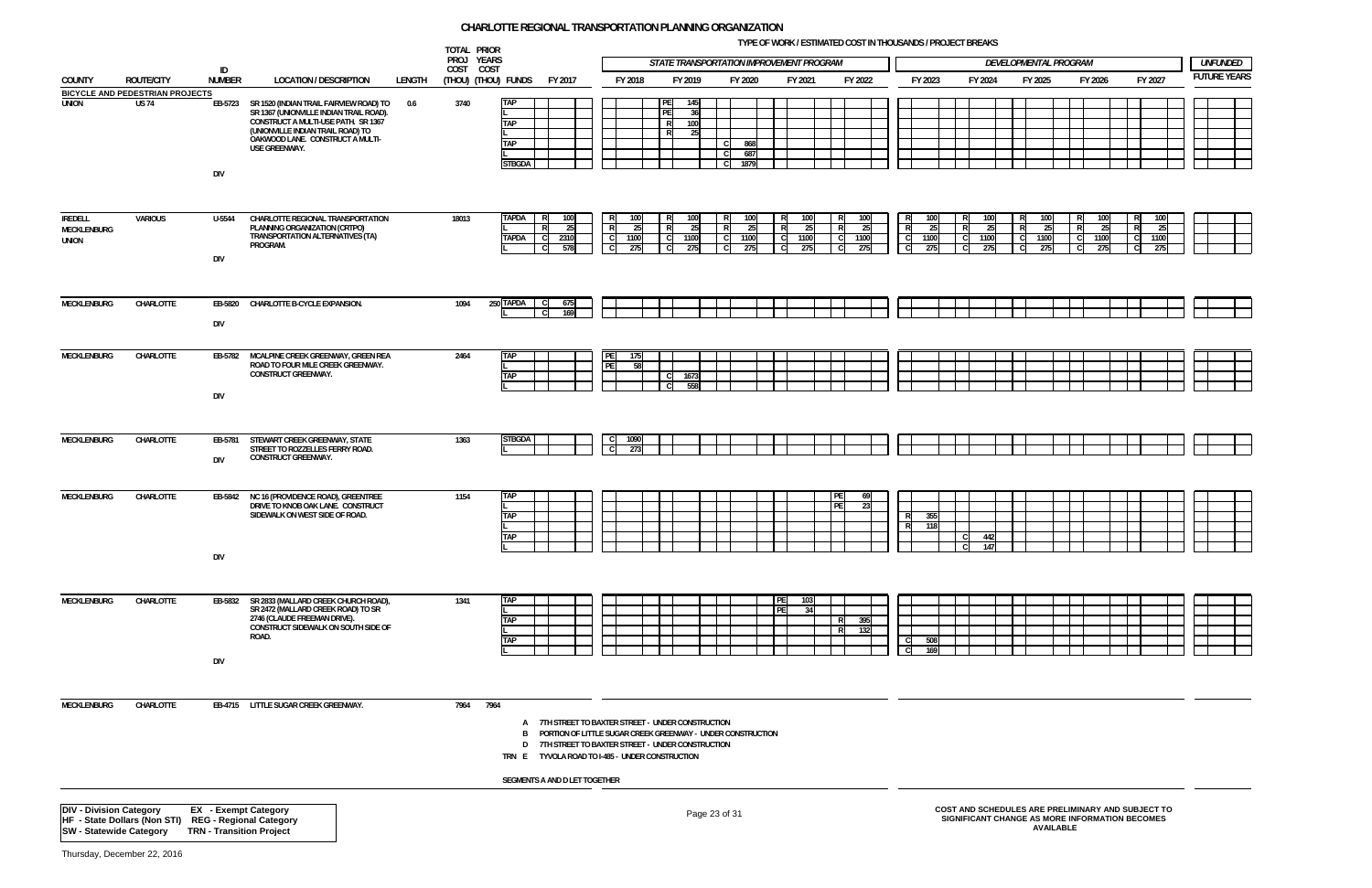**TYPE OF WORK / ESTIMATED COST IN THOUSANDS / PROJECT BREAKS**









|                    |                                                      |                       |                                                                                                                                                  |      | TOTAL PRIOR<br>PROJ YEARS                                                          |              |                          |             |            |                                           |         | THE OF WORK? ESTIMATED OOST IN THOUSAMUS! I ROSEDT DREARS |         |         | DEVELOPMENTAL PROGRAM |  |         |         |  |                                       |
|--------------------|------------------------------------------------------|-----------------------|--------------------------------------------------------------------------------------------------------------------------------------------------|------|------------------------------------------------------------------------------------|--------------|--------------------------|-------------|------------|-------------------------------------------|---------|-----------------------------------------------------------|---------|---------|-----------------------|--|---------|---------|--|---------------------------------------|
|                    |                                                      | ID                    |                                                                                                                                                  |      | COST COST                                                                          |              |                          |             |            | STATE TRANSPORTATION IMPROVEMENT PROGRAM  |         |                                                           |         |         |                       |  |         |         |  | <b>UNFUNDED</b><br><b>FUTURE YEAR</b> |
| <b>COUNTY</b>      | ROUTE/CITY<br><b>BICYCLE AND PEDESTRIAN PROJECTS</b> | <b>NUMBER</b>         | <b>LOCATION / DESCRIPTION</b><br>LENGTH                                                                                                          |      | (THOU) (THOU) FUNDS                                                                | FY 2017      | FY 2018                  |             | FY 2019    | FY 2020                                   | FY 2021 | FY 2022                                                   | FY 2023 | FY 2024 | FY 2025               |  | FY 2026 | FY 2027 |  |                                       |
| MECKLENBURG        | CHARLOTTE                                            | <b>DIV</b>            | EB-5784 IRVINS CREEK GREENWAY, IDLEWILD ROAD<br>TO LAKEVIEW CIRCLE. CONSTRUCT<br><b>GREENWAY.</b>                                                | 1099 | <b>STBGDA</b>                                                                      |              |                          |             | 879<br>220 |                                           |         |                                                           |         |         |                       |  |         |         |  |                                       |
| MECKLENBURG        | CHARLOTTE                                            | <b>TRN</b>            | EB-4714 IRWIN CREEK BIKEWAY: BRUNS AVENUE<br>1.0<br>ELEMENTARY SCHOOL TO CEDAR YARD<br>(NEAR BANK OF AMERICA STADIUM) IN<br>CHARLOTTE.           | 629  | 629<br>UNDER CONSTRUCTION                                                          |              |                          |             |            |                                           |         |                                                           |         |         |                       |  |         |         |  |                                       |
| MECKLENBURG        | <b>CORNELIUS</b>                                     |                       | EB-5777 MCDOWELL CREEK TRIBUTARY GREENWAY,<br>CATAWBA AVENUE TO WASHAM POTTS<br>ROAD. CONSTRUCT GREENWAY.                                        | 1750 | <b>STBGDA</b><br><b>STBGDA</b>                                                     |              | $\overline{R}$           | 300<br>- 75 |            | 1100<br>275                               |         |                                                           |         |         |                       |  |         |         |  |                                       |
|                    |                                                      | <b>DIV</b>            |                                                                                                                                                  |      |                                                                                    |              |                          |             |            |                                           |         |                                                           |         |         |                       |  |         |         |  |                                       |
| MECKLENBURG        | <b>CORNELIUS</b>                                     | <b>TRN</b>            | EB-5010 CALDWELL STATION CREEK GREENWAY,<br>2.6<br>CALDWELL COMMONS ON US 21 TO BAILEY<br>ROAD PARK.                                             |      | 3162 3162                                                                          |              |                          |             |            |                                           |         |                                                           |         |         |                       |  |         |         |  |                                       |
| MECKLENBURG        | <b>CORNELIUS</b>                                     | <b>DIV</b>            | EB-5776 NC 115 SIDEWALK AND BIKE LANE<br>MODERNIZATION (SMITH ROAD - POTTS<br>STREET).                                                           | 307  | UNDER CONSTRUCTION<br><b>STBGDA</b>                                                |              |                          |             | 246<br>61  |                                           |         |                                                           |         |         |                       |  |         |         |  |                                       |
| <b>MECKLENBURG</b> | <b>CORNELIUS</b>                                     | <b>DIV</b>            | EB-5817 MCDOWELL CREEK GREENWAY, MAGNOLIA<br>PLAZA TO WESTMORELAND ROAD.<br><b>CONSTRUCT GREENWAY.</b>                                           | 2850 | <b>COORDINATE WITH PROJECT U-5873</b><br>450 TAPDA<br><sub>c</sub><br>$\mathsf{C}$ | 1200<br>1200 |                          |             |            |                                           |         |                                                           |         |         |                       |  |         |         |  |                                       |
| <b>MECKLENBURG</b> | <b>CORNELIUS</b>                                     | <b>DIV</b>            | EB-5775 SOUTH PRONG ROCKY RIVER GREENWAY<br>(SOUTH STREET - MAIN STREET).<br><b>CONSTRUCT GREENWAY.</b>                                          | 1050 | <b>STBGDA</b>                                                                      | 840<br>210   |                          |             |            |                                           |         |                                                           |         |         |                       |  |         |         |  |                                       |
| MECKLENBURG        | HUNTERSVILLE                                         | <b>DIV</b>            | EB-5785 MCDOWELL CREEK GREENWAY,<br>CHILGROVE LANE TO TORRENCE CREEK<br><b>GREENWAY. CONSTRUCT GREENWAY.</b>                                     | 2000 | <b>STBGDA</b>                                                                      |              | $\overline{\phantom{a}}$ | 1600<br>400 |            |                                           |         |                                                           |         |         |                       |  |         |         |  |                                       |
| MECKLENBURG        | <b>MATHESON AVENUE</b>                               | <b>DIV</b>            | EB-5710 US 29/NC 49 (NORTH TRYON STREET) TO<br>1.2<br>THE PLAZA/PARKWOOD AVENUE. CONVERT<br>ROADWAY TO INCLUDE BICYCLE LANES<br>ALONG EACH SIDE. | 460  | <b>SRTS</b><br>I PEI<br><b>SRTS</b>                                                |              |                          | 400         |            |                                           |         |                                                           |         |         |                       |  |         |         |  |                                       |
| <b>MECKLENBURG</b> | <b>MATTHEWS</b>                                      | DIV                   | EB-5779 PLEASANT PLAINS ROAD BICYCLE LANES<br>(TRADE STREET - MCKEE ROAD).<br><b>CONSTRUCT BIKE LANES.</b>                                       | 275  | <b>STBGDA</b><br><b>STBGDA</b>                                                     |              |                          | R<br>R      | -57<br>14  | <sub>c</sub><br>163<br><sub>c</sub><br>41 |         |                                                           |         |         |                       |  |         |         |  |                                       |
| MECKLENBURG        | <b>MATTHEWS</b>                                      | EB-5829<br><b>DIV</b> | <b>CONSTRUCT FOUR MILE CREEK</b><br><b>GREENWAY CROSSING UNDER</b><br>SR 3448 (SOUTH TRADE STREET)                                               | 1393 | <b>STBGDA</b>                                                                      | 1114<br>279  |                          |             |            |                                           |         |                                                           |         |         |                       |  |         |         |  |                                       |
|                    |                                                      |                       |                                                                                                                                                  |      |                                                                                    |              |                          |             |            |                                           |         |                                                           |         |         |                       |  |         |         |  |                                       |

Page 24 of 31 **COST AND SCHEDULES ARE PRELIMINARY AND SUBJECT TO SIGNIFICANT CHANGE AS MORE INFORMATION BECOMES AVAILABLE**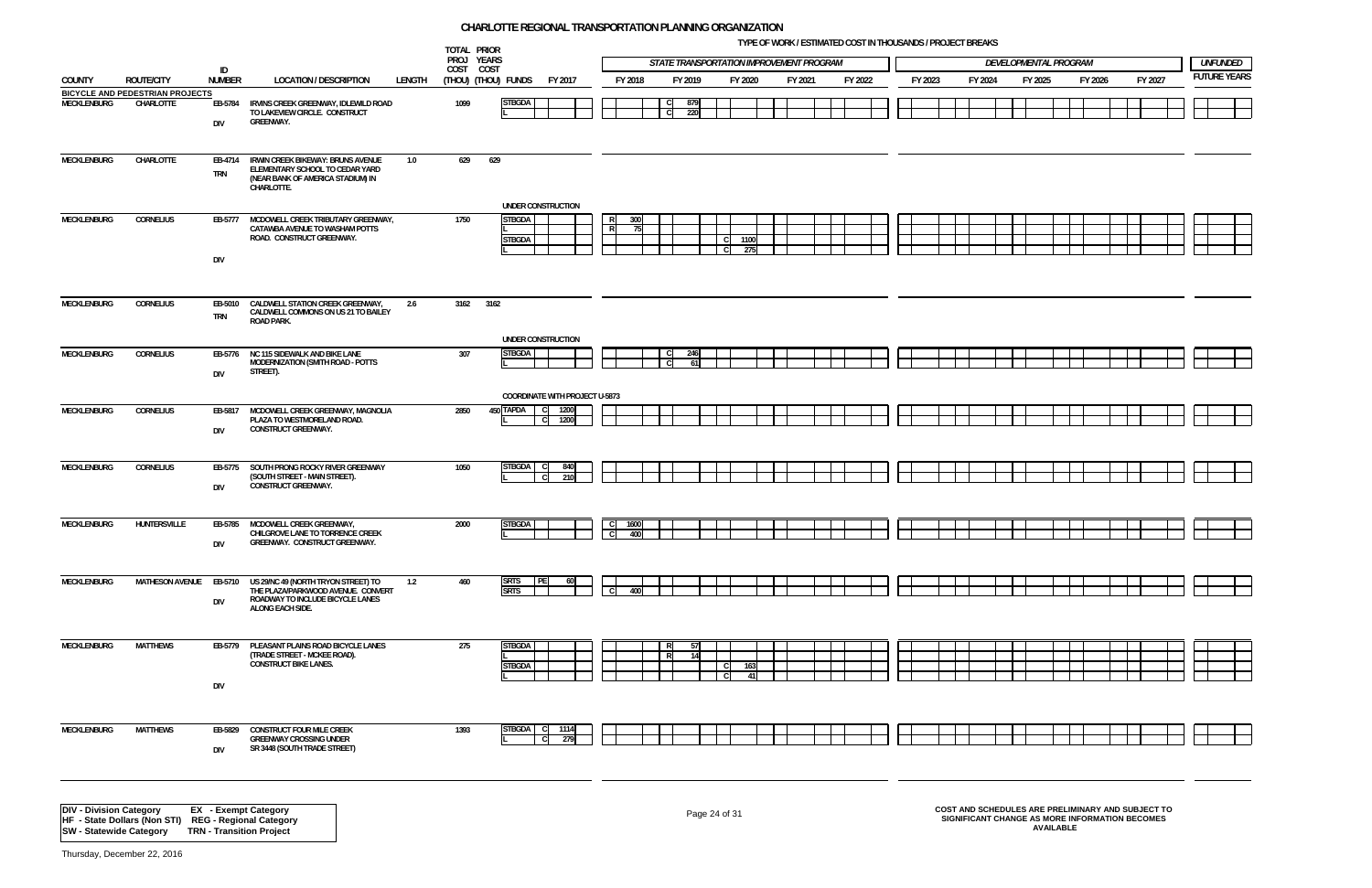**TYPE OF WORK / ESTIMATED COST IN THOUSANDS / PROJECT BREAKS**



|                       |                                 |                       |                                                                                                                                   |        | TOTAL PRIOR<br>PROJ YEARS |                                                       |                  | STATE TRANSPORTATION IMPROVEMENT PROGRAM |         |     |            |         |         |         | DEVELOPMENTAL PROGRAM |         |         |  | <b>UNFUNDED</b>    |
|-----------------------|---------------------------------|-----------------------|-----------------------------------------------------------------------------------------------------------------------------------|--------|---------------------------|-------------------------------------------------------|------------------|------------------------------------------|---------|-----|------------|---------|---------|---------|-----------------------|---------|---------|--|--------------------|
|                       | <b>ROUTE/CITY</b>               | ID                    |                                                                                                                                   |        | COST COST                 |                                                       |                  | FY 2019                                  |         |     | FY 2021    |         |         | FY 2024 |                       | FY 2026 | FY 2027 |  | <b>FUTURE YEAR</b> |
| COUNTY                | BICYCLE AND PEDESTRIAN PROJECTS | <b>NUMBER</b>         | <b>LOCATION / DESCRIPTION</b>                                                                                                     | LENGTH |                           | (THOU) (THOU) FUNDS<br>FY 2017                        | FY 2018          |                                          | FY 2020 |     |            | FY 2022 | FY 2023 |         | FY 2025               |         |         |  |                    |
| MECKLENBURG           | <b>MATTHEWS</b>                 | DIV                   | EB-5783 SAM NEWELL ROAD MULTI-USE PATH, RICE<br>ROAD TO CROWN POINT ELEMENTARY<br>SCHOOL. CONSTRUCT GREENWAY.                     |        | 400                       | <b>STBGDA</b><br><b>STBGDA</b>                        | 107<br>R<br>- 27 | 213<br>$\mathsf{C}$<br>53<br>C           |         |     |            |         |         |         |                       |         |         |  |                    |
| MECKLENBURG           | MECKLENBURG<br>COUNTY           | EB-5786<br><b>DIV</b> | LITTLE SUGAR CREEK GREENWAY<br>EXTENSION, RAMBLEWOOD LANE IN<br>CHARLOTTE TO CADILLAC STREET IN<br>PINEVILLE. CONSTRUCT GREENWAY. |        | 2750                      | <b>STBGDA</b><br>2200<br>550                          |                  |                                          |         |     |            |         |         |         |                       |         |         |  |                    |
| <b>UNION</b>          | <b>MONROE</b>                   | EB-5011<br><b>TRN</b> | BEARSKIN CREEK GREENWAY, DICKENSON<br>PARK TO CREFT PARK IN MONROE.                                                               |        | 1620                      | 220 STPEB C<br>1400<br>RIGHT OF WAY BY CITY OF MONROE |                  |                                          |         |     |            |         |         |         |                       |         |         |  |                    |
| <b>IREDELL</b>        | <b>MOORESVILLE</b>              | EB-5787<br>DIV        | BELLINGHAM PARK GREENWAY EXTENSION<br>TO JOHNSON DAIRY ROAD. CONSTRUCT<br><b>GREENWAY.</b>                                        |        | 666                       | <b>STBGDA</b><br><b>STBGDA</b>                        | 107<br>R<br>27   | 426<br>C.<br>106                         |         |     |            |         |         |         |                       |         |         |  |                    |
| GASTON<br>MECKLENBURG | <b>MOUNT HOLLY</b>              | EB-5749<br><b>DIV</b> | <b>CONSTRUCT IMPROVEMENTS TO</b><br>ACCOMMODATE BICYCLE AND PEDESTRIAN<br>TRAVEL OVER THE CATAWBA RIVER.                          |        |                           | SCHEDULED FOR FEASIBILITY STUDY                       |                  |                                          |         |     |            |         |         |         |                       |         |         |  |                    |
| IREDELL               | STATESVILLE                     | EB-5788<br>DIV        | SHELTON AVENUE MULTI-USE PATH,<br>GARNER BAGNAL BOULEVARD TO AMITY<br>HILL ROAD. CONSTRUCT GREENWAY.                              |        | 754                       | <b>STBGDA</b><br><b>STBGDA</b>                        |                  | 201<br>R<br>50                           |         | - C | 402<br>101 |         |         |         |                       |         |         |  |                    |
| IREDELL               | <b>STATESVILLE</b>              | DIV                   | EB-5818 CONSTRUCT GREENWAY CONNECTOR<br>UNDER US 21 (TURNERSBURG HIGHWAY).                                                        |        | 2120                      | 450 TAPDA<br>1200<br>470                              |                  |                                          |         |     |            |         |         |         |                       |         |         |  |                    |
| <b>IREDELL</b>        | TROUTMAN                        | EB-5530<br><b>TRN</b> | OLD MOUNTAIN ROAD, NORTH MAIN STREET<br>TO SOUTH IREDELL HIGH SCHOOL IN<br>TROUTMAN. CONSTRUCT SIDEWALK ON<br>SOUTH SIDE OF ROAD. |        | 480                       | 480                                                   |                  |                                          |         |     |            |         |         |         |                       |         |         |  |                    |
| <b>IREDELL</b>        | TROUTMAN                        | EB-5532<br><b>TRN</b> | NORTH MAIN STREET GREENWAY, SR 2551<br>(OLD MURDOCK ROAD) TO SR 2350<br>(MURDOCK ROAD). CONSTRUCT 10 FEET<br>WIDE GREEWAY.        |        | 430                       | UNDER CONSTRUCTION<br>430                             |                  |                                          |         |     |            |         |         |         |                       |         |         |  |                    |
| <b>UNION</b>          | WAXHAW                          | EB-5819<br>DIV        | DOWNTOWN WAXHAW PEDESTRIAN AND<br><b>BICYCLE FACILITY ENHANCEMENTS.</b>                                                           |        | 1210                      | UNDER CONSTRUCTION<br>180 TAPDA<br>515<br>515         |                  |                                          |         |     |            |         |         |         |                       |         |         |  |                    |

# Page 25 of 31 **COST AND SCHEDULES ARE PRELIMINARY AND SUBJECT TO SIGNIFICANT CHANGE AS MORE INFORMATION BECOMES AVAILABLE**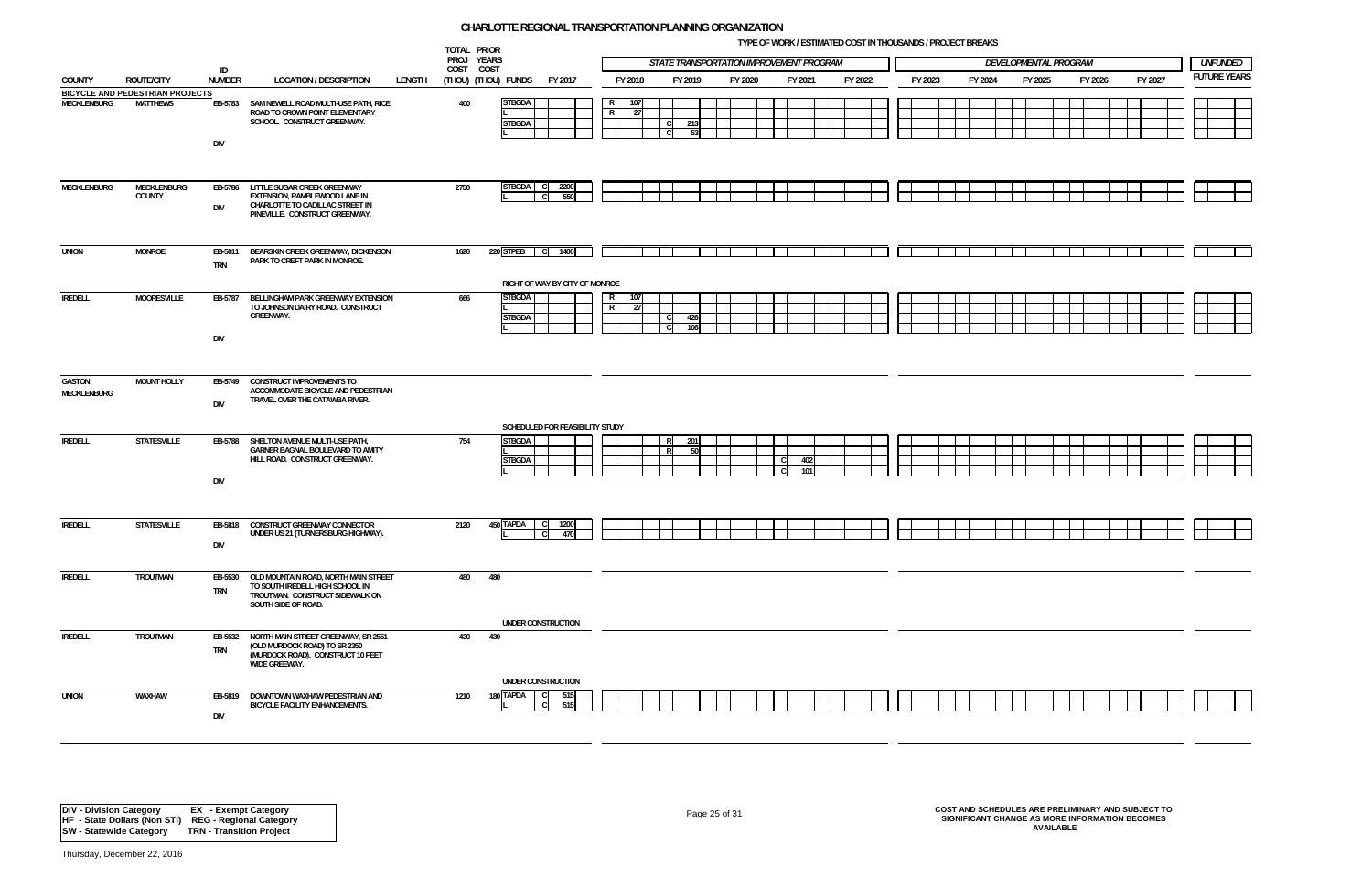**TYPE OF WORK / ESTIMATED COST IN THOUSANDS / PROJECT BREAKS**

![](_page_25_Figure_7.jpeg)

![](_page_25_Figure_8.jpeg)

![](_page_25_Figure_9.jpeg)

![](_page_25_Figure_10.jpeg)

![](_page_25_Figure_11.jpeg)

![](_page_25_Figure_12.jpeg)

![](_page_25_Figure_13.jpeg)

![](_page_25_Figure_14.jpeg)

![](_page_25_Figure_15.jpeg)

![](_page_25_Figure_16.jpeg)

![](_page_25_Figure_17.jpeg)

![](_page_25_Figure_18.jpeg)

|                                                                                                                          |                                             | ID            |                                                                            |        | TOTAL PRIOR<br>PROJ YEARS<br>COST COST |                     |                                                            |                                                |                                 |                          | STATE TRANSPORTATION IMPROVEMENT PROGRAM |                                                   |                                                 |                                 |                         |                                     |                          |                 |                       | DEVELOPMENTAL PROGRAM                     |                      |         |         |                    | <b>UNFUNDED</b> |
|--------------------------------------------------------------------------------------------------------------------------|---------------------------------------------|---------------|----------------------------------------------------------------------------|--------|----------------------------------------|---------------------|------------------------------------------------------------|------------------------------------------------|---------------------------------|--------------------------|------------------------------------------|---------------------------------------------------|-------------------------------------------------|---------------------------------|-------------------------|-------------------------------------|--------------------------|-----------------|-----------------------|-------------------------------------------|----------------------|---------|---------|--------------------|-----------------|
| <b>COUNTY</b>                                                                                                            | <b>ROUTE/CITY</b>                           | <b>NUMBER</b> | <b>LOCATION / DESCRIPTION</b>                                              | LENGTH |                                        | (Thou) (Thou) funds | FY 2017                                                    | FY 2018                                        |                                 | FY 2019                  | FY 2020                                  |                                                   | FY 2021                                         |                                 | FY 2022                 |                                     | FY 2023                  |                 | FY 2024               |                                           | FY 2025              | FY 2026 | FY 2027 | <b>FUTURE YEAR</b> |                 |
| ANSON<br>CABARRUS<br>GASTON<br><b>IREDELL</b><br><b>LINCOLN</b><br>MECKLENBURG<br>ROWAN<br><b>STANLY</b><br><b>UNION</b> | PUBLIC TRANSPORTATION PROJECTS<br>OF G      | HF            | CENTRALINA COUNCI TO-8012 CAPITAL - MOBILITY MANAGEMENT                    |        | 139                                    | 139 FEPD            |                                                            |                                                |                                 |                          |                                          |                                                   |                                                 |                                 |                         |                                     |                          |                 |                       |                                           |                      |         |         |                    |                 |
| ANSON<br>CABARRUS<br>GASTON<br><b>IREDELL</b><br><b>LINCOLN</b><br>MECKLENBURG<br>ROWAN<br><b>STANLY</b><br><b>UNION</b> | CENTRALINA COUNCI TQ-6924 OPERATING<br>OF G | HF            |                                                                            |        | 158                                    | 158 FEPD            |                                                            |                                                |                                 |                          |                                          |                                                   |                                                 |                                 |                         |                                     |                          |                 |                       |                                           |                      |         |         |                    |                 |
| CABARRUS<br><b>MECKLENBURG</b>                                                                                           | CHARLOTTE AREA<br><b>TRANSIT SYSTEM</b>     | REG           | TA-6672 PURCHASE 6 BUSES FOR THE UNIVERSITY<br>TO CONCORD MILLS BUS ROUTE. |        | 3000                                   |                     |                                                            |                                                | $\mathsf{A}$<br>$\overline{A}$  | 2700<br>300              |                                          |                                                   |                                                 |                                 |                         |                                     |                          |                 |                       |                                           |                      |         |         |                    |                 |
| MECKLENBURG                                                                                                              | CHARLOTTE AREA<br><b>TRANSIT</b>            | HF            | TA-4960 REPLACEMENT VAN - VANPOOL                                          |        | 6302                                   | 2691 FUZ            | "O" FUNDING SOURCE IS CATS                                 | <b>CP</b><br>CP<br>CP                          | 321<br>40<br>40                 |                          | <b>CP</b><br><b>CP</b><br><b>CP</b>      | 397<br><b>CP</b><br> CP <br>50<br>50<br><b>CP</b> | 408<br>51<br>51                                 | <b>CP</b><br> CP <br><b>CPI</b> | 421<br>53<br>53         | CP<br>CP<br>CP                      | 434<br>54<br>54          | CP              | 446<br>56<br>56       | СP<br>CP<br>CP                            | 460<br>58<br>-58     |         |         |                    |                 |
| MECKLENBURG                                                                                                              | CHARLOTTE AREA<br>TRANSIT                   | HF            | TA-4710 REPLACEMENT BUSES                                                  |        | 171464                                 | 37233 CMAQ<br>FUZ   | CP 11934<br><b>CP</b><br>1492<br>CP<br>1492                | CP<br>16657<br>CP<br>2082<br><b>CP</b><br>2082 | <b>CP</b><br>CP                 | CP 11804<br>1476<br>1476 | <b>CP</b><br><b>CP</b><br><b>CP</b>      | 8548<br> CP <br>1069<br>1069                      | 11219<br>1402<br><b>CP</b><br>1402<br><b>CP</b> | CP<br><b>CP</b>                 | CP 9895<br>2598<br>1237 | CP<br>CP                            | CP 10885<br>1361<br>1361 | CP <sub>1</sub> | 16624<br>2078<br>2078 | CP<br>СP                                  | 8728<br>1091<br>1091 |         |         |                    |                 |
| MECKLENBURG                                                                                                              | CHARLOTTE AREA<br><b>TRANSIT</b>            | HF            | TA-4711 REPLACEMENT - PARATRANSIT VEHICLE                                  |        |                                        | 29773 12470 FUZ     | 1727<br> CP <br>CP <sub>1</sub><br>216<br><b>CP</b><br>216 | <b>CP</b><br>1224<br>CP<br>CP                  | CP <br>1531<br>CP<br>153<br>CPI | 1482<br>185<br>185       | ICP<br>ICP<br><b>CP</b>                  | 1454<br> CP <br>182<br>182                        | <b>CPI</b><br>1498<br>187<br><b>CP</b><br>187   | CP <br><b>CP</b>                | CP 1543<br>193<br>193   | CP<br>CP<br>CP                      | 1590<br>199<br>199       |                 | 1637<br>205<br>205    | CP <sub>1</sub><br><b>CP</b><br><b>CP</b> | 1686<br>211<br>211   |         |         |                    |                 |
| MECKLENBURG                                                                                                              | <b>CHARLOTTE AREA</b><br>TRANSIT            | HF            | TA-4785C REPLACEMENT BUS - (CMAQ APPLICATION<br>MU-10)                     |        | 7450                                   | 7450 CMAQ           |                                                            |                                                |                                 |                          |                                          |                                                   |                                                 |                                 |                         |                                     |                          |                 |                       |                                           |                      |         |         |                    |                 |
| MECKLENBURG                                                                                                              | CHARLOTTE AREA<br><b>TRANSIT</b>            | HF            | TD-4702 FACILITY - TRANSIT CENTER - UPGRADES                               |        | 4920                                   | 3800 FUZ            | 80<br>10                                                   |                                                | 160<br>20<br>20                 | 80<br>10 <sup>1</sup>    |                                          | 96<br>12                                          | - 96<br>12                                      | C<br>- C                        | 96<br>12                | C<br>$\overline{c}$<br>$\mathbf{C}$ | 96<br>12<br>12           |                 | -96                   |                                           | 96<br>- 12 I         |         |         |                    |                 |
|                                                                                                                          |                                             |               |                                                                            |        |                                        |                     |                                                            |                                                |                                 |                          |                                          |                                                   |                                                 |                                 |                         |                                     |                          |                 |                       |                                           |                      |         |         |                    |                 |

Page 26 of 31 **COST AND SCHEDULES ARE PRELIMINARY AND SUBJECT TO SIGNIFICANT CHANGE AS MORE INFORMATION BECOMES AVAILABLE**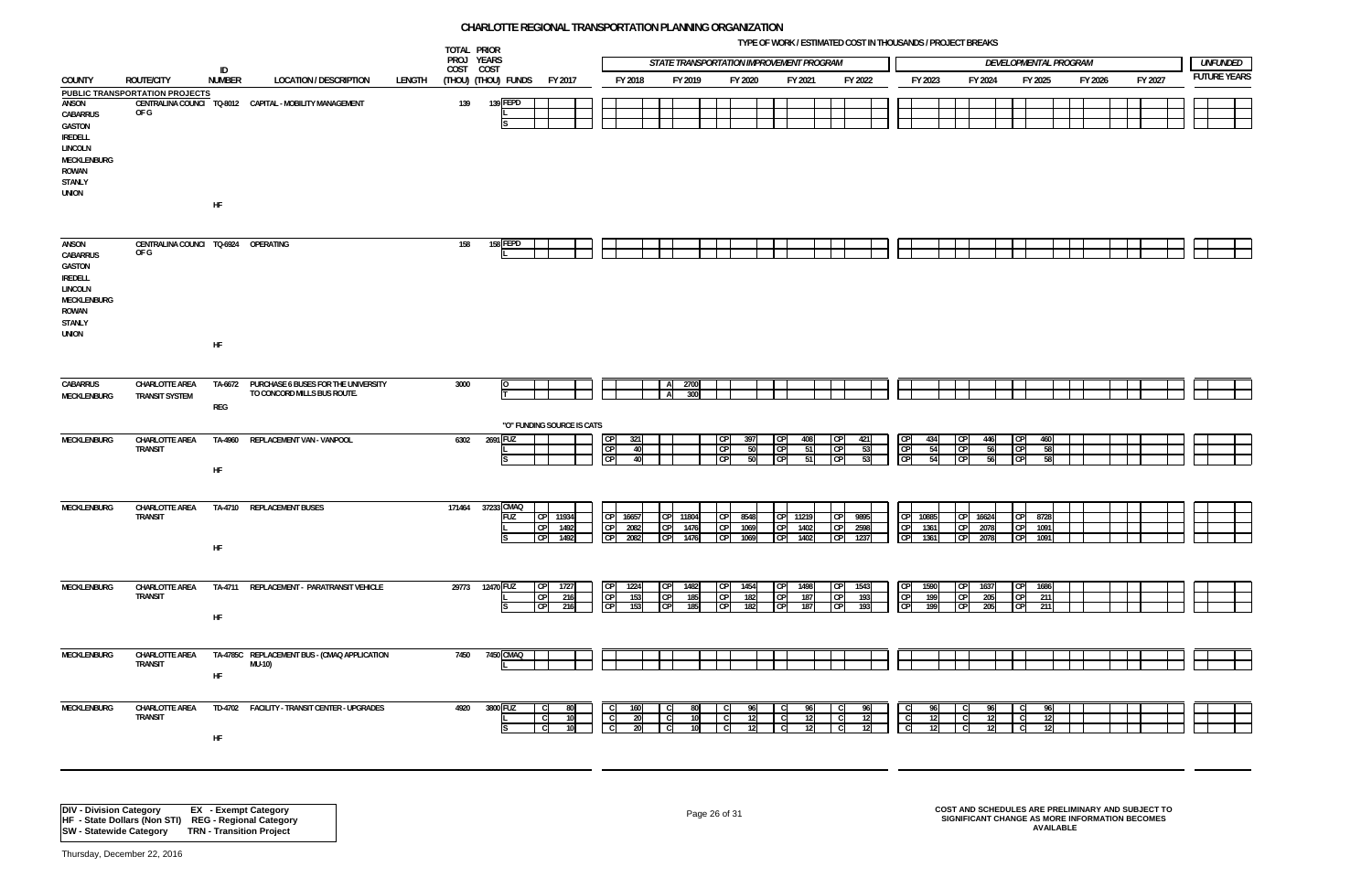**TYPE OF WORK / ESTIMATED COST IN THOUSANDS / PROJECT BREAKS**

![](_page_26_Figure_7.jpeg)

|             |                                                                    | ID            |                                                                                                                  |        |        | TOTAL PRIOR<br>PROJ YEARS<br>COST COST |                                                                    |                                   |                        |                    | STATE TRANSPORTATION IMPROVEMENT PROGRAM                                            |                                               |                                                    |                    |                                                            |                          |                    | DEVELOPMENTAL PROGRAM                    |         |         | <b>UNFUNDED</b>    |
|-------------|--------------------------------------------------------------------|---------------|------------------------------------------------------------------------------------------------------------------|--------|--------|----------------------------------------|--------------------------------------------------------------------|-----------------------------------|------------------------|--------------------|-------------------------------------------------------------------------------------|-----------------------------------------------|----------------------------------------------------|--------------------|------------------------------------------------------------|--------------------------|--------------------|------------------------------------------|---------|---------|--------------------|
| COUNTY      | <b>ROUTE/CITY</b>                                                  | NUMBER        | <b>LOCATION / DESCRIPTION</b>                                                                                    | LENGTH |        | (THOU) (THOU) FUNDS                    | FY 2017                                                            | FY 2018                           |                        | FY 2019            | FY 2020                                                                             | FY 2021                                       |                                                    | FY 2022            | FY 2023                                                    |                          | FY 2024            | FY 2025                                  | FY 2026 | FY 2027 | <b>FUTURE YEAR</b> |
| MECKLENBURG | PUBLIC TRANSPORTATION PROJECTS<br>CHARLOTTE AREA<br><b>TRANSIT</b> | HF            | TD-4701 FACILITY - SOUTH TRYON STREET GARAGE -<br><b>DEBT SERVICE</b>                                            |        |        | 53291 20349 FUZ                        | $\mathsf{C}$<br>2927<br>366<br><sub>c</sub><br>366<br><sub>c</sub> | 2928<br>$-c$<br>366<br> C <br>366 |                        | 2930<br>366<br>366 | 2928<br>-C.<br>366<br>C.<br>366<br><sub>c</sub>                                     | $\mathbf{C}$<br>2927<br>366<br>C.<br>366<br>C | $\overline{c}$<br>$\overline{c}$<br>$\overline{c}$ | 2930<br>366<br>366 | 2930<br>-C I<br>$\mathbf{C}$<br>366<br>$\mathbf{C}$<br>366 | $\mathsf{C}$<br>C.<br>C. | 2928<br>366<br>366 | 2926<br>$\mathsf{C}$<br>366<br>366       |         |         |                    |
| MECKLENBURG | CHARLOTTE AREA<br><b>TRANSIT</b>                                   | HF            | TD-4704D BUS PURCHASE                                                                                            |        | 5000   | 5000 CMAQ                              |                                                                    |                                   |                        |                    |                                                                                     |                                               |                                                    |                    |                                                            |                          |                    |                                          |         |         |                    |
| MECKLENBURG | CHARLOTTE AREA<br><b>TRANSIT</b>                                   | TE-4905<br>HF | STREETCAR CITYLYNX GOLD LINE PHASE 2                                                                             |        | 150000 | 150000 FNS                             |                                                                    |                                   |                        |                    |                                                                                     |                                               |                                                    |                    |                                                            |                          |                    |                                          |         |         |                    |
| MECKLENBURG | CHARLOTTE AREA<br><b>TRANSIT</b>                                   | HF            | TE-4902 RAPID TRANSIT CORRIDOR STUDIES                                                                           |        | 49068  | 48268 FED<br><b>FUZ</b>                | 160<br>C.<br><b>20</b><br><b>20</b>                                | 160                               | <b>20</b><br><b>20</b> | 160<br>20<br>20    | 160<br>20<br>20                                                                     |                                               |                                                    |                    |                                                            |                          |                    |                                          |         |         |                    |
| MECKLENBURG | CHARLOTTE AREA<br><b>TRANSIT</b>                                   | HF            | TE-4901 FIXED GUIDEWAY - BLUE LINE EXTENSION -<br>PLANS, DESIGN, ACQUISITION,<br><b>CONSTRUCTION, TIFIA LOAN</b> |        |        | 1105515 804952 FNS                     | C 100000<br>25000<br>$\mathsf{C}$                                  | 59235<br>$\mathsf{C}$<br>C 25000  |                        | 25000              | 25000<br>-C I                                                                       | 25000<br><sub>C</sub>                         | $\mathbf{C}$                                       | 16328              |                                                            |                          |                    |                                          |         |         |                    |
|             |                                                                    |               |                                                                                                                  |        |        |                                        |                                                                    |                                   |                        |                    | LOCAL FUNDING IN FY2016 INCLUDES FEDERAL TIFIA LOAN TO CITY OF CHARLOTTE FOR \$180M |                                               |                                                    |                    |                                                            |                          |                    |                                          |         |         |                    |
| MECKLENBURG | CHARLOTTE AREA<br><b>TRANSIT</b>                                   | HF            | TE-4702 FIXED GUIDEWAY - SOUTH CORRIDOR                                                                          |        |        | 24929 24929 FBUS                       |                                                                    |                                   |                        |                    |                                                                                     |                                               |                                                    |                    |                                                            |                          |                    |                                          |         |         |                    |
| MECKLENBURG | CHARLOTTE AREA<br><b>TRANSIT</b>                                   | HF            | TG-5119 PREVENTIVE MAINTENANCE - RAIL, BUS<br><b>AND FACILITIES</b>                                              |        |        | 74248 34558 FUZ                        | 3528<br>882                                                        | 352<br>P<br>88                    |                        | 3528<br>882        | CP<br>3528<br>CP<br>882                                                             | CP<br>352<br>C <sub>P</sub><br>882            | <b>CP</b><br>C.P                                   | 352<br>8ď          | 3528<br>CP<br>882                                          |                          | 3528<br>882        | 3528<br>882                              |         |         |                    |
| MECKLENBURG | CHARLOTTE AREA<br><b>TRANSIT</b>                                   | HF            | TG-4726 ROUTINE CAPITAL - BUS STOP SHELTERS.<br>BENCHES, SHOP EQUIPMENT, SPARE<br>PARTS, ENGINES, FAREBOX, ETC   |        |        | 35817 13307 FMOD<br>FUZ                | 1062<br><b>CPI</b><br>266                                          | 1206<br>302                       |                        | 1580<br>396        | 1627<br><b>CPI</b><br>CP<br>406                                                     | 1676<br>I CP<br><b>CP</b><br>420              | <b>CP</b><br><b>CP</b>                             | 2614<br>654        | 2680<br> CP <br>CP<br>670                                  | <b>CPI</b>               | 2746<br>686        | 2815<br>CP.<br><b>CP</b><br>704          |         |         |                    |
| MECKLENBURG | CHARLOTTE AREA<br><b>TRANSIT</b>                                   | HF            | TG-4827 ROUTINE CAPITAL - SERVICE VEHICLE                                                                        |        | 5579   | 1672 FUZ                               | 556<br>140<br>CP                                                   | 550<br>$rac{CP}{CP}$<br>138       |                        | 183                | <b>CP</b><br>183<br>CP<br>46                                                        | <b>CP</b><br>331<br>C <sub>P</sub><br>82      | CP<br>CP                                           | 331<br>82          | CP<br>331<br>CP<br>82                                      | CP                       | 331<br>82          | 331<br>C <sub>P</sub><br>82              |         |         |                    |
| MECKLENBURG | CHARLOTTE AREA<br><b>TRANSIT</b>                                   | HF            | TG-6176 REPLACEMENT OF FAREBOXES ON CATS<br><b>BUSES</b>                                                         |        | 3500   | 3500L<br><b>STPDA</b>                  |                                                                    |                                   |                        |                    |                                                                                     |                                               |                                                    |                    |                                                            |                          |                    |                                          |         |         |                    |
| MECKLENBURG | CHARLOTTE AREA<br><b>TRANSIT</b>                                   | HF            | TG-5118A STATE OF GOOD REPAIR - RAIL                                                                             |        | 7368   | <b>1168 FSGR</b>                       | 488<br>61<br>-61                                                   | 503<br>CP<br>CP                   | 63<br>63               | 518<br>65          | <b>CP</b><br>533<br><b>CP</b><br>67<br>CP<br>67                                     | CP<br>549<br>CP<br>-69<br><b>CP</b><br>69     | <b>CP</b><br>$\overline{CP}$<br><b>CP</b>          | 566                | <b>CP</b><br>583<br>CP<br>-73<br>CP                        | CP                       | 600                | <b>CP</b><br>618<br>CP<br>C <sub>P</sub> |         |         |                    |
|             |                                                                    |               |                                                                                                                  |        |        |                                        |                                                                    |                                   |                        |                    |                                                                                     |                                               |                                                    |                    |                                                            |                          |                    |                                          |         |         |                    |

Page 27 of 31 **COST AND SCHEDULES ARE PRELIMINARY AND SUBJECT TO SIGNIFICANT CHANGE AS MORE INFORMATION BECOMES AVAILABLE**

**DIV - Division Category EX - Exempt Category HF - State Dollars (Non STI) REG - Regional Category SW - Statewide Category TRN - Transition Project**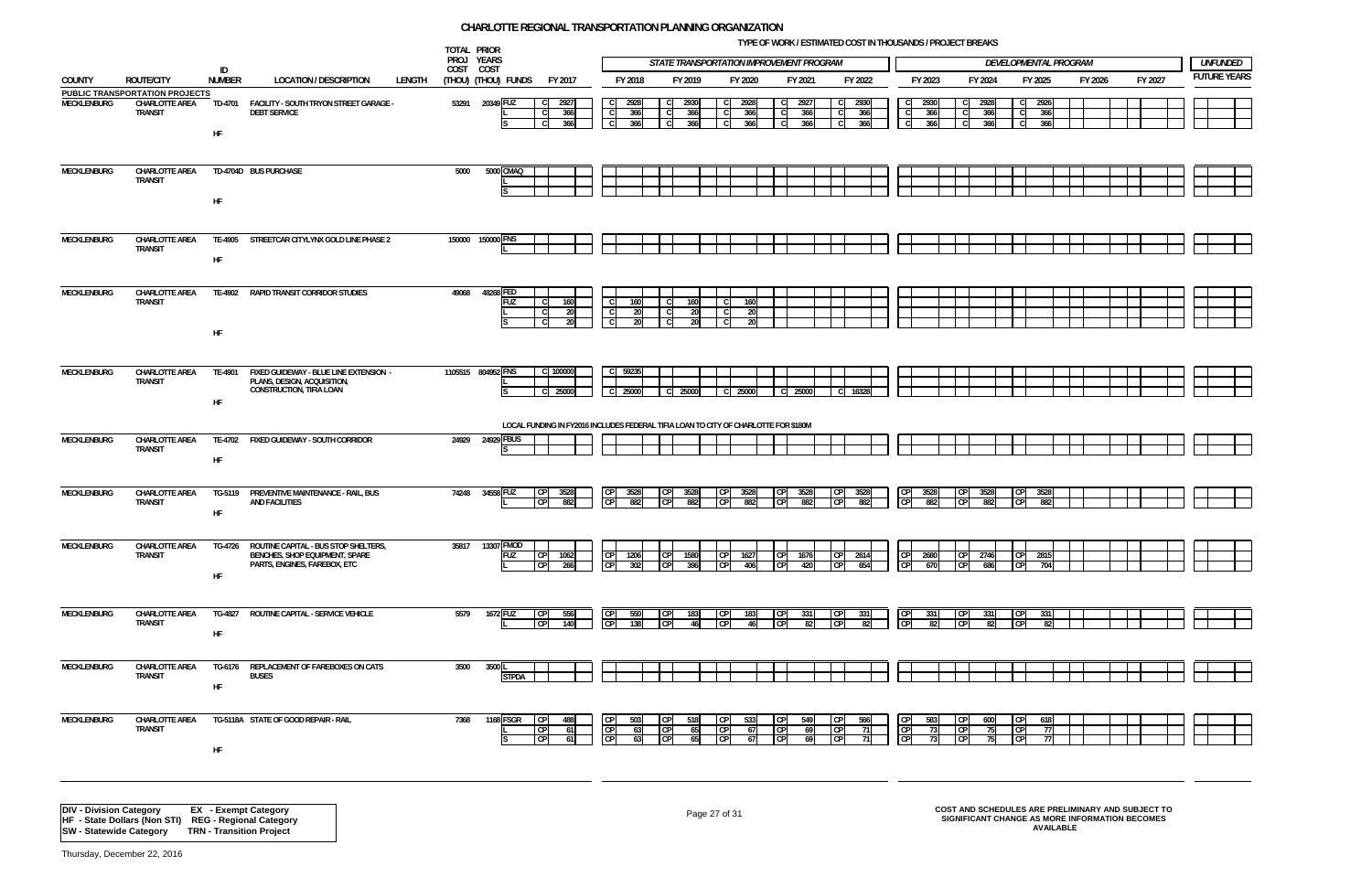|                     |                         | <b>ELOPMENTAL PROGRAM</b> |         | <b>UNFUNDED</b>     |
|---------------------|-------------------------|---------------------------|---------|---------------------|
|                     | FY 2025                 | FY 2026                   | FY 2027 | <b>FUTURE YEARS</b> |
|                     |                         |                           |         |                     |
| $\mathsf{CP}$<br>CP | 1624<br>406             |                           |         |                     |
|                     |                         |                           |         |                     |
|                     |                         |                           |         |                     |
| o                   | 12552                   |                           |         |                     |
|                     |                         |                           |         |                     |
|                     |                         |                           |         |                     |
|                     |                         |                           |         |                     |
|                     |                         |                           |         |                     |
|                     |                         |                           |         |                     |
|                     |                         |                           |         |                     |
|                     |                         |                           |         |                     |
| PL<br>PL            | 347<br>43               |                           |         |                     |
| PL                  | 43                      |                           |         |                     |
|                     |                         |                           |         |                     |
|                     |                         |                           |         |                     |
| CP                  | 834                     |                           |         |                     |
| CP                  | 104                     |                           |         |                     |
| CP                  | 104                     |                           |         |                     |
|                     |                         |                           |         |                     |
|                     |                         |                           |         |                     |
| СP<br>CP            | 490<br>$\overline{122}$ |                           |         |                     |
|                     |                         |                           |         |                     |
|                     |                         |                           |         |                     |
|                     |                         |                           |         |                     |
| CP                  | 348                     |                           |         |                     |
| CP<br>CP            | 44<br>44                |                           |         |                     |
|                     |                         |                           |         |                     |
|                     |                         |                           |         |                     |
|                     |                         |                           |         |                     |
| $\overline{c}$<br>С | 240<br>$\overline{30}$  |                           |         |                     |
| $\overline{c}$      | 30                      |                           |         |                     |
|                     |                         |                           |         |                     |
|                     |                         |                           |         |                     |
|                     |                         |                           |         |                     |
|                     |                         |                           |         |                     |
|                     |                         |                           |         |                     |
|                     |                         |                           |         |                     |
| $\mathsf{CP}$       | 1991                    |                           |         |                     |
| CP                  | 249                     |                           |         |                     |
| $\mathsf{CP}$       | 249                     |                           |         |                     |
|                     |                         |                           |         |                     |
|                     |                         |                           |         |                     |
|                     |                         |                           |         |                     |
|                     |                         |                           |         |                     |
|                     |                         |                           |         |                     |
|                     |                         |                           |         |                     |
|                     |                         |                           |         |                     |

**TYPE OF WORK / ESTIMATED COST IN THOUSANDS / PROJECT BREAKS**

|                                |                                                                                                                 |                             |                                                                                                    |        |        | TOTAL PRIOR<br>PROJ YEARS |                                          |                        |                                                     |                   |                    | STATE TRANSPORTATION IMPROVEMENT PROGRAM           |                                |                     |                                     |                        | <b>IFL OF WORK / ESTIMATED COST IN THOUSAINDS / FROJECT DREAKS</b> |                 |                                               |          | DEVELOPMENTAL PROGRAM                                    |                  |         |                                                                                                     |  | <b>UNFUNDED</b>    |
|--------------------------------|-----------------------------------------------------------------------------------------------------------------|-----------------------------|----------------------------------------------------------------------------------------------------|--------|--------|---------------------------|------------------------------------------|------------------------|-----------------------------------------------------|-------------------|--------------------|----------------------------------------------------|--------------------------------|---------------------|-------------------------------------|------------------------|--------------------------------------------------------------------|-----------------|-----------------------------------------------|----------|----------------------------------------------------------|------------------|---------|-----------------------------------------------------------------------------------------------------|--|--------------------|
|                                |                                                                                                                 | ID<br>NUMBER                |                                                                                                    |        |        | COST COST                 |                                          |                        | FY 2018                                             |                   |                    |                                                    |                                |                     |                                     |                        | FY 2023                                                            |                 | FY 2024                                       |          |                                                          |                  |         | FY 2027                                                                                             |  | <b>FUTURE YEAR</b> |
| COUNTY                         | <b>ROUTE/CITY</b><br><b>PUBLIC TRANSPORTATION PROJECTS</b>                                                      |                             | <b>LOCATION / DESCRIPTION</b>                                                                      | LENGTH |        | (Thou) (Thou) funds       | FY 2017                                  |                        |                                                     |                   | FY 2019            | FY 2020                                            |                                | FY 2021             | FY 2022                             |                        |                                                                    |                 |                                               |          | FY 2025                                                  |                  | FY 2026 |                                                                                                     |  |                    |
| MECKLENBURG                    | <b>CHARLOTTE AREA</b><br><b>TRANSIT</b>                                                                         | HF                          | TG-5118B LIGHT RAIL VEHICLE OVERHAUL                                                               |        |        | 30238 13959 FUZ           | 1282                                     | 320                    | 1321<br>CP<br>330                                   |                   | 1360<br>340        | <b>CP</b><br>1401<br><b>CP</b><br>350              | <b>CP</b><br><b>CP</b>         | 1443<br>360         | <b>CP</b><br><b>CP</b>              | 1486<br>372            | 1531<br><b>CP</b><br>382                                           |                 | 1577<br>394                                   |          | 1624<br>406<br><b>CP</b>                                 |                  |         |                                                                                                     |  |                    |
| <b>MECKLENBURG</b>             | <b>CHARLOTTE AREA</b><br><b>TRANSIT</b>                                                                         | TO-5137<br>HF               | OPERATING ASSISTANCE                                                                               |        | 200670 | 87702 SMAP                | 0 12552                                  |                        | 0 12552                                             |                   | 12552              | 0 12552                                            |                                | 0 12552             | 0 12552                             |                        | $0 \mid 12552$                                                     |                 | 0 12552                                       |          | 0 12552                                                  |                  |         |                                                                                                     |  |                    |
| MECKLENBURG                    | CHARLOTTE AREA<br><b>TRANSIT</b>                                                                                | <b>HF</b>                   | TO-5137A OPERATING ASSISTANCE - LYNX BLUE LINE<br>STARTUP OPERATIONAL SUPPORT - CMAQ<br>APP #MU11A |        | 31352  | 1752 CMAQ                 |                                          |                        | 0 3511<br>0 11289                                   |                   | 351'<br>11289      |                                                    |                                |                     |                                     |                        |                                                                    |                 |                                               |          |                                                          |                  |         |                                                                                                     |  |                    |
| MECKLENBURG                    | CHARLOTTE AREA<br><b>TRANSIT</b>                                                                                | HF                          | TP-5114 PLANNING ASSISTANCE                                                                        |        | 6066   | 2169 FMPL                 | <b>IPLI</b><br>PL<br>PL                  | 347<br>43<br>43        | PL<br>347<br>PL<br>-431<br>PL<br>43                 | PL.<br><b>PLI</b> | -347<br>43<br>43   | 347<br>PL.<br>PL<br>43<br>PL                       | I PL<br><b>PL</b><br>43        | 347<br>43<br>43     | PL<br>PL<br>PL                      | 347<br>43<br>43        | PLI<br>347<br>PL<br>PL                                             | 43<br>43        | 347<br><b>IPLI</b><br><b>IPLI</b><br>43<br>43 | PL<br>PL | 347<br>431<br><b>PL</b><br>431                           |                  |         |                                                                                                     |  |                    |
| MECKLENBURG                    | CHARLOTTE AREA<br><b>TRANSIT</b>                                                                                | HF.                         | TQ-9033 ENHANCED MOBILITY OF SENIORS AND<br>INDIVIDUALS WITH DISABILITIES                          |        | 9937   | 1576 FEPD                 | <b>CP</b><br>C <sub>P</sub><br><b>CP</b> | 659<br>82<br>82        | 678<br>CP<br>-85<br><b>CP</b><br>-851               | C <sub>P</sub>    | 699<br>87<br>87    | <b>CP</b><br>720<br><b>CP</b><br>- 90<br>CP<br>90  | <b>CP</b><br> CP <br><b>CP</b> | 741<br>-931<br>-931 | CP<br><b>CP</b><br><b>CP</b>        | 764<br>95<br>95        | CP<br>786<br>CP<br>CP                                              | -98<br>98       | 810<br>CP<br>101<br>101                       |          | 834<br>CP<br><b>CP</b><br>104<br>CP<br>104               |                  |         |                                                                                                     |  |                    |
| MECKLENBURG                    | CHARLOTTE AREA<br><b>TRANSIT</b>                                                                                | HF                          | TS-5107 SAFETY & SECURITY - MIN. 1% SET ASIDE                                                      |        | 8500   | 2924 FUZ                  |                                          | 470<br>118             | 502<br>C <sub>P</sub><br>126                        | C <sub>P</sub>    | 520<br>130         | <b>CP</b><br>520<br>CP<br>130                      | <b>CP</b><br>CP                | 490<br>122          | ICP<br>$\overline{CP}$              | 490<br>122             | CP<br>490<br>CP<br>122                                             |                 | 490<br>122                                    |          | 490<br><b>CP</b><br>122                                  |                  |         |                                                                                                     |  |                    |
| MECKLENBURG                    | CHARLOTTE AREA<br><b>TRANSIT</b>                                                                                | HF                          | TW-4901 STATE OF GOOD REPAIR - BUS                                                                 |        | 6846   | 3356 FMOD<br>FSGR         | CPI                                      | 275<br>34<br>- 34      | CP<br>283<br>CP<br>- 351<br>$\overline{CP}$<br>-351 | CP<br><b>CP</b>   | 292<br>- 36        | <b>CPI</b><br>300<br><b>CP</b><br>38<br>CP<br>-38  | CP <br> CP <br>C.P             | 309<br>- 391<br>-30 | <b>CP</b><br><b>CP</b><br><b>CP</b> | 319<br>40<br>40.       | <b>CPI</b><br>328<br>CP<br>-41<br>CP<br>-41                        |                 | <b>CPI</b><br>338<br>CP<br>42<br>42           |          | CP<br>348<br><b>CP</b><br>-441<br>C <sub>P</sub><br>44 I |                  |         |                                                                                                     |  |                    |
| MECKLENBURG                    | <b>CHARLOTTE AREA</b><br><b>TRANSIT</b>                                                                         | HF                          | TW-5102A BRIDGE INSPECTIONS AND REPAIRS                                                            |        | 4074   | 1374 FUZ                  | $\mathsf{C}$                             | 240<br>30 <sup>1</sup> | 240<br>$\overline{\mathsf{c}}$<br>30 <sup>1</sup>   |                   |                    | 240                                                |                                | 240                 | - C<br>l Cl                         | 240<br>30 <sup>1</sup> | C<br>240<br>$\overline{c}$                                         | 30 <sup>1</sup> | 240<br>$\mathsf{T}$<br>30 <sup>1</sup>        |          | 240<br>- C I<br>30                                       |                  |         |                                                                                                     |  |                    |
| MECKLENBURG                    | CHARLOTTE AREA<br><b>TRANSIT</b>                                                                                | <b>HF</b>                   | TW-5102B FIXED GUIDEWAY MODERNIZATION -<br><b>BRIDGE INSPECTION &amp; EMERGENCY</b><br>REPAIRS     |        | 3255   | 1225 FMOD                 |                                          | 240                    |                                                     |                   |                    | 240                                                |                                | 240                 |                                     | 240                    | 240<br>$\mathsf{C}$                                                |                 |                                               |          |                                                          |                  |         |                                                                                                     |  |                    |
| MECKLENBURG                    | CHARLOTTE AREA<br><b>TRANSIT</b>                                                                                | HF                          | TW-5104B STATE OF GOOD REPAIR - BUS                                                                |        | 39710  | 19749 FSGR<br><b>FUZ</b>  |                                          | 1572<br>196<br>196     | 1619<br>CP.<br>202<br>202                           |                   | 1668<br>208<br>208 | <b>CP</b><br>1718<br><b>CP</b><br>215<br>CP<br>215 | <b>CP</b><br><b>CP</b><br>C.P  | 1769<br>221<br>221  | <b>CP</b><br><b>CP</b><br><b>CP</b> | 1822<br>228<br>228     | 1877<br><b>CPI</b><br>235<br><b>CP</b><br>235                      |                 | 1933<br>242<br>242                            |          | 1991<br>СP<br>CP<br>249<br>C <sub>P</sub><br>249         |                  |         |                                                                                                     |  |                    |
| <b>IREDELL</b>                 | <b>IREDELL COUNTY</b>                                                                                           | TA-5178<br>HF               | PURCHASE EIGHT REPLACEMENT BUSES                                                                   |        | 390    | 390<br><b>STPDA</b>       |                                          |                        |                                                     |                   |                    |                                                    |                                |                     |                                     |                        |                                                                    |                 |                                               |          |                                                          |                  |         |                                                                                                     |  |                    |
| <b>DIV - Division Category</b> | HF - State Dollars (Non STI) REG - Regional Category<br><b>SW</b> - Statewide Category TRN - Transition Project | <b>EX</b> - Exempt Category |                                                                                                    |        |        |                           |                                          |                        |                                                     |                   |                    | Page 28 of 31                                      |                                |                     |                                     |                        |                                                                    |                 |                                               |          |                                                          | <b>AVAILABLE</b> |         | COST AND SCHEDULES ARE PRELIMINARY AND SUBJECT TO<br>SIGNIFICANT CHANGE AS MORE INFORMATION BECOMES |  |                    |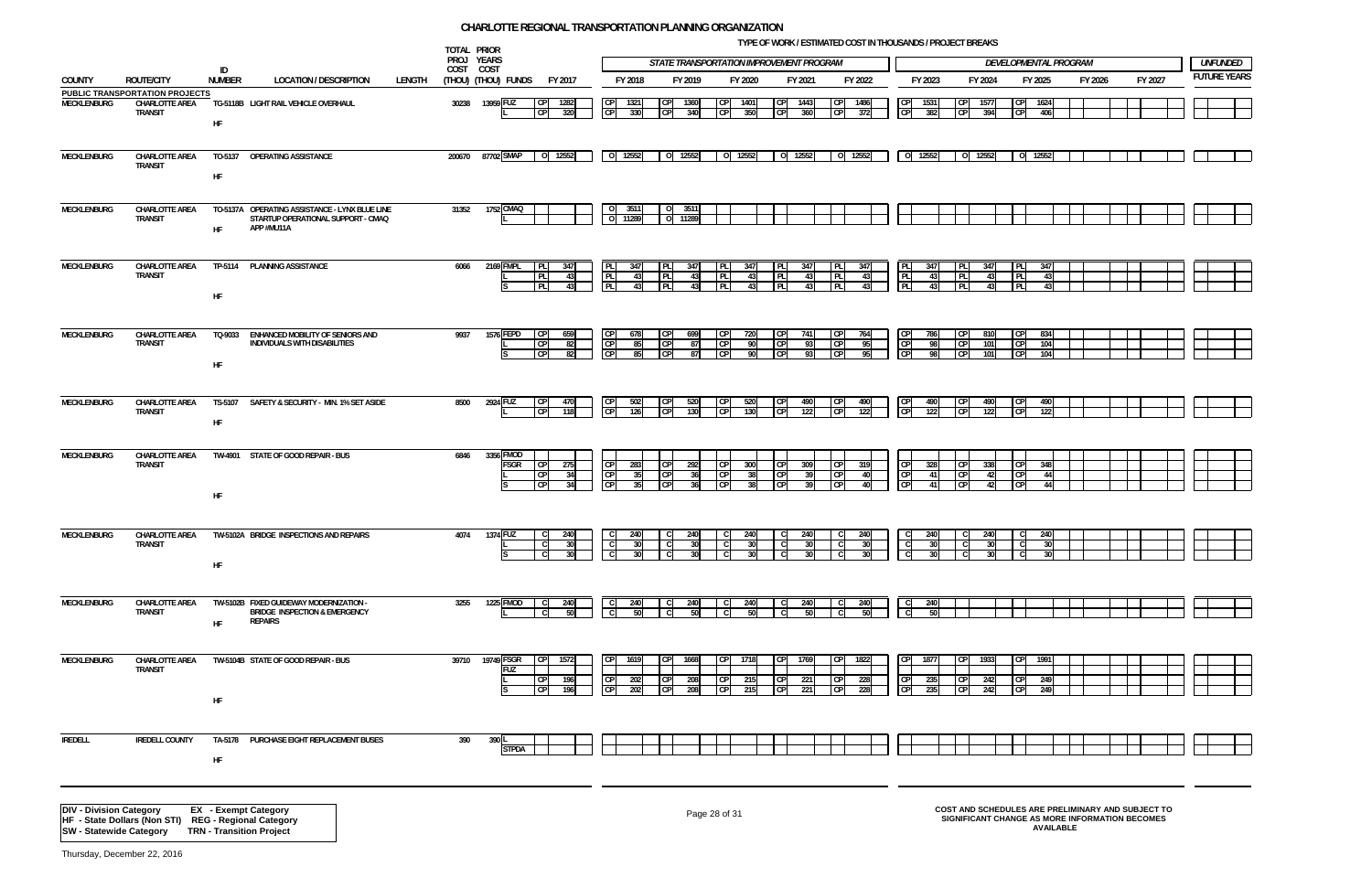**TYPE OF WORK / ESTIMATED COST IN THOUSANDS / PROJECT BREAKS**

![](_page_28_Figure_6.jpeg)

| PROJ YEARS<br>STATE TRANSPORTATION IMPROVEMENT PROGRAM<br>DEVELOPMENTAL PROGRAM<br>ID<br>COST COST<br><b>FUTURE YEAR</b><br><b>NUMBER</b><br>FY 2020<br>FY 2027<br>COUNTY<br><b>ROUTE/CITY</b><br><b>LOCATION / DESCRIPTION</b><br>LENGTH<br>(THOU) (THOU) FUNDS<br>FY 2017<br>FY 2018<br>FY 2019<br>FY 2021<br>FY 2022<br>FY 2023<br>FY 2024<br>FY 2025<br>FY 2026<br><b>PUBLIC TRANSPORTATION PROJECTS</b><br>PE<br><b>IREDELL COUNTY</b><br>60<br><b>IREDELL</b><br>TD-5276 ICATS OFFICE EXPANSION (FEASIBILITY<br>STUDY/PRELIMINARY ENGINEERING)<br> PE <br><b>STPDA</b><br>48<br>HF<br>667 FUZ<br><b>IREDELL</b><br><b>IREDELL COUNTY</b><br>OPERATING ASSISTANCE FOR THE IREDELL<br>2614<br>210<br>210<br>200<br>TO-5149<br>210<br>210<br>$\overline{O}$<br>  O<br>$\Omega$<br>- 0<br>$\overline{\phantom{0}}$<br>COUNTY AREA TRANSPORTATION SYSTEM<br>$\circ$<br>210<br>210<br>210<br>210<br>$\Omega$<br>$\Omega$<br>$\Omega$<br>-67<br>(ICATS)<br>HF<br><b>IREDELL COUNTY</b><br>200 FEPD<br><b>IREDELL</b><br>TQ-6928<br>OPERATING<br>200<br>HF<br>286 FEPD<br>MECKLENBURG<br>MAINSTREAMING<br>TQ-6172 MOBILITY MANAGEMENT<br>286<br>CONSULTAN<br>HF<br>250<br>MECKLENBURG<br>MECKLENBURG<br>TA-6673 EXPAND PARATRANSIT FLEET BY<br>2500<br>A<br>PURCHASING ADDITIONAL BUSES.<br>2250<br>A<br>COUNTY<br><b>DIV</b><br>LOCAL FUNDS ARE CHARLOTTE AREA TRANSIT (CATS) FUNDS<br>MECKLENBURG<br>MECKLENBURG<br>TA-6269 CAPITAL<br>700<br>700 FNU<br>TRANSPORTAT<br>HF<br>1694 FNU<br>AD<br><b>AD</b><br><b>AD</b><br>MECKLENBURG<br>MECKLENBURG<br>TK-6145 ADMINISTRATION<br>3479<br><b>AD</b><br>AD<br>21<br>-21<br>-21<br>21<br><b>AD</b><br>TRANSPORTAT<br><b>AD</b><br>AD<br><b>AD</b><br><b>AD</b><br>38<br>38<br><b>AD</b><br>38<br>38<br>-381<br>ADI<br>38<br><b>AD</b><br>AD<br><b>AD</b><br><b>AD</b><br>196<br>196<br>196<br><b>AD</b><br>196<br>196<br>196<br>196<br>HF<br>TQ-6169 OPERATING ASSISTANCE<br>670 FEPD<br>ROWAN<br><b>ROWAN COUNTY</b><br>670<br>HF<br><b>FREIGHT RAIL PROJECTS</b><br>1000 A<br>R<br>MECKLENBURG<br>CHARLOTTE<br>P-5705 CHARLOTTE GATEWAY STATION.<br>78000<br>1250<br>8150 A<br>500 A<br>$100$ B<br>27000 B<br>C.<br>25000 <sub>B</sub><br>-C I<br>STBGDA PE<br>9500 B<br>STBGDA C<br>5500 B<br>REG A WYE CONNECTION TRACK AT CHARLOTTE JUNCTION<br>REG B CHARLOTTE GATEWAY STATION<br>DP FUNDS ARE FISCAL YEAR 2015 TIGER GRANT FUNDS<br><b>UNION</b><br><b>CSX SF LINE</b><br>1320<br>2000<br>P-5704<br>MILEPOST 311.8 TO MILEPOST 316.9. 10,000<br>12320<br>3500<br>C.L<br>FEET SIDING EXTENSION AT STOUTS IN<br>3500<br>2000<br>UNION COUNTY.<br>REG |  |  | TOTAL PRIOR |  |  |  |  | <b>ITE OF WORK / ESTIMATED COST IN THOUSANDS / PROJECT DREAKS</b> |  |  |  |  |  |                 |
|---------------------------------------------------------------------------------------------------------------------------------------------------------------------------------------------------------------------------------------------------------------------------------------------------------------------------------------------------------------------------------------------------------------------------------------------------------------------------------------------------------------------------------------------------------------------------------------------------------------------------------------------------------------------------------------------------------------------------------------------------------------------------------------------------------------------------------------------------------------------------------------------------------------------------------------------------------------------------------------------------------------------------------------------------------------------------------------------------------------------------------------------------------------------------------------------------------------------------------------------------------------------------------------------------------------------------------------------------------------------------------------------------------------------------------------------------------------------------------------------------------------------------------------------------------------------------------------------------------------------------------------------------------------------------------------------------------------------------------------------------------------------------------------------------------------------------------------------------------------------------------------------------------------------------------------------------------------------------------------------------------------------------------------------------------------------------------------------------------------------------------------------------------------------------------------------------------------------------------------------------------------------------------------------------------------------------------------------------------------------------------------------------------------------------------------------------------------------------------------------------------------------------------------------------------------------------------------------------------|--|--|-------------|--|--|--|--|-------------------------------------------------------------------|--|--|--|--|--|-----------------|
|                                                                                                                                                                                                                                                                                                                                                                                                                                                                                                                                                                                                                                                                                                                                                                                                                                                                                                                                                                                                                                                                                                                                                                                                                                                                                                                                                                                                                                                                                                                                                                                                                                                                                                                                                                                                                                                                                                                                                                                                                                                                                                                                                                                                                                                                                                                                                                                                                                                                                                                                                                                                         |  |  |             |  |  |  |  |                                                                   |  |  |  |  |  | <b>UNFUNDED</b> |
|                                                                                                                                                                                                                                                                                                                                                                                                                                                                                                                                                                                                                                                                                                                                                                                                                                                                                                                                                                                                                                                                                                                                                                                                                                                                                                                                                                                                                                                                                                                                                                                                                                                                                                                                                                                                                                                                                                                                                                                                                                                                                                                                                                                                                                                                                                                                                                                                                                                                                                                                                                                                         |  |  |             |  |  |  |  |                                                                   |  |  |  |  |  |                 |
|                                                                                                                                                                                                                                                                                                                                                                                                                                                                                                                                                                                                                                                                                                                                                                                                                                                                                                                                                                                                                                                                                                                                                                                                                                                                                                                                                                                                                                                                                                                                                                                                                                                                                                                                                                                                                                                                                                                                                                                                                                                                                                                                                                                                                                                                                                                                                                                                                                                                                                                                                                                                         |  |  |             |  |  |  |  |                                                                   |  |  |  |  |  |                 |
|                                                                                                                                                                                                                                                                                                                                                                                                                                                                                                                                                                                                                                                                                                                                                                                                                                                                                                                                                                                                                                                                                                                                                                                                                                                                                                                                                                                                                                                                                                                                                                                                                                                                                                                                                                                                                                                                                                                                                                                                                                                                                                                                                                                                                                                                                                                                                                                                                                                                                                                                                                                                         |  |  |             |  |  |  |  |                                                                   |  |  |  |  |  |                 |
|                                                                                                                                                                                                                                                                                                                                                                                                                                                                                                                                                                                                                                                                                                                                                                                                                                                                                                                                                                                                                                                                                                                                                                                                                                                                                                                                                                                                                                                                                                                                                                                                                                                                                                                                                                                                                                                                                                                                                                                                                                                                                                                                                                                                                                                                                                                                                                                                                                                                                                                                                                                                         |  |  |             |  |  |  |  |                                                                   |  |  |  |  |  |                 |
|                                                                                                                                                                                                                                                                                                                                                                                                                                                                                                                                                                                                                                                                                                                                                                                                                                                                                                                                                                                                                                                                                                                                                                                                                                                                                                                                                                                                                                                                                                                                                                                                                                                                                                                                                                                                                                                                                                                                                                                                                                                                                                                                                                                                                                                                                                                                                                                                                                                                                                                                                                                                         |  |  |             |  |  |  |  |                                                                   |  |  |  |  |  |                 |
|                                                                                                                                                                                                                                                                                                                                                                                                                                                                                                                                                                                                                                                                                                                                                                                                                                                                                                                                                                                                                                                                                                                                                                                                                                                                                                                                                                                                                                                                                                                                                                                                                                                                                                                                                                                                                                                                                                                                                                                                                                                                                                                                                                                                                                                                                                                                                                                                                                                                                                                                                                                                         |  |  |             |  |  |  |  |                                                                   |  |  |  |  |  |                 |
|                                                                                                                                                                                                                                                                                                                                                                                                                                                                                                                                                                                                                                                                                                                                                                                                                                                                                                                                                                                                                                                                                                                                                                                                                                                                                                                                                                                                                                                                                                                                                                                                                                                                                                                                                                                                                                                                                                                                                                                                                                                                                                                                                                                                                                                                                                                                                                                                                                                                                                                                                                                                         |  |  |             |  |  |  |  |                                                                   |  |  |  |  |  |                 |
|                                                                                                                                                                                                                                                                                                                                                                                                                                                                                                                                                                                                                                                                                                                                                                                                                                                                                                                                                                                                                                                                                                                                                                                                                                                                                                                                                                                                                                                                                                                                                                                                                                                                                                                                                                                                                                                                                                                                                                                                                                                                                                                                                                                                                                                                                                                                                                                                                                                                                                                                                                                                         |  |  |             |  |  |  |  |                                                                   |  |  |  |  |  |                 |
|                                                                                                                                                                                                                                                                                                                                                                                                                                                                                                                                                                                                                                                                                                                                                                                                                                                                                                                                                                                                                                                                                                                                                                                                                                                                                                                                                                                                                                                                                                                                                                                                                                                                                                                                                                                                                                                                                                                                                                                                                                                                                                                                                                                                                                                                                                                                                                                                                                                                                                                                                                                                         |  |  |             |  |  |  |  |                                                                   |  |  |  |  |  |                 |
|                                                                                                                                                                                                                                                                                                                                                                                                                                                                                                                                                                                                                                                                                                                                                                                                                                                                                                                                                                                                                                                                                                                                                                                                                                                                                                                                                                                                                                                                                                                                                                                                                                                                                                                                                                                                                                                                                                                                                                                                                                                                                                                                                                                                                                                                                                                                                                                                                                                                                                                                                                                                         |  |  |             |  |  |  |  |                                                                   |  |  |  |  |  |                 |
| "OTHER" FUNDING REPRESENTS PARTICIPATION BY CSX CORPORATION                                                                                                                                                                                                                                                                                                                                                                                                                                                                                                                                                                                                                                                                                                                                                                                                                                                                                                                                                                                                                                                                                                                                                                                                                                                                                                                                                                                                                                                                                                                                                                                                                                                                                                                                                                                                                                                                                                                                                                                                                                                                                                                                                                                                                                                                                                                                                                                                                                                                                                                                             |  |  |             |  |  |  |  |                                                                   |  |  |  |  |  |                 |

# Page 29 of 31 **COST AND SCHEDULES ARE PRELIMINARY AND SUBJECT TO SIGNIFICANT CHANGE AS MORE INFORMATION BECOMES AVAILABLE**

Thursday, December 22, 2016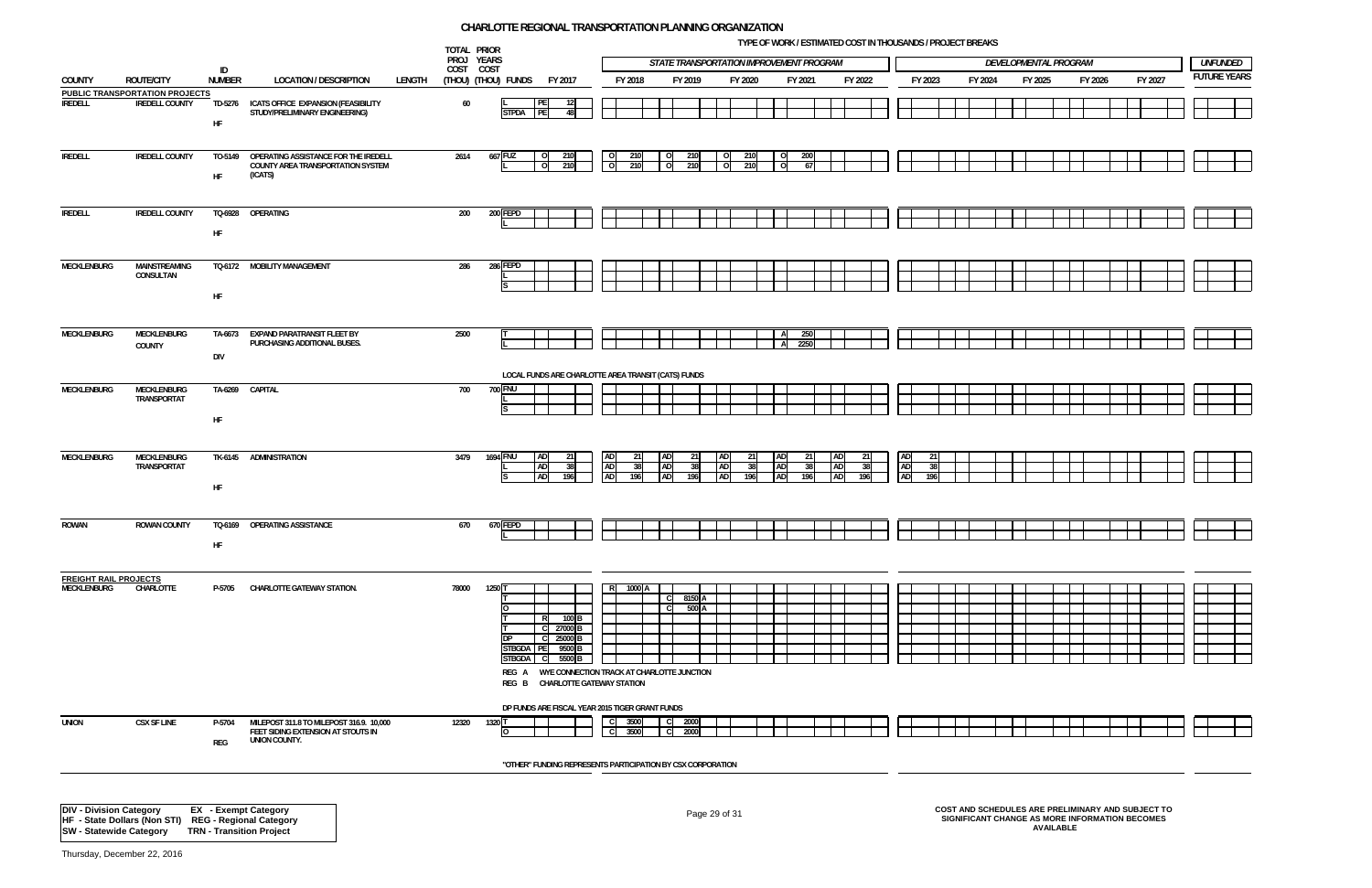**TYPE OF WORK / ESTIMATED COST IN THOUSANDS / PROJECT BREAKS**

![](_page_29_Figure_7.jpeg)

|                                                                                                                           |                                                                     |               |                                                                                                                 |        | TOTAL PRIOR<br>PROJ YEARS |                                 |                                                                                                                                                                                                                                                                                                       |         | STATE TRANSPORTATION IMPROVEMENT PROGRAM |                   |            |         |         |         |         | DEVELOPMENTAL PROGRAM |         |         | <b>UNFUNDED</b>    |  |
|---------------------------------------------------------------------------------------------------------------------------|---------------------------------------------------------------------|---------------|-----------------------------------------------------------------------------------------------------------------|--------|---------------------------|---------------------------------|-------------------------------------------------------------------------------------------------------------------------------------------------------------------------------------------------------------------------------------------------------------------------------------------------------|---------|------------------------------------------|-------------------|------------|---------|---------|---------|---------|-----------------------|---------|---------|--------------------|--|
|                                                                                                                           |                                                                     | ID            |                                                                                                                 |        | COST COST                 |                                 |                                                                                                                                                                                                                                                                                                       |         |                                          |                   |            |         |         |         |         |                       |         |         | <b>FUTURE YEAR</b> |  |
| <b>COUNTY</b>                                                                                                             | ROUTE/CITY                                                          | <b>NUMBER</b> | <b>LOCATION / DESCRIPTION</b>                                                                                   | LENGTH |                           | (THOU) (THOU) FUNDS             | FY 2017                                                                                                                                                                                                                                                                                               | FY 2018 | FY 2019                                  |                   | FY 2020    | FY 2021 | FY 2022 | FY 2023 | FY 2024 | FY 2025               | FY 2026 | FY 2027 |                    |  |
| <b>FREIGHT RAIL PROJECTS</b><br>MECKLENBURG                                                                               | NORFOLK SOUTHERN P-5702<br><b>MAIN LINE (TRACK</b><br>MILEPOST 376) |               | ESTABLISH A NEW THOROUGHBRED BULK<br>TRANSFER (TBT) FACILITY IN CHARLOTTE.                                      |        | 976                       |                                 |                                                                                                                                                                                                                                                                                                       |         |                                          | C<br><sub>c</sub> | 488<br>488 |         |         |         |         |                       |         |         |                    |  |
|                                                                                                                           |                                                                     | <b>DIV</b>    |                                                                                                                 |        |                           |                                 |                                                                                                                                                                                                                                                                                                       |         |                                          |                   |            |         |         |         |         |                       |         |         |                    |  |
|                                                                                                                           |                                                                     |               |                                                                                                                 |        |                           |                                 | "OTHER" FUNDING REPRESENTS PARTICIPATION BY NORFOLK SOUTHERN CORPORATION                                                                                                                                                                                                                              |         |                                          |                   |            |         |         |         |         |                       |         |         |                    |  |
| <b>PASSENGER RAIL PROJECTS</b>                                                                                            | <b>VARIOUS</b>                                                      |               | PRIVATE CROSSING SAFETY INITIATIVE TO                                                                           |        | 12220                     | 11279 STHSR                     | 941<br>$\mathbf{C}$                                                                                                                                                                                                                                                                                   |         |                                          |                   |            |         |         |         |         |                       |         |         |                    |  |
| ALAMANCE<br>CABARRUS<br>DAVIDSON<br><b>DURHAM</b><br><b>GUILFORD</b><br>MECKLENBURG<br>ORANGE<br>ROWAN<br>WAKE            |                                                                     | P-4405        | CLOSE OR ENHANCE PROTECTION AT<br>RAILROAD CROSSINGS BETWEEN RALEIGH<br>AND CHARLOTTE.                          |        |                           |                                 |                                                                                                                                                                                                                                                                                                       |         |                                          |                   |            |         |         |         |         |                       |         |         |                    |  |
|                                                                                                                           |                                                                     | <b>TRN</b>    |                                                                                                                 |        |                           |                                 |                                                                                                                                                                                                                                                                                                       |         |                                          |                   |            |         |         |         |         |                       |         |         |                    |  |
|                                                                                                                           |                                                                     |               |                                                                                                                 |        |                           | <b>IN PROGRESS</b>              |                                                                                                                                                                                                                                                                                                       |         |                                          |                   |            |         |         |         |         |                       |         |         |                    |  |
| <b>ALAMANCE</b><br>CABARRUS<br><b>DAVIDSON</b><br><b>DURHAM</b><br>GUILFORD<br>MECKLENBURG<br>ORANGE<br>RANDOLPH<br>ROWAN | <b>NCRR</b>                                                         | P-5719        | PIEDMONT SERVICE EXPANSION.<br>PURCHASE 5 BI-LEVEL PASSENGER CARS.                                              |        | 18000                     |                                 |                                                                                                                                                                                                                                                                                                       |         | A 18000                                  |                   |            |         |         |         |         |                       |         |         |                    |  |
| WAKE                                                                                                                      |                                                                     | REG           |                                                                                                                 |        |                           |                                 |                                                                                                                                                                                                                                                                                                       |         |                                          |                   |            |         |         |         |         |                       |         |         |                    |  |
|                                                                                                                           |                                                                     |               |                                                                                                                 |        |                           |                                 |                                                                                                                                                                                                                                                                                                       |         |                                          |                   |            |         |         |         |         |                       |         |         |                    |  |
| <b>GASTON</b><br><b>MECKLENBURG</b>                                                                                       | PIEDMONT AND<br>NORTHERN<br>RAILROAD                                | P-5200        | RAIL CORRIDOR BETWEEN GASTONIA AND<br>MOUNT HOLLY INCLUDING THE BELMONT<br>SPUR. REACTIVATION OF RAIL CORRIDOR. |        | 8797                      | 7897 STPE<br><b>STPE</b>        | 50 D<br>R<br>850 D<br>C.                                                                                                                                                                                                                                                                              |         |                                          |                   |            |         |         |         |         |                       |         |         |                    |  |
|                                                                                                                           |                                                                     |               |                                                                                                                 |        |                           | A<br>B<br>$\mathsf{C}$<br>TRN D | CROSSING SIGNAL CONSTRUCTION - COMPLETE<br>CROSSING SIGN/PAVEMENT MARKING INSTALLATION - COMPLETE<br>RAIL TRACK CONSTRUCTION ENGINEERING OVERSIGHT - COMPLETE<br><b>BELMONT SPUR</b><br>TRN EA THRIFT DEPOT RELOCATION - UNDER CONSTRUCTION<br>TRN EB THRIFT DEPOT STABILIZATION - UNDER CONSTRUCTION |         |                                          |                   |            |         |         |         |         |                       |         |         |                    |  |

Page 30 of 31 **COST AND SCHEDULES ARE PRELIMINARY AND SUBJECT TO SIGNIFICANT CHANGE AS MORE INFORMATION BECOMES AVAILABLE**